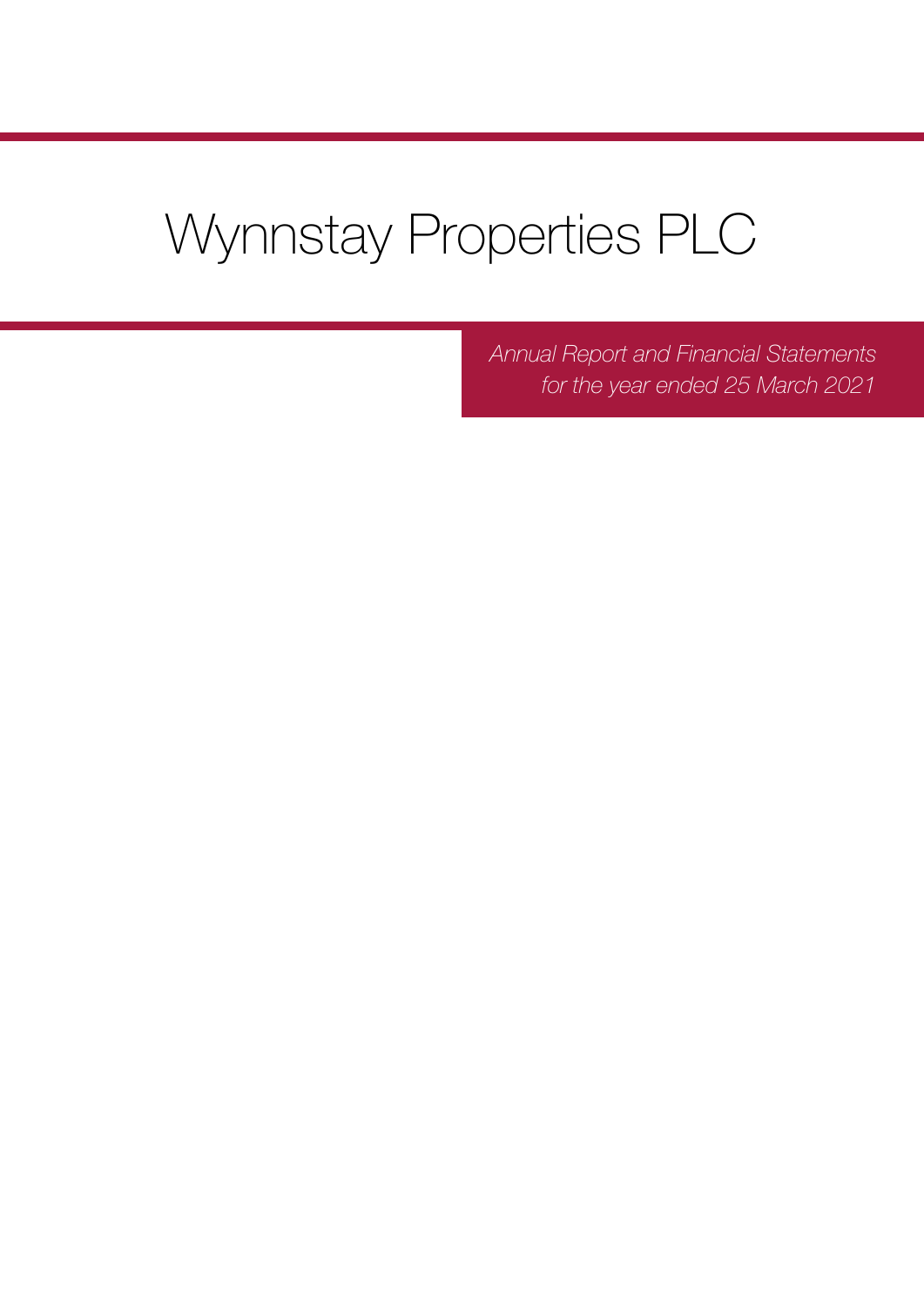## ANNUAL REPORT FINANCIAL STATEMENTS YEAR ENDED 25 MARCH 2021 and

### CONTENTS

| $\overline{2}$ | Directors and Advisers                              |
|----------------|-----------------------------------------------------|
| $\overline{3}$ | Summary of Property Portfolio                       |
| $\overline{4}$ | Chairman's Statement                                |
| 11             | Report of the Directors                             |
| 14             | <b>Strategic Report</b>                             |
| 17             | Chairman's Corporate Governance Statement           |
| 18             | Corporate Governance, Remuneration and Audit Report |
| 23             | <b>Independent Auditor's Report</b>                 |
| 28             | Statement of Comprehensive Income                   |
| 29             | <b>Statement of Financial Position</b>              |
| 30             | <b>Statement of Cash Flows</b>                      |
| 31             | Statement of Changes in Equity                      |
| 33             | Notes to the Financial Statements                   |
| 48             | Five Year Financial Review                          |
| 49             | Notice of Annual General Meeting                    |
| 52             | Biographies of the Directors                        |
|                |                                                     |

53 [Link Group's Customer Support Centre](#page-53-0)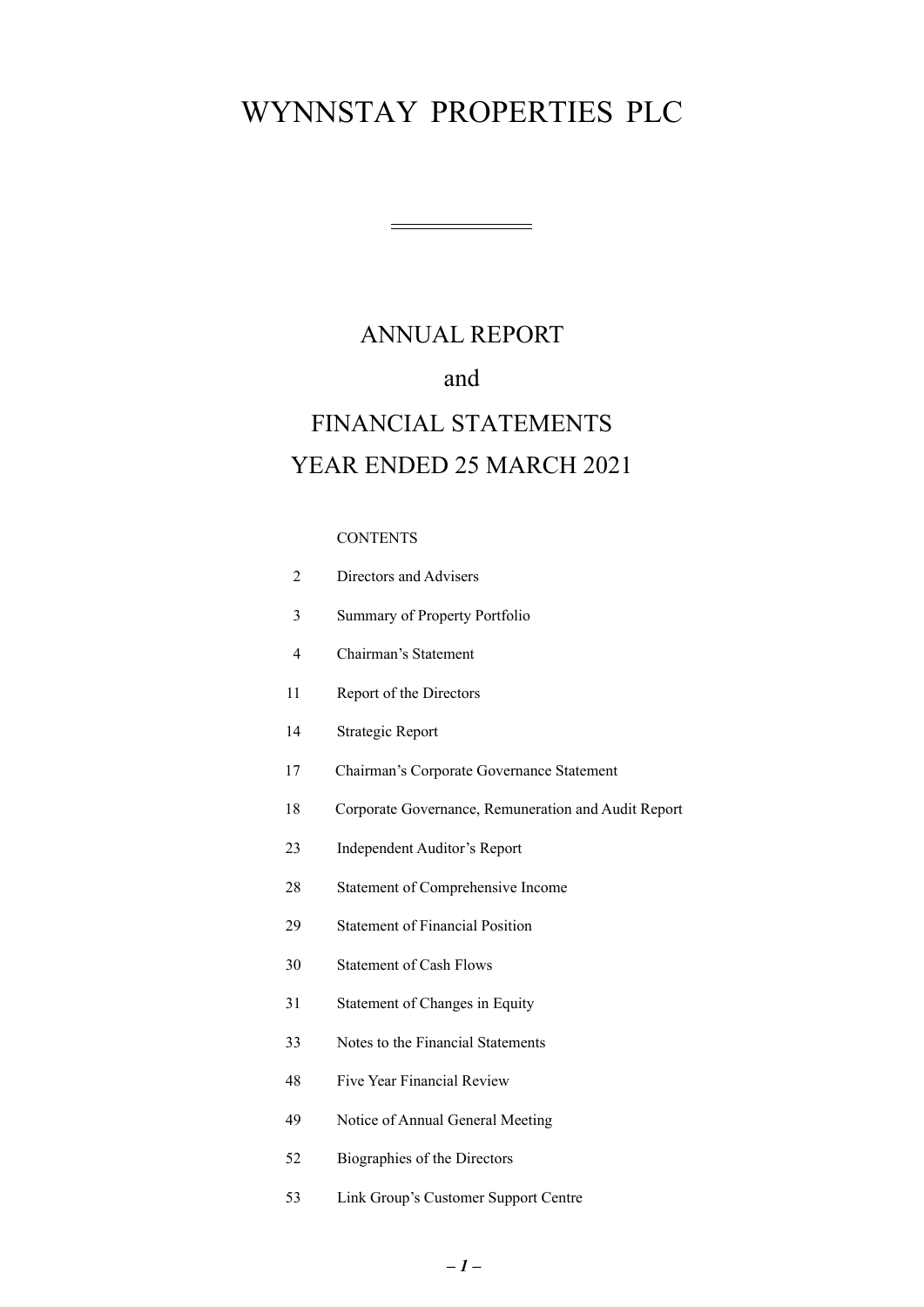<span id="page-2-0"></span>Company incorporated in England and Wales Registered number: 00022473

## **DIRECTORS**

## **P.G.H. COLLINS C.B.E.**

*(Non-Executive Chairman)*

#### **C.P. WILLIAMS B.Sc., M.B.A., M.R.I.C.S.**

*(Managing Director)*

### **C.H. DELEVINGNE**

*(Non-Executive Director)*

#### **P. MATHER B.Sc., F.R.I.C.S.** *(Non-Executive Director)*

**C. M. TOLHURST B.Sc., M.R.I.C.S., A.C.I.S.**  *(Non-Executive Director)*

#### **REGISTERED OFFICE**

Hamilton House, Mabledon Place, London WC1H 9BB

**AUDITORS** BDO LLP 55 Baker Street, London W1U 7EU

## **SOLICITORS**

FIELDFISHER LLP Riverbank House, 2 Swan Lane, London EC4R 3TT

## **NOMINATED ADVISER & BROKER** PANMURE GORDON (UK) LIMITED

One New Change, London EC4M 9AF

## **VALUERS**

BNP PARIBAS REAL ESTATE ADVISORY & PROPERTY MANAGEMENT UK LIMITED 5 Aldermanbury Square, London EC2V 7BP

## **REGISTRARS**

LINK GROUP 65 Gresham Street, London EC2V 7NQ

#### **BANKERS**

C. HOARE & CO. 37 Fleet Street, London EC4P 4DQ

HANDELSBANKEN PLC 5 Welbeck Street, London W1G 9YQ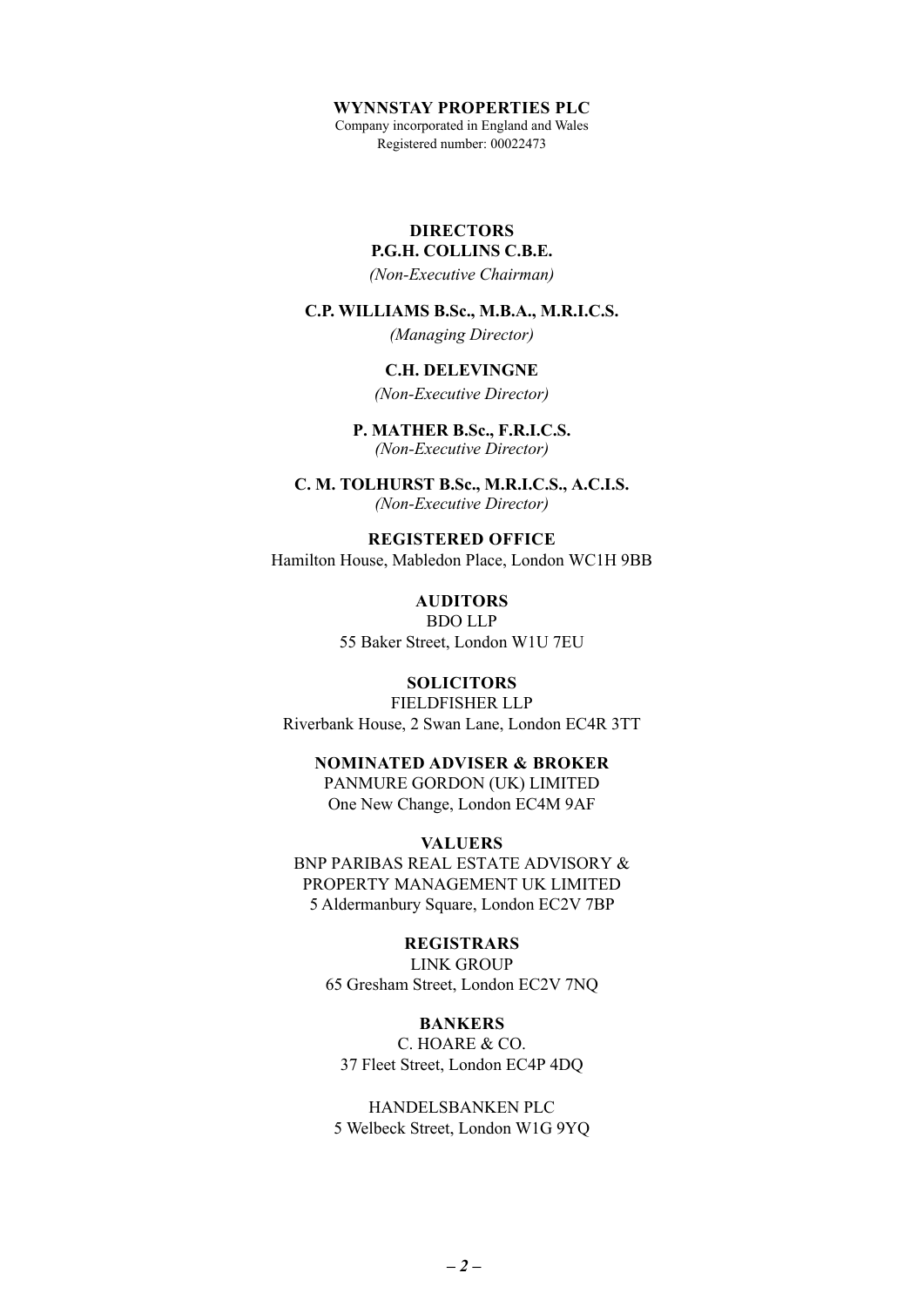## **SUMMARY OF PROPERTY PORTFOLIO AT 25 MARCH 2021**

<span id="page-3-0"></span>

| Aldershot         | Eastern Road                    | 1 Industrial Unit        |
|-------------------|---------------------------------|--------------------------|
| Aylesford         | Quarry Wood Industrial Estate   | 19 Industrial Units      |
| Cosham            | <b>High Street</b>              | Offices                  |
| Hailsham          | Crown Close Industrial Estate   | 7 Industrial Units       |
| Heathfield        | <b>Station Road</b>             | 5 Industrial Units       |
| Hertford          | Hertingfordbury Road            | 1 Industrial Unit        |
| Ipswich           | <b>Trinity Street</b>           | 5 Industrial Units       |
| Lewes             | <b>Brooks Road</b>              | 2 Retail Warehouse Units |
| Lichfield         | 1-4, Prospect Drive             | 4 Industrial Units       |
| Liphook           | <b>Beaver Industrial Estate</b> | 17 Industrial Units      |
| Liphook           | <b>Beaver Industrial Estate</b> | Development Land         |
| Midhurst          | North Street                    | 1 Retail Unit            |
| Norwich           | <b>City Trading Estate</b>      | 6 Industrial Units       |
| Petersfield       | Petersfield Trade Park          | 6 Industrial Units       |
| Petersfield       | <b>Bedford Road</b>             | Development Land         |
| Surbiton          | <b>St James Street</b>          | Offices                  |
| Uckfield          | <b>Bell Lane</b>                | 4 Industrial Units       |
| Weston-super-Mare | Phillips Road                   | 1 Retail Warehouse Unit  |

All the above properties are Freehold.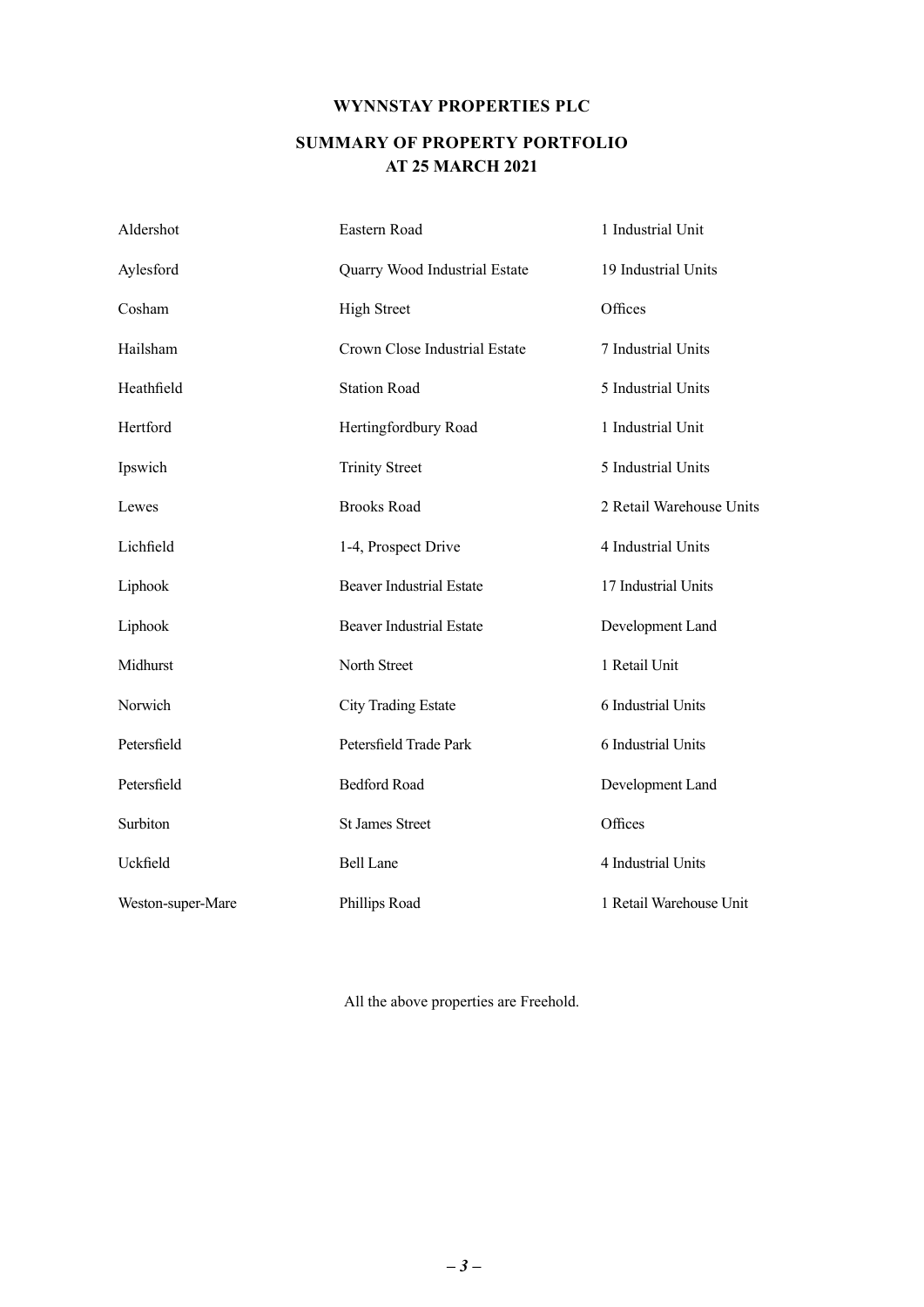#### **CHAIRMAN'S STATEMENT**

<span id="page-4-0"></span>The Covid-19 pandemic and the resulting measures and restrictions imposed by the government have had a profound impact on many aspects of business and economic activity, in addition to their serious effects on families, friends and social activity; and they have created great challenges for the conduct of business operations as well as for all of us in our day-to-day personal lives. At Wynnstay, we have adapted our operations, risen to these challenges and worked constructively with our tenants, suppliers and professional advisers. As a result, I am delighted to report that Wynnstay has come through the year unscathed, in robust health and with excellent financial performance for shareholders. This is reflected in the following overview table.

#### **Overview of financial performance**

|                                                                                                 | Change    | 2021               | 2020              |
|-------------------------------------------------------------------------------------------------|-----------|--------------------|-------------------|
| • Property income                                                                               | $-5.8\%$  | £2,140,000         | £2,271,000        |
| • Profit before movement in fair value of investment<br>properties, property sales and taxation | $+2.1\%$  | £1,179,000         | £1,155,000        |
| • Profit after movement in fair value of investment<br>properties, property sales and taxation  | $+2,970%$ | £3,653,000         | £123,000          |
| • Earnings per share                                                                            | $+2,970%$ | 134.7 <sub>p</sub> | 4.5p              |
| • Dividends per share, paid and proposed                                                        | $+40.0\%$ | 21.0 <sub>p</sub>  | 15.0 <sub>p</sub> |
| • Net asset value per share                                                                     | $+15.0\%$ | 911p               | 792p              |
| • Loan to value ratio                                                                           |           | 29.4%              | 36.5%             |
| Gearing ratio                                                                                   |           | 32.4%              | $52.2\%$          |

#### **Impact of Covid-19 pandemic**

In common with most other companies, we moved our internal operations to remote working so that, for instance, all Board meetings in the year have been held virtually as has all other contact between Board members. Similarly other meetings with parties concerning the portfolio have been held virtually wherever possible.

Nevertheless, our Managing Director Paul Williams has continued, as far as practicable and consistent with the restrictions in place, to visit our properties, especially the multi-let estates, to keep in touch with tenants, discuss the impact of the pandemic on their businesses and to identify any potential issues affecting our interests.

The impact of the pandemic on commercial property was the subject of extensive press coverage in the early part of the year with particular focus on the effect on certain sectors of the market, notably retail, hospitality and leisure where Wynnstay does not have a significant representation in its portfolio, and on tenants' anticipated cash flow problems and thus on their ability to pay their rents when due.

Following the lifting of the first lockdown in the early summer of 2020, most of our tenants were able to resume their operations. During the second half of 2020 and the first quarter of 2021, despite further lockdowns and continuing restrictions, a number of our tenants that are part of quoted public companies reported increases in sales and profits as a result of higher levels of consumer spending on their goods and services, mainly related to home improvement and building trades.

As I reported last year, we have engaged particularly with small business tenants facing potential cash flow problems to explore how we might be able to help them. In particular we have accepted, as a concessionary arrangement for a limited period, monthly instead of quarterly in advance rent payments and, in a few cases, we have deferred part of a quarter's rent, spreading its payment over the remainder of our financial year. We have also granted two small business tenants concessionary arrangements in the form of rent holidays or longer term rent deferrals to assist them as their businesses were particularly seriously affected by the pandemic. The rental income foregone as a result of these arrangements in the year was £29,000. There have also been cases where we have been able to vary existing lease terms in a mutually beneficial way by extending leases or removing tenant break options, thus providing some short term cash flow relief for tenants while securing longer term rental income and potential increase in capital value for Wynnstay.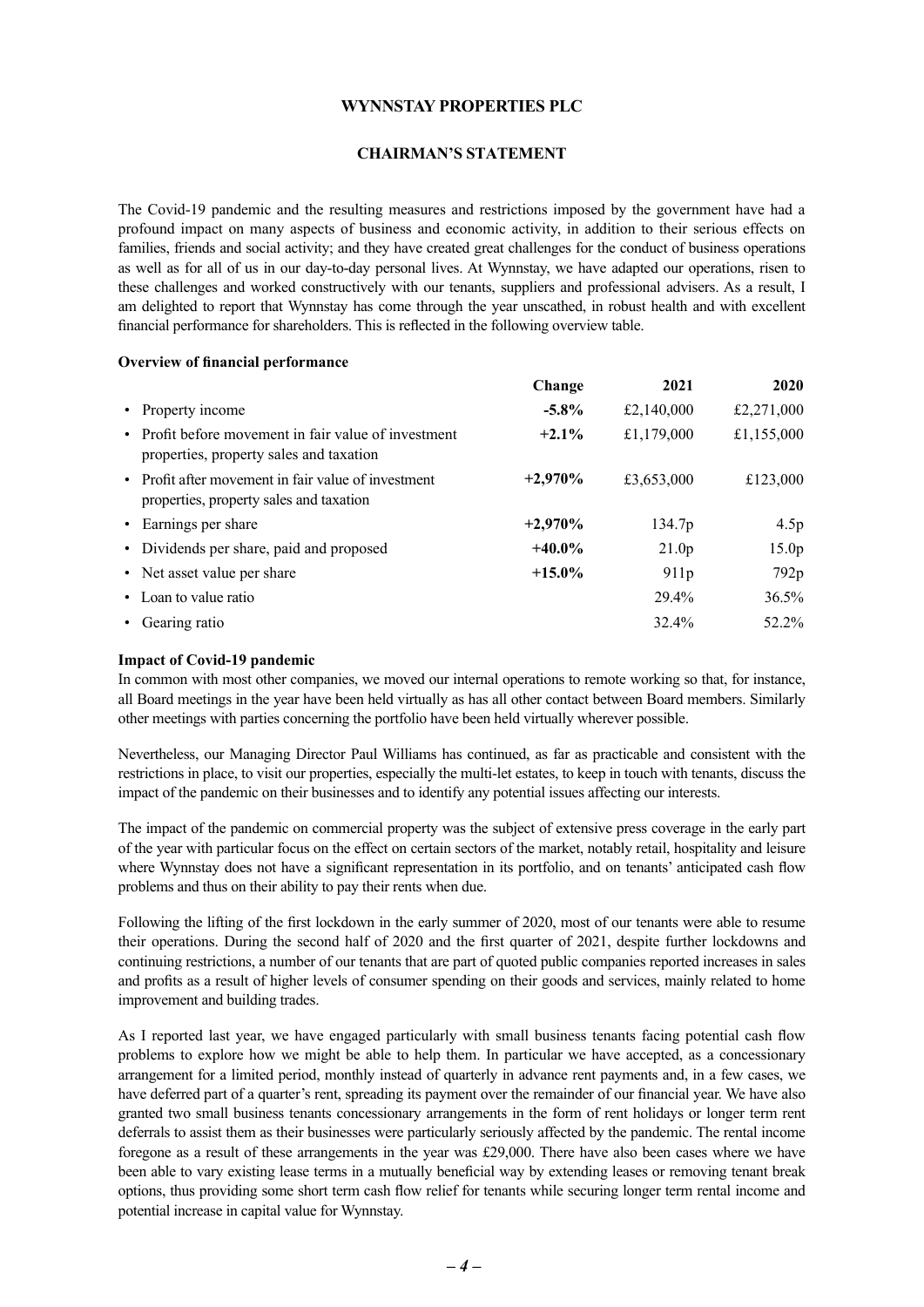#### **CHAIRMAN'S STATEMENT (continued)**

The pandemic has resulted in additional Board meetings and consultations between the Directors, with close focus on our tenants and the impact of government measures and restrictions on their businesses. There has been intensive management activity across the portfolio, which is described below. The outcome for the financial year was very uncertain in the spring and summer of 2020. In the event it has been a very successful year.

#### **Portfolio**

Rental income of £2,140,000 was slightly lower than last year (2020: £2,271,000).

Whilst we did not receive income from the two vacant units at Oakcroft Business Centre, Chessington, on which I have previously reported, this was offset by additional income from elsewhere in the portfolio where we have been through an extremely busy year of lease renewals, rent reviews and new lettings of premises that became vacant for various reasons. The benefits of this intensive activity are also reflected in the outcome of the portfolio revaluation described in the following section. Negotiations and completion of these transactions have taken place within normal timescales, despite the constraints of lockdowns and the requirement for remote working.

A particular focus of the activity was our Quarry Wood Industrial Estate at Aylesford, where the leases of nine of the eighteen units, let to five longstanding tenants, came up for renewal. We were able to retain all of our tenants and achieve very satisfactory outcomes in the negotiations for new leases at increased rents reflecting the healthy demand for good quality industrial units both in the area and in the south-east of England generally. In addition, we negotiated a surrender payment from one tenant and the reletting of the unit to a new tenant on current market terms, thus maintaining unbroken continuity of rental income.

In negotiations with existing tenants at Petersfield Business Park, we were also successful in renewing the lease of one unit at an increased rent and in retaining the tenants of two other units for the full remaining term of their leases by removing a future tenant break option in return for a short rent holiday, to which they would have been entitled if the future break option had not been exercised. Both transactions again reflected the healthy local market conditions for good quality premises and enabled us to retain tenants and full occupancy of our property.

On Beaver Industrial Estate at Liphook, we successfully completed one lease renewal and one rent review, again at increased rents reflecting the local market conditions. One tenant, an independent car parts wholesaler, went into liquidation in the second half of the year owing several months' rent and the appointed liquidator, who was unable to sell the business, subsequently disclaimed the lease and handed the unit back to us complete with all tenants' fixtures, fittings and stock. The unit has been cleared of this stock which is being sold and, as a result, we expect to receive some recoveries to set against the rent owed. The unit is being refurbished and is on the market to rent.

At City Trading Park Norwich, following the sale of a long established business by our previous tenant, we agreed terms with the new owner and renewed the leases of the three units that they now occupy. At Heathfield, we negotiated a surrender payment from one tenant and immediately relet the unit to a new tenant, who has subsequently carried out significant improvements to the unit. At Uckfield, we let two vacated units to new tenants at increased rents, and at Hailsham we let a vacated unit to a tenant already occupying two other units who required more space and, as part of the letting, we extended the term of both the existing leases.

We were also successful in negotiations regarding the leases of two longstanding tenants. The lease to Majestic Wine of our retail warehouse property at Weston-super-Mare has been renewed for a further period at an increased rent. After negotiations with our tenant at Aldershot, including an agreement on various works to be undertaken to enhance the structure and interior of the property to which we have made financial contributions, a new lease has been completed at a significantly increased rent.

At our Petersfield development site, Parkers Trade Park 2, situated adjacent to our existing property at Bedford Road in the main commercial area of the town, we have recently signed a construction contract for the development. This will comprise a terrace of three trade counter units totalling 12,750 square feet. Construction started in late April and is expected to be completed towards the end of the calendar year. We have also signed agreements for lease on two of the three units to well-known trade counter businesses, Screwfix and Toolstation. The third unit is currently being marketed targeting principally, but not exclusively, other trade counter occupiers.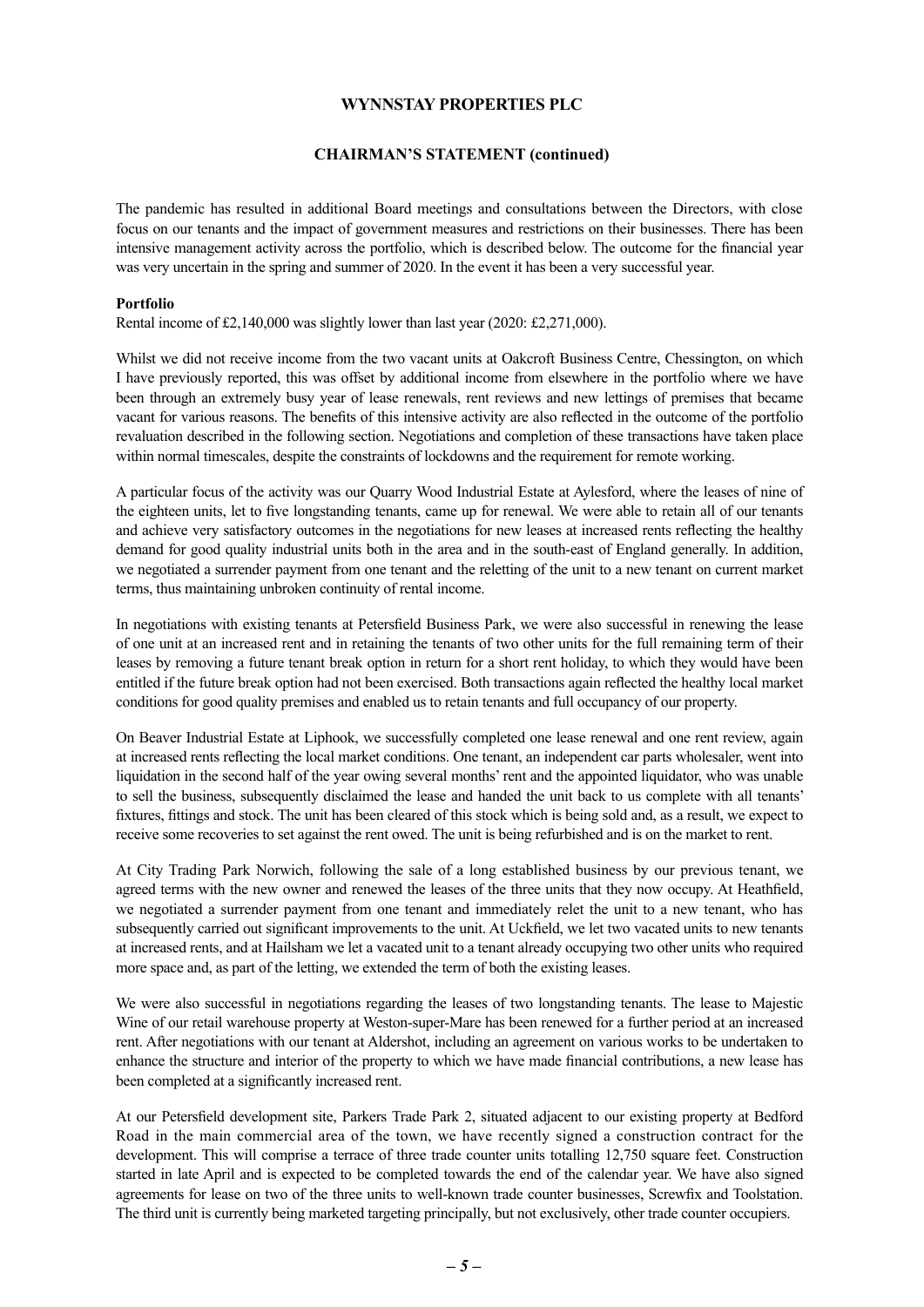#### **CHAIRMAN'S STATEMENT (continued)**

It will be recalled that we had been seeking to relet the two vacant units at Oakcroft Business Centre, Chessington since the previous tenant vacated. While we were optimistic about securing replacement tenants and there was some encouraging initial interest, the commercial letting market for these units proved to be limited, no doubt in part due to the pandemic and we therefore decided to offer the whole property for sale. As announced on 22 February 2021, we achieved a price of £3.225 million compared to the book value in our 2020 accounts of £2.12 million, thus resulting in a profit of £1.105 million, before sale costs and taxation. In addition, the sale enabled us to release a provision of £122,000 being held in our accounts for repairs prior to reletting, representing the dilapidations receipt from the former tenant.

The result of all the intensive activity described above is that, at the year end, the portfolio was 99% let, with the only unlet premises being the vacant unit at Liphook which, as noted above, is being refurbished and is on the market to rent.

#### **Portfolio Valuation**

Our Independent Valuers, BNP Paribas Real Estate, undertook the annual revaluation of the Company's portfolio as at 25 March 2021 valuing it at £34,005,000. This represents an increase of £1,865,000 on the valuation as at 25 March 2020, adjusted for the sale of Oakcroft Business Centre, Chessington.

Revaluation adjustments, positive or negative, are reflected together with property income and profits or losses from disposals in the statement of comprehensive income, thus resulting this year in higher earnings per share of 134.7p compared to the prior year (2020: 4.5p). This accounting treatment can result in significant variations in earnings per share over the years, as is the case comparing this year with last year.

The Board consider the outcome of the revaluation to be satisfactory, especially as it more than offsets the reduction last year, which reflected the uncertainty at the start of the Covid pandemic. It demonstrates the strengths of the changes that we have made in the portfolio over recent years and the benefits of our active management policy and of working closely with our tenants to our mutual benefit.

#### **Profits, Costs and Accounting Treatment of Property Income**

Net income before movement in fair value of investment properties, property sales and taxation for the year was £1,184,000. The result is not dissimilar to the previous year (2020: £1,155,000) although the figure for this year reflects both other property income from dilapidations receipts and additional property costs discussed further below.

The net profit of £1,066,000 from the sale of Oakcroft Business Centre, Chessington is also reflected in the accounts for the year together with a further £55,000 profit in respect of the dilapidations receipt received on our former Basingstoke property which was sold in a prior year.

The combined result of this net profit and the positive movement in the fair value of investment properties (compared to the negative movement in the prior year) and the other property income from dilapidations receipts, resulted in profit before taxation for the year of £4,048,000 (2020: £258,000).

Our policy of exercising tight control over administrative costs has continued to be effective. Property costs were significantly higher than in the prior year at £255,000 (2020: £116,000) for two main reasons. First void costs, such as council tax, security and insurance, were incurred in respect of the two unlet units at Chessington until the property was sold. Secondly, as mentioned above, we invested in significant improvements at our Aldershot property as part of arrangements for the new lease with our longstanding tenant.

Property income this year includes, in addition to rental income, other property income in the form of dilapidations receipts from outgoing tenants. Until the last few years, the amounts involved have been modest. Recently they have become more significant, as illustrated by the unutilised £122,000 dilapidations receipt in relation to the Chessington property.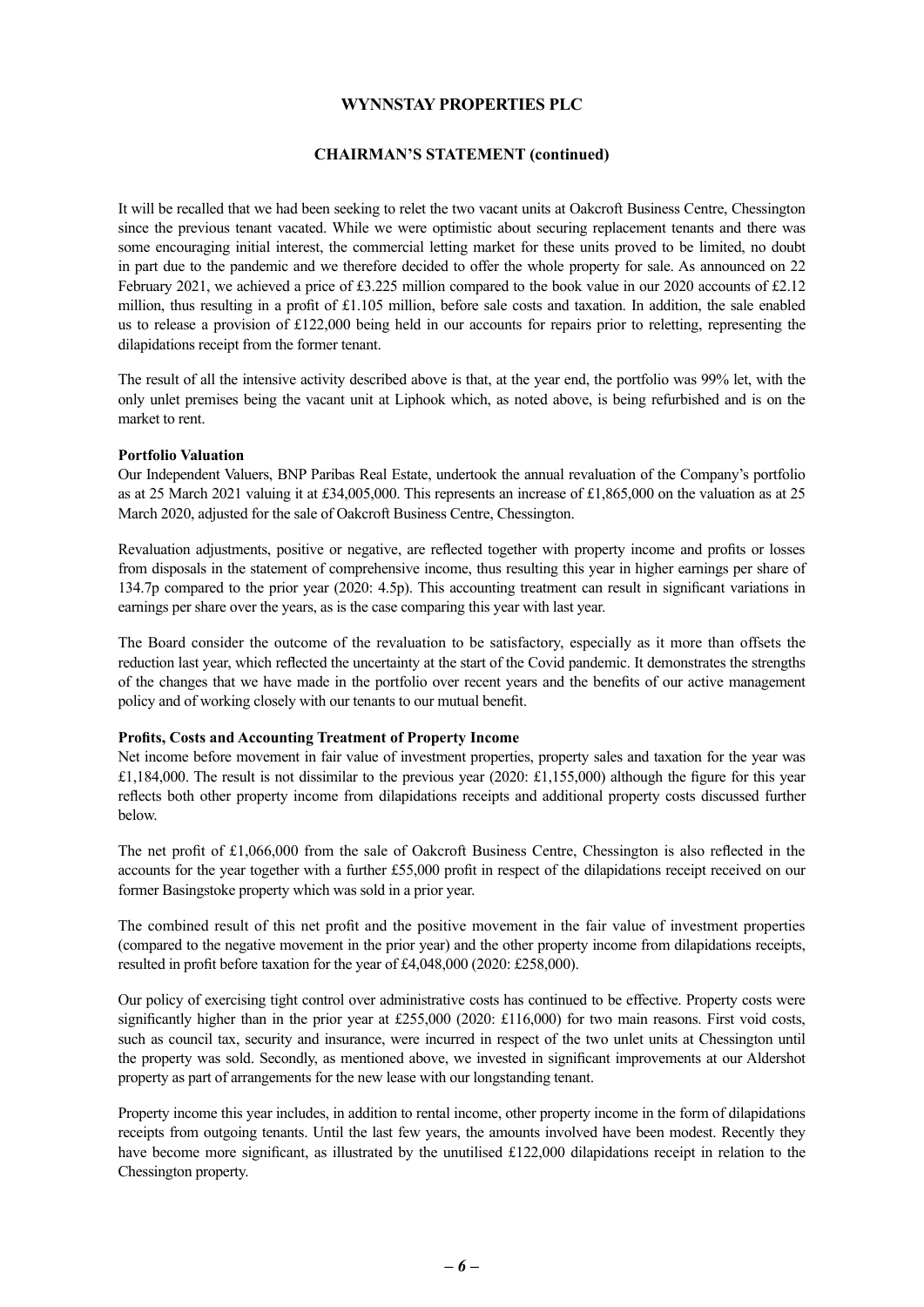#### **CHAIRMAN'S STATEMENT (continued)**

The treatment of these receipts has been to account for the obligation to incur the cost of repairs until such time as they are not required. Following specialist accounting and taxation advice, all unutilised dilapidations receipts have been taken to revenue. In order to distinguish these receipts from normal rental income, they are now recorded in revenue as £298,000 of other property income for the year to 25 March 2021 (2020: £nil). Further details are set out in the Financial Statements, Notes 2, 11 and 15.

#### **Finance, Borrowings, Gearing and Refinancing of Bank Facilities**

At the year end, we held cash of £2.0 million (2020: £1.3m), our borrowings were £10.0 million (2020: £12.5 million) and net gearing was 32.4% (2020: 52.2%). Following the sale of the Chessington property, we used a major part of the proceeds received to reduce our borrowings by repaying in full the amount drawn down under our revolving credit facility. Under this facility, we are able to drawdown again up to  $£3.5$  million if and when we wish to do so. We also continue to have an arrangement that we can, in principle and without commitment, increase our borrowings to a maximum of £15 million.

Our current five year £10m fixed rate and £3.5m revolving credit facilities with Handelsbanken plc expire in December 2021. In late 2020, we invited the bank to renew the facilities for a further period of just over five years to December 2026. Handelsbanken provided indicative terms and subsequently confirmed credit approval in February 2021.

On 14 June 2021 we signed an agreement for a new five-year facility of £10 million, which offers the Company the choice at drawdown of fixed or floating rates of interest linked to the Bank of England Base Rate. Under the agreement, the financial covenants are the same as in the existing facility and the facility will be available for drawdown up to and including 17 December 2021. We intend to drawdown under this new facility to refinance the existing £10m facility on or before its expiry on 17 December 2021.

Due to the complexities of transitioning from LIBOR to Bank of England Base Rate as the reference rate for revolving credit facilities, Handelsbanken has advised that, as at 17 June 2021, it is not yet in a position to offer to refinance the existing £3.5 million revolving credit facility. It currently hopes to begin offering revolving credit facilities around the start of the calendar quarter beginning 1 July 2021 and has indicated, without formal commitment, that it intends (subject to contract, market conditions, satisfactory due diligence and documentation) to refinance our existing £3.5m facility. Indicative terms and a draft agreement have been provided, with the same financial covenants and the detailed terms being similar to those under the new £10m facility.

#### **Dividend**

Over recent years we have sought to pursue a progressive dividend policy that aims to provide shareholders with a rising income commensurate with Wynnstay's growth and finances. Last year, and in line with many quoted companies, we concluded that we had to review our dividend policy and to pause its implementation due to the uncertainties caused by the pandemic. As a result the second dividend paid last year was reduced.

In the light of the excellent results for the year, the Board considers that we can restore the policy and recommends a final dividend of 13.0p per share (2020 second interim: 7.5p). The comparable dividend for 2019 was 12.0p per share, so the final dividend this year represents an increase of 8.3% on that, more normal, year. An interim dividend of 8.0p per share (2020: 7.5p) was paid in December 2020. The comparable total dividend for 2019 was 19.0p per share, so the total dividend for this year of 21.0p per share represents an increase of 10.5% on that of two years ago.

Subject to shareholder approval, the final dividend will be paid on 27 July 2021 to shareholders on the register at the close of business on 9 July 2021.

#### **Outlook**

The government measures in force over the last quarter of the financial year have been relaxed in stages over the recent months. For Wynnstay, as for many other businesses, the outlook will depend on the shape and speed of recovery from the impact of the pandemic and the permanent removal of those and any similar measures. This is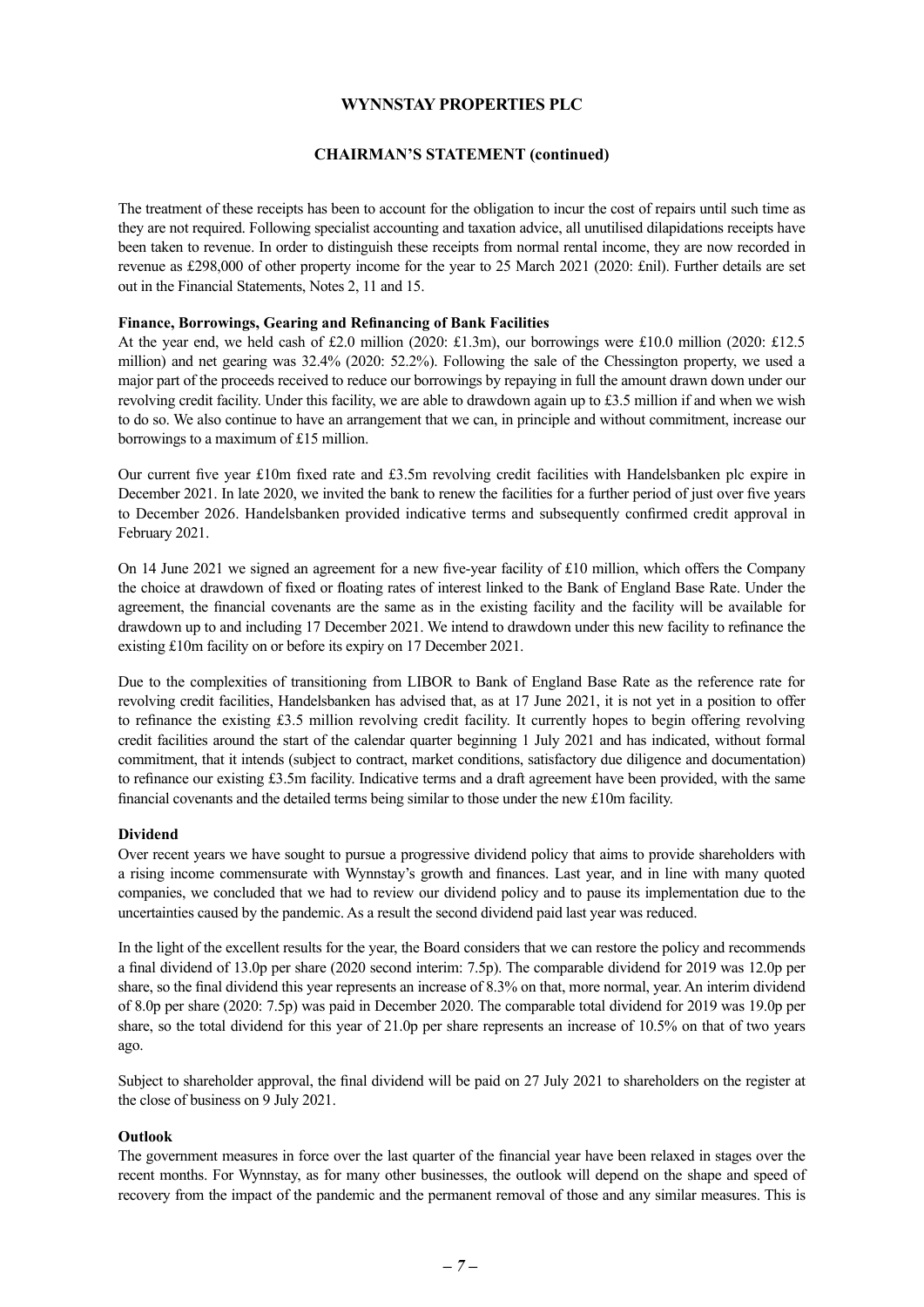#### **CHAIRMAN'S STATEMENT (continued)**

likely to depend on consumers' willingness to spend money saved during lockdown and on government incentives to encourage such spending for businesses to invest for the future.

We are very encouraged by the fact that our contacts with most tenants suggest that they are positive about the outlook for their businesses and also by the results of the intensive management activity in the portfolio described above.

Our active, but conservative, approach to building the portfolio has stood Wynnstay and you, as shareholders, in good stead over many years, including over some very difficult periods in the economy such as at the time of the banking crisis and now through the pandemic. Our borrowings are very conservative relative to our assets. We ended the year with £3.5m of headroom within our facilities.

We continue to carefully monitor the receipts of our adjusted rental income, taking account of the concessionary arrangements mentioned above. I am pleased to report that, as at the date of writing the Company has received 99% of the rental income due for the first quarter of the current financial year commencing 26 March 2021.

Although we hope that the most serious effects of the pandemic on tenants are now behind us, the Board considers that it is important to monitor the position across the portfolio very carefully and we continue to do so.

So while nothing can be certain especially given what we have just been through, the Board remains confident about Wynnstay's portfolio, its business and its future.

#### **Colleagues and Advisers**

Wynnstay has only one full-time employee, our Managing Director Paul Williams. I, and my Non-Executive Director colleagues, are part-time, as are our finance and company secretarial colleagues. I would like to thank them all, as well as those who work with them and our various advisers, for their contributions to meeting the challenges over the past year, especially those arising from the need to work remotely and flexibly to meet the constraints imposed by the circumstances that we have all faced.

In recognition of his significant contribution in delivering his objectives and an excellent outcome for shareholders in a challenging and unusual year, the Board determined that Paul Williams should receive a bonus for the financial year of £30,000.

#### **Shareholder Matters**

From time to time we receive enquiries from shareholders with questions about their shareholdings or about buying or selling Wynnstay shares or transferring them, typically to relatives.

All enquiries about shareholdings, including changes of address and bank details and about such transfers of shares, should be directed to our Registrars, Link Group, whose details are on page 53 of this report.

As regards buying or selling shares, this can be carried out by registering the holding online with our Registrars, Link Group, via their secure share portal www.signalshares.com, which also enables shareholdings to be managed quickly and easily. Shares can, of course, also be bought and sold in the usual way through a stockbroker or an online platform.

The Board is aware that the liquidity in the market for Wynnstay shares can be relatively thin, with only small volumes being traded and involve large spreads between bid and offer prices. Over the coming months we will be reviewing ways in which this issue might be addressed and how the marketability of Wynnstay shares can be improved generally. Any shareholder with views on this subject is welcome to contact the Company to express them and we also expect to engage with our shareholder base directly to seek opinions. We hope to update shareholders on our conclusions following this consultation at the time of the Interim Report in November.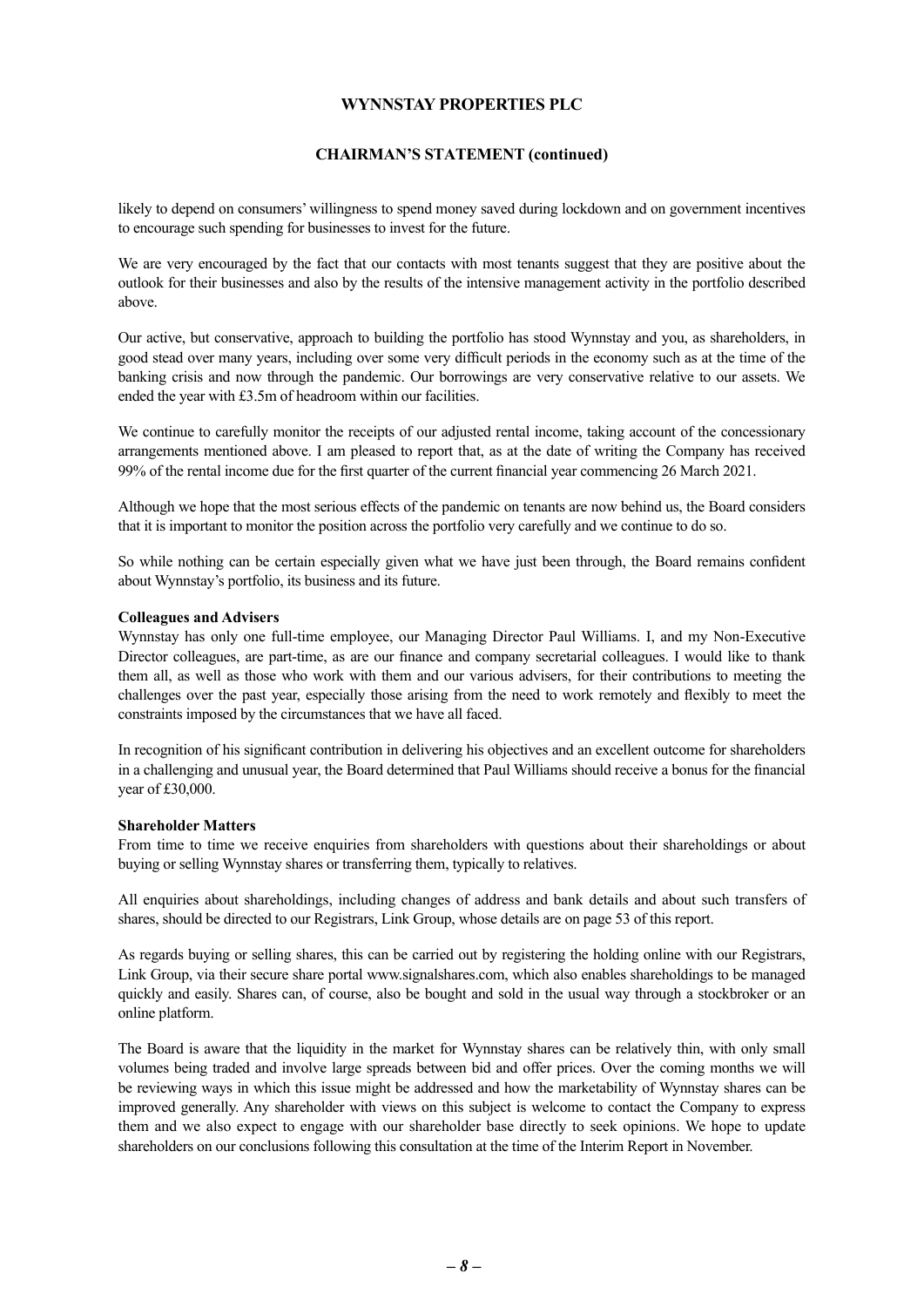#### **CHAIRMAN'S STATEMENT (continued)**

We introduced last year the opportunity for shareholders to ask the questions in writing that they might have wished to ask in person at the Annual General Meeting since that was a closed meeting due to the pandemic. We are continuing this practice this year and shareholders may of course raise questions with the Company at any time during the year, whether to me or to the Managing Director.

#### **"Boiler Room Scams"**

Shareholders in many quoted companies receive unsolicited phone calls, emails or correspondence, commonly called "boiler room scams", concerning investments matters and often mentioning the names of individual companies like us. Typically, they will claim to be "brokers", "investment banks" or "law firms" representing a party with a holding that wishes to make a takeover offer and to buy shares at prices much higher than market prices. If the recipient engages, this usually leads to a request for shareholders to provide personal financial information, including bank details, or to pay money for documents or worthless securities. These contacts generally come from organisations based overseas or using false UK addresses or phone numbers routed from abroad. Even if a caller or communication may sound or appear credible, the purpose is usually fraudulent: to obtain either personal information or money, or both. Approaches can be persistent and persuasive unless they are immediately declined.

As always, I urge all shareholders to continue to be vigilant about any such approaches. There is nothing that we can do to deter or stop them, or the use by callers of Wynnstay's name or details of shareholdings. On Wynnstay's website (www.wynnstayproperties.co.uk), shareholders will also find a warning and a link to other information about unsolicited approaches regarding shares on the Financial Conduct Authority's website (https://www.fca.org. uk/scamsmart).

#### **Annual General Meeting**

As you know we normally hold the Annual General Meeting (AGM) in London in mid to late July. The AGM provides an important and valued opportunity for the Board to engage with shareholders. Last year, it was not possible to hold the meeting in the normal way due to the pandemic and therefore we held a "closed" meeting in mid-September under the provisions enacted by the government to facilitate the holding of AGMs during the pandemic.

During the preparation of our annual report to shareholders, it seemed likely that due to the forthcoming relaxation or removal of government measures and guidance, we would be able to hold the meeting in the usual form and to welcome the maximum number of shareholders we could accommodate within any continuing safety constraints government measures and guidelines and the requirements of the venue.

However, in the past few days, the government has announced that the existing regulations will continue for at least another four weeks and it seems possible that there could be a further extension or, at least, some continuing restrictions. Most pertinently, the current regulations place a limit on the number of individuals and households permitted to gather indoors.

In the light of these developments, the Board has decided, with great reluctance, to restrict attendance at this year's AGM. It considered, but dismissed, the possibility of deferring the AGM until mid-September due to the possibility of further waves of the pandemic resulting in new restrictions after the summer.

**The AGM will therefore be held at 2.30pm on Tuesday 20 July 2021 at the Royal Automobile Club, 89 Pall Mall, London SW1Y 5HS.** The Notice of Meeting is to be found at the end of this Annual Report. As for all our meetings in recent years, the notice of meeting includes, in addition to routine business, two further resolutions. These resolutions would give the Board authority, limited in both amount (5% of share capital) and time (December 2022 at the latest) to issue shares, including shares held in Treasury, and to do so without first offering them to existing shareholders.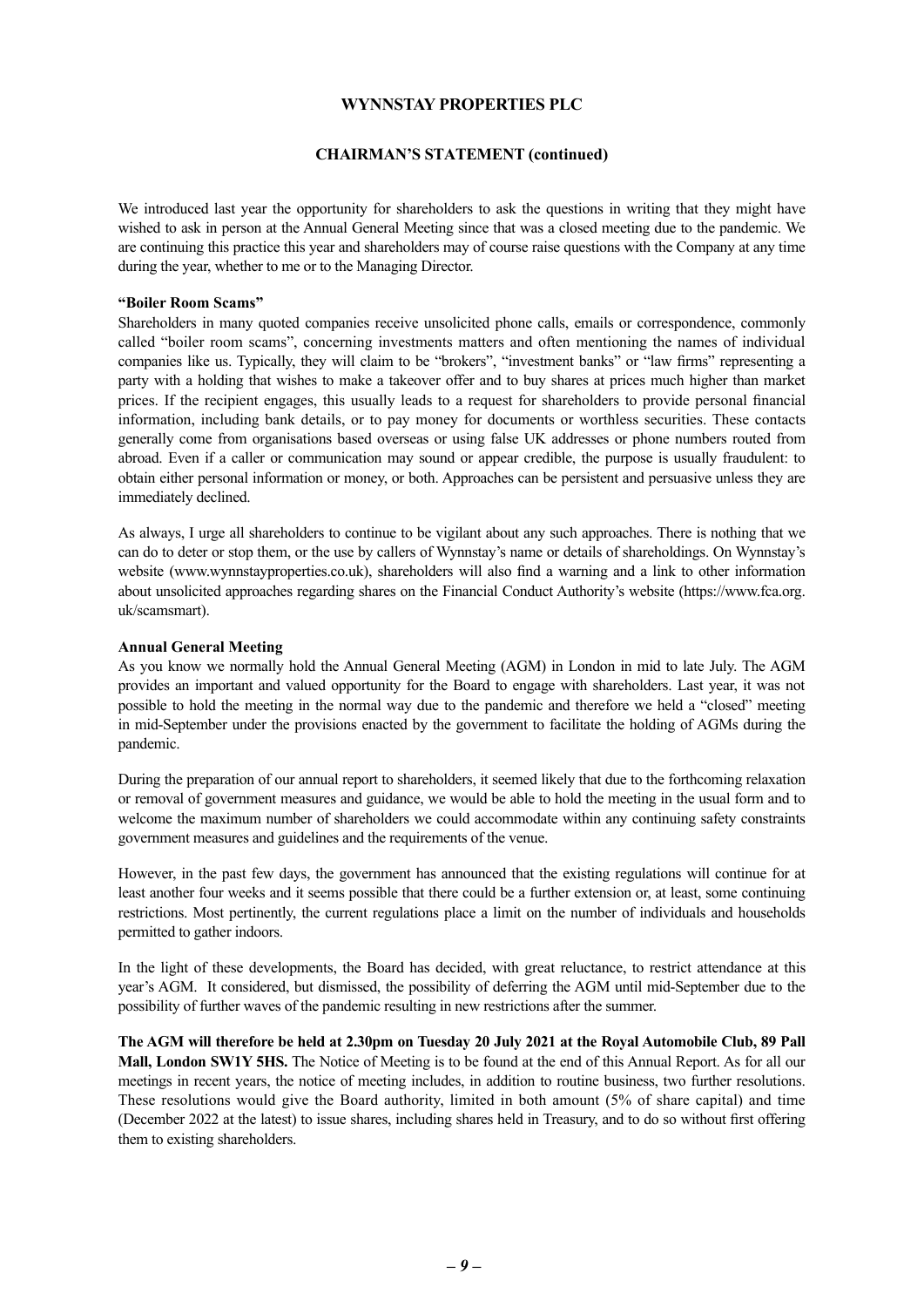#### **CHAIRMAN'S STATEMENT (continued)**

**The Board will ensure a quorum is present and we recommend that, in view of the current regulations on indoor gatherings, no other shareholders attend in person. The meeting will be purely functional and address just the formal resolutions detailed in the notice of meeting necessary to enable the Board to conduct the business and affairs of the Company. Voting on all resolutions will be conducted by poll vote and I strongly encourage you to complete and return a form of proxy to ensure that your votes are included.** 

**You will need to appoint "the Chairman of the meeting" as your proxy as no other person will be able to attend the AGM on your behalf this year. To do so, simply follow the instructions on the Form of Proxy and return your form so as to be received no later than 48 hours before the commencement of the meeting.** 

**Shareholders who have registered for Link services online can also benefit from the ability to cast their proxy votes electronically, rather than by post. Shareholders not already registered for Link services online will need their investor code, which can be found on their share certificate or dividend tax voucher, in order to register.**

**In the unlikely event that a further change in government regulation make it both possible and practicable to hold the meeting at the last minute as an open meeting we will notify shareholders via an announcement on the Regulatory News Services and on our website.**

**To maximise shareholder engagement in these difficult circumstances, shareholders are encouraged to ask those questions in writing that they might have wished to ask in person at the AGM. Questions should be emailed to company.secretary@wynnstayproperties.co.uk or sent by letter to me at the Company's office in advance of the AGM.** You will receive a written response and, if there are common themes raised by a number of shareholders, we aim to provide a summary for all shareholders, grouping themes and topics together where appropriate, on the Company's website following the AGM.

Finally, on behalf of the Board, I would like to thank shareholders for their continued support for Wynnstay over a period of considerable uncertainty and challenges, which I hope is now largely behind us so that we can all return to more normal ways of personal and business life.

Philip Collins *Chairman* 17 June 2021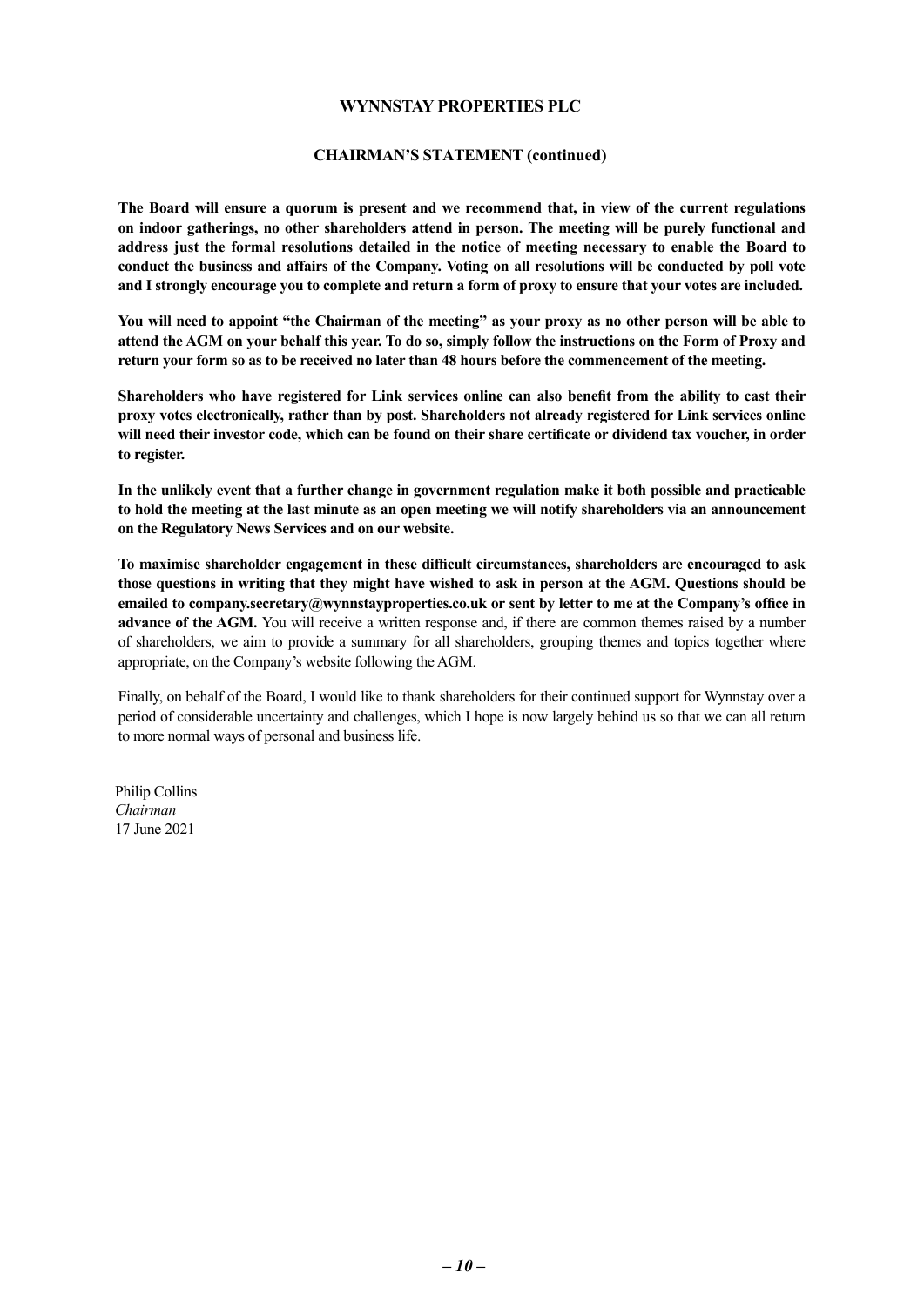#### **REPORT OF THE DIRECTORS 2021**

<span id="page-11-0"></span>The Directors present their One Hundred and Thirty-Fifth Annual Report, together with the audited Financial Statements of the Company for the year ended 25 March 2021.

Following the adoption by the Company of the Quoted Company Alliance Corporate Governance Code (the Code) certain matters required by the Code to be included in the Annual Report are now addressed in this report, the Strategic Report or the Corporate Governance Report with cross-references provided where appropriate. The three reports should be read together with the Chairman's Statement and the additional information required by the Code published on the Company's website.

#### **Business and Future Development**

As the Code requires a description of the business, strategy and business model promoting long-term value for shareholders to be included in the Annual Report and similar information is also required by company law to be included in the Strategic Report, these matters are dealt with in the Strategic Report on pages 14 to 16.

#### **Financial Objectives and Risks**

As the Code requires a description of effective risk management systems to be included in the Annual Report and company law requires a description of financial risk management objectives and policies, information on exposure to risks and a description of the principal risks and uncertainties facing a company, these matters are all dealt with in the Strategic Report as well as in Note 1.3 of the financial statements.

#### **Profit for the Year**

The profit for the year after taxation amounted to £3,653,000 (2020: £123,000). Details of movements in reserves are set out in the statement of changes in equity.

#### **Dividends**

The Directors have decided to recommend a final dividend of 13.0p per share for the year ended 25 March 2021 payable on 27 July 2021 to those shareholders on the register at the close of business on 9 July 2021. This dividend, together with the interim dividend of 8.0p paid on 18 December 2020, represents a total for the year of 21.0p (2020: 15.0p).

#### **Statement of Directors' Responsibilities**

The Directors are responsible for preparing the Strategic Report, the Directors' Report, the Corporate Governance Report and the financial statements in accordance with applicable law and regulations.

Company law requires the Directors to prepare financial statements for each financial year. The Directors prepared the Company's financial statements in accordance with International Financial Reporting Standards (IFRS), as adopted by applicable law. The Directors must only approve the financial statements if they are satisfied that they give a true and fair view of the state of affairs of the Company and of the profit or loss of the Company for the reporting period. In preparing these financial statements, the Directors are required to:

- select suitable accounting policies and then apply them consistently;
- make judgements and accounting estimates that are reasonable and prudent;
- state whether the financial statements have been prepared in accordance with IFRS as adopted by applicable law; and
- prepare the financial statements on the going concern basis unless it is inappropriate to presume that the Company will continue in business.

The Directors are responsible for keeping adequate accounting records that are sufficient to show and explain the Company's transactions and disclose with reasonable accuracy at any time the financial position of the Company and enable them to ensure that the financial statements comply with the Companies Act 2006. They are also responsible for safeguarding the assets of the Company and hence for taking reasonable steps for the prevention and detection of fraud and other irregularities.

The Directors are responsible for the maintenance and integrity of the corporate and financial information included on the Company's website. Legislation in the United Kingdom governing the preparation and dissemination of the financial statements may differ from legislation in other jurisdictions.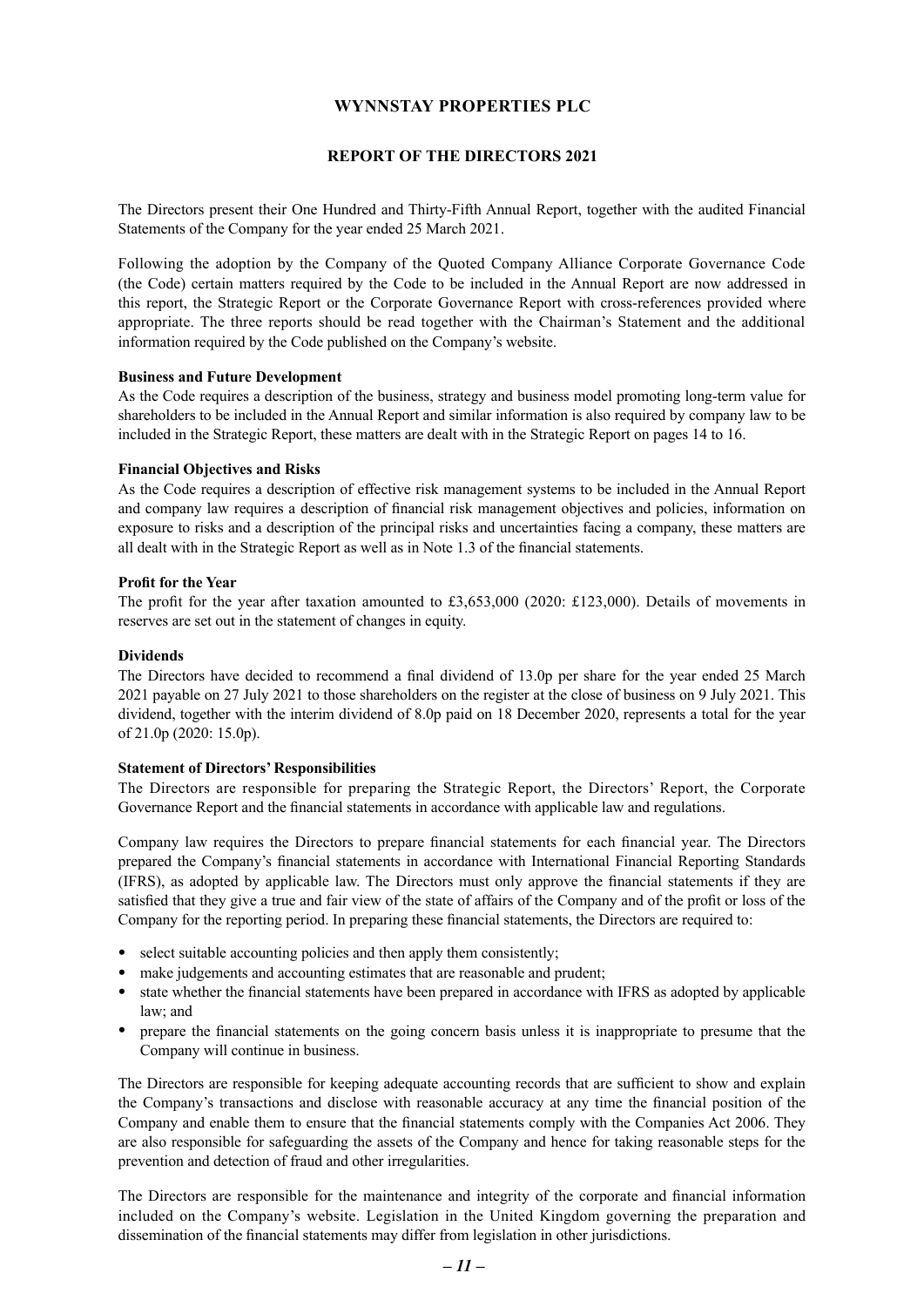#### **REPORT OF THE DIRECTORS 2021 (continued)**

#### **Directors**

The Directors holding office during the financial year under review and their interests (including spouses, other related parties and non-beneficial interests, where applicable) in the ordinary share capital of the Company at 25 March 2021 and 25 March 2020 are shown below:

|                 |                        | <b>Ordinary Shares of 25p</b> |         |
|-----------------|------------------------|-------------------------------|---------|
|                 |                        | 25.3.21                       | 25.3.20 |
| P.G.H. Collins  | Non-Executive Chairman | 850,836                       | 850,836 |
| C.P. Williams   | Managing Director      | 11,612                        | 11,212  |
| C.H. Delevingne | Non-Executive Director | 5,000                         | 5,000   |

The interests shown above in respect of Mr. P.G.H. Collins include non-beneficial interests of 229,596 shares at 25 March 2021 and 2020.

Mr. C.P. Williams has a service agreement with the Company under which his employment is subject to six months' notice of termination by either party.

In accordance with the Company's Articles of Association, Mr Paul Williams and Mr Charles Delevingne retire by rotation and, being eligible, offer themselves for re-election at the Annual General Meeting.

Biographies of each of the Directors are available on the Company's website and on page 52 of this report.

#### **Directors' Emoluments**

Directors' emoluments for the year ended 25 March 2021 are set out below:

|                   |          |              |         |                 | <b>Total</b> | Total   |
|-------------------|----------|--------------|---------|-----------------|--------------|---------|
|                   | Salaries | Fees         | Pension | <b>Benefits</b> | 2021         | 2020    |
| P.G.H. Collins    |          | 42,500       |         |                 | 42,500       | 42,500  |
| C.P. Williams     | 159,000  | 15,850       | 12,900  | 7,996           | 195,746      | 159,896 |
| C.H. Delevingne   |          | 15,850       |         |                 | 15,850       | 15,850  |
| P. Mather         |          | 15,850       |         |                 | 15,850       | 15,850  |
| C.M. Tolhurst     |          | 20,850       |         |                 | 20,850       | 20,850  |
| <b>Total 2021</b> | £159,000 | £110,900     | £12,900 | £2,446          | £290,796     |         |
| Total 2020        | £129,000 | £120,146 $*$ | £12,600 | £2,466          | £264,192 $*$ |         |

\*Totals include fees of £9,246 paid to a former Director, Mr T.J.C. Parker, in the financial year ended 25 March 2020.

The above figures for 2021 include a discretionary bonus payment of £30,000 to Mr C.P. Williams being the amount determined by the Board to reflect his performance during that year. No discretionary bonus payment was determined by the Board to be payable for the previous financial year.

#### **Directors' and Officers' Liability Insurance**

The Company has maintained Directors' and Officers' insurance as permitted by the Companies Act 2006.

#### **Interests in the Company's Shares**

As at 17 June 2021, the Directors have been notified or are aware of the following interests (including spouses, other related parties and non-beneficial interests, where applicable, for both financial years), which are in excess of three per cent of the issued ordinary share capital of the Company, excluding shares held in treasury: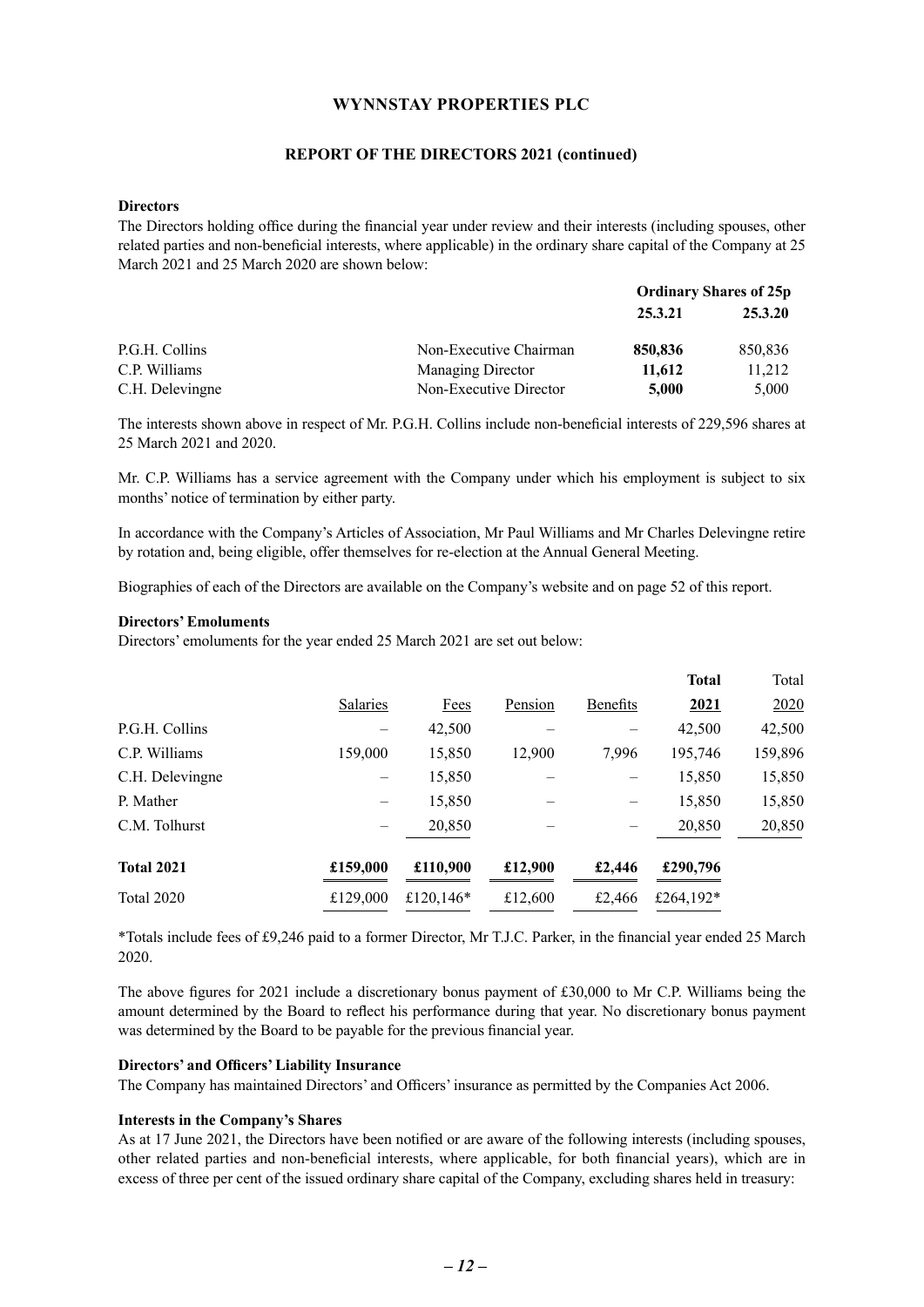|                 | <b>No. of Ordinary</b><br>Shares of 25p | Percentage of<br><b>Issued Share</b><br>Capital 2021 | Percentage of<br><b>Issued Share</b><br>Capital 2020 |
|-----------------|-----------------------------------------|------------------------------------------------------|------------------------------------------------------|
|                 |                                         |                                                      |                                                      |
| P.G.H. Collins  | 850,836                                 | 31.38%                                               | 31.38%                                               |
| G. J. Gibson    | 272,192                                 | $10.04\%$                                            | $10.04\%$                                            |
| D. N. Gibson    | 121,378                                 | 4.47%                                                | 4.47%                                                |
| Dr. G.L.A. Bird | 112,000                                 | 4.13%                                                | 4.13%                                                |
| J.V. Bird       | 111,750                                 | 4.12%                                                | 4.12%                                                |

#### **REPORT OF THE DIRECTORS 2021 (continued)**

#### **Going Concern**

The Directors consider, as at the date of approving the financial statements, that there is reasonable expectation that the Company has adequate financial resources to continue to operate, and to meet its liabilities as they fall due for payment, for at least twelve months following the approval of the financial statements.

Following the declaration by the World Health Organisation of Covid-19 as a global pandemic in March 2020, governments in the UK and elsewhere have taken lockdown and other measures which include compulsory business closures, limitations on their operations and restrictions on movement of people and on their activities. Whilst these measures have gradually been lifted, this event has had the potential to impact the Company and its business and is considered further in the Strategic Report, which is expressly incorporated by reference into this report.

The Company has performed a series of financial stress tests, described in Note 1.1 to the Financial Statements which is expressly incorporated by reference into this report, to ensure that the Company has sufficient cash resources and bank facilities and sufficient covenant margin to manage the potential financial impact of the Covid-19 pandemic on its business under going concern principles.

#### **Internal Control**

The Directors are responsible for the Company's system of internal financial control, which is designed to provide reasonable, but not absolute, assurance against material misstatement or loss. In fulfilling these responsibilities, the Board has reviewed the effectiveness of the system of internal financial control. The Directors have established procedures for planning and budgeting and for monitoring, on a regular basis, the performance of the Company.

#### **Statement as to Disclosure of Information to Auditors**

Each of the persons who are Directors at the time when this report is approved has confirmed that:

- so far as each Director is aware, there is no relevant audit information of which the Company's auditors are unaware; and
- each Director has taken all the steps that ought to have been taken as a Director, including making appropriate enquiries of fellow Directors and the Company's auditors for that purpose, in order to be aware of any information needed by the Company's auditors in connection with preparing their report and to establish that the Company's auditors are aware of that information.

#### **Auditor**

BDO LLP has indicated its willingness to continue in office and a resolution will be proposed at the Annual General Meeting to reappoint BDO LLP as auditor for the next financial year.

#### **Annual General Meeting**

The Notice of the Annual General Meeting, to be held on 20 July 2021, is set out at the end of the Annual Report.

By Order of the Board Susan Wallace *Secretary*

17 June 2021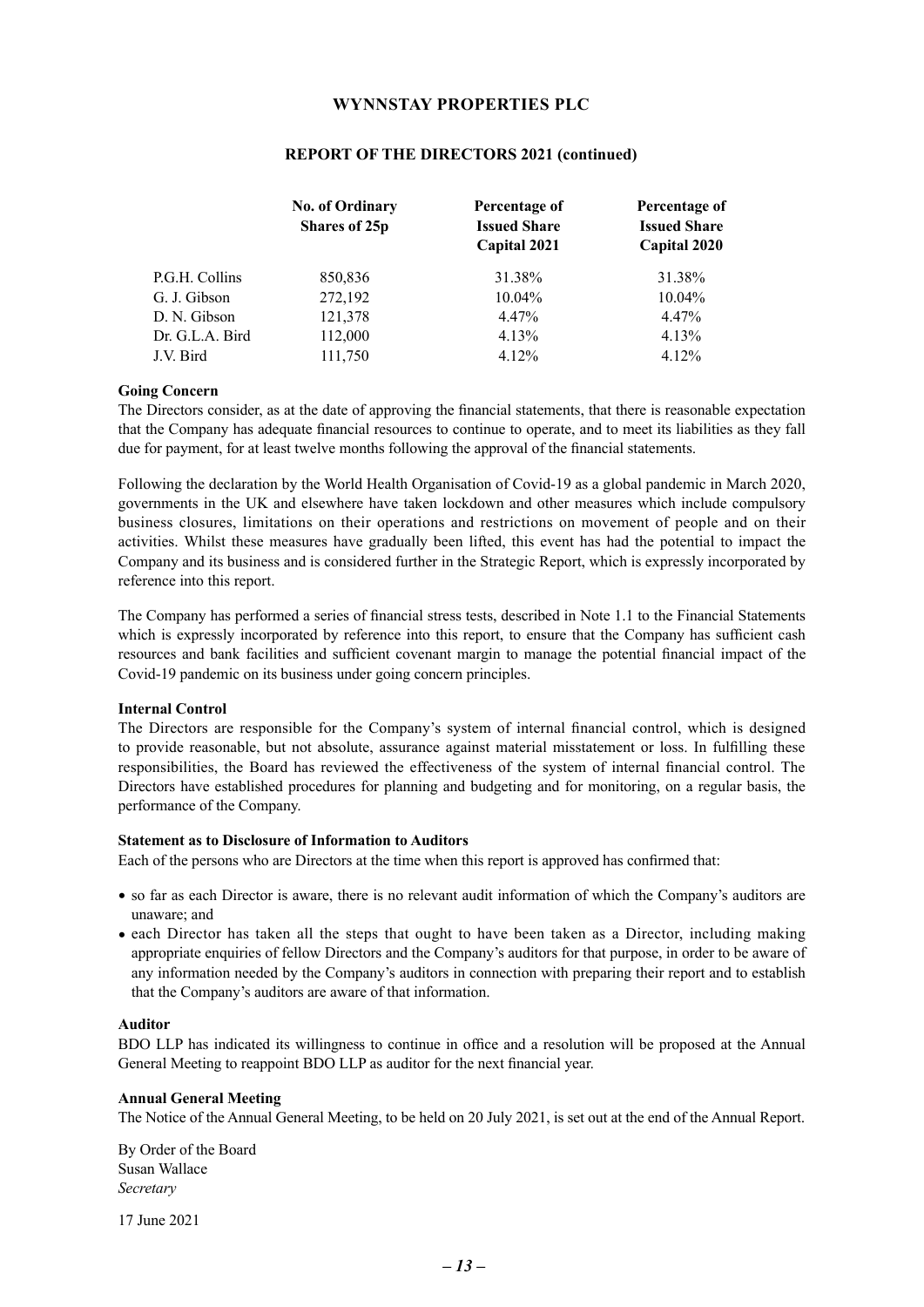#### **STRATEGIC REPORT 2021**

<span id="page-14-0"></span>The Directors present their Strategic Report for the year ended 25 March 2021.

Following the adoption by the Company of the Quoted Company Alliance Corporate Governance Code (the Code) certain matters required by the Code to be included in the Annual Report are now addressed in this report, the Directors' Report or the Corporate Governance Report with cross-references provided where appropriate. The three reports should be read together with the Chairman's Statement and the additional information required by the Code published on the Company's website.

#### **Business, Business Model, Strategy and Future Development**

Wynnstay is a long-established, successful property investment company focusing on acquiring, managing and developing commercial property primarily, but not exclusively, in the south and south-east of England.

Through careful property selection, active direct property management and promoting constructive business relationships with tenants, Wynnstay continues to grow and develop a diversified property portfolio.

Wynnstay's strategy is to secure growth in net rental income and net asset value to provide shareholders with long-term value, including a progressive dividend policy consistent with an appropriate level of dividend cover.

Key challenges in the execution of this strategy are identifying and securing changes to the portfolio, whether by acquisition or disposal, and managing the risks of the commercial property market.

A review of the Company's business, its development and performance for the year, its position at the end of the year and its future prospects is included in the Chairman's Statement on pages 4 to 10. The financial statements and notes are set out below.

#### **Financial Objectives and Performance Indicators**

The key financial objectives for the Company are to grow the rental income and the capital value of the property portfolio and thus the net asset value per share. The pursuit of these objectives has delivered the following results:

- Decrease in rental income: 5.8% (2020: increase of 2.5%).
- Increase in net asset value per share: 15.0% (2020: decrease of 1.9%).

The Directors consider that the rental income achieved to be satisfactory in the circumstances in light of two units at Oakcroft Business Centre, Chessington being vacant throughout the year. The significant increase in net asset value largely results from the sale of that property during the year and the fair value movement of investment properties following the revaluation of the investment portfolio as at 25 March 2021.

The Directors will continue to search for profitable investment opportunities and make changes to enhance the value of the portfolio as and when such opportunities arise.

#### **Risks, Uncertainties and Effective Risk Management**

The principal risks and uncertainties are those associated with the commercial property market, which is cyclical by its nature and include changes in the supply and demand for space as well as the inherent risk of tenant failure. In the latter case, the Company seeks to reduce this risk by requiring the payment of rent deposits when considered appropriate and monitoring the income exposure to any tenant contributing more than 2% of total rental income on a quarterly basis.

Other risk factors include changes in legislation in respect of taxation and the obtaining of planning consents, as well as those associated with financing and treasury management including interest rate risk. The Company's financial risk management policies can be found at Note 19 of the financial statements.

In common with all other business activities, the Company is exposed to many of the usual risks and uncertainties arising from commercial, economic and political circumstances and events, as well as to unpredictable external shocks, such as the Covid-19 pandemic.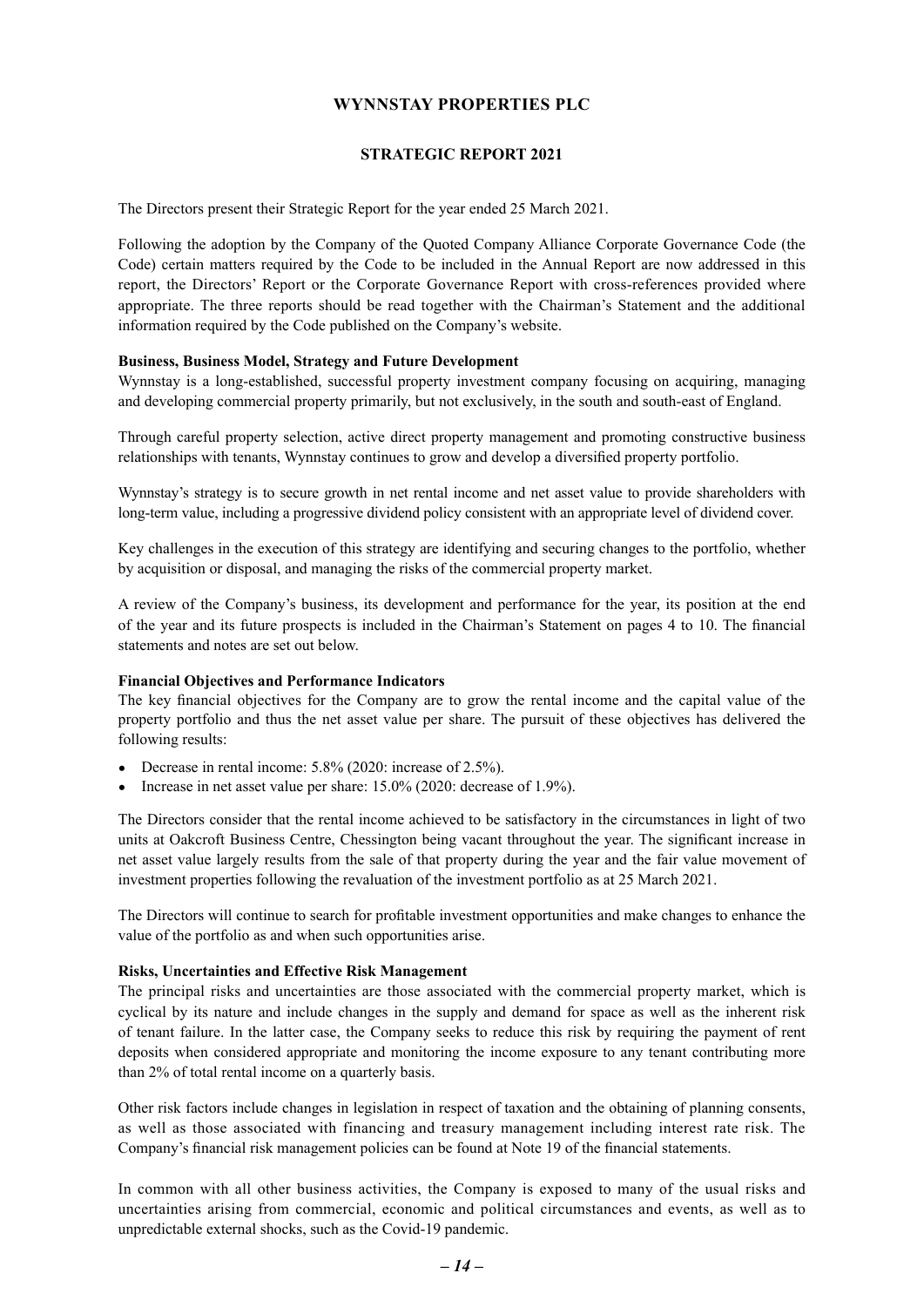#### **STRATEGIC REPORT 2021 (continued)**

Following the declaration by the World Health Organisation of Covid-19 as a global pandemic, governments in the UK and elsewhere have taken lockdown and other measures which include compulsory business closures, limitations on their operations and tight restrictions on movement of people and on their activities.

The Covid-19 pandemic and the government's lockdown and other measures have not had a material adverse impact on the Company and its business during the year. Whether they will do so in the future will depend on the success of the measures taken by the government to control Covid-19, its schemes to support business and the overall impact on the UK economy and the shape and speed of the recovery.

The main risks the Board have identified together with actions that it has already taken and continues to take to ensure the Company manages these risks and emerges from the Covid-19 pandemic in a position of continued financial strength, are summarised below:

- Potential income reduction and bad debts as tenants have difficulty in maintaining rent payments and potential voids within the portfolio arising from tenant failures, resulting in additional costs;
- Impact on the economy and market sentiment generally adversely affecting the commercial property market and commercial property values;
- Disruption to the businesses of letting agents, property professionals and the general services on which the business relies;
- Disruption to the supply chain for raw materials and construction products and restrictions on the labour market and level of activity on site on any developments it may undertake;
- Staff operating from home or otherwise unable to work or absent from work, and reliance on remote working both within the business and with our tenants, agents and suppliers.

The Company carefully vets prospective new tenants from a credit risk perspective. Bad debts are mitigated by close engagement with businesses within a diversified mix of tenants across the portfolio. In addition, where possible, those tenants with viable businesses are actively assisted and supported, especially small and medium sized businesses that are encountering cash flow difficulties arising from the pandemic.

The Board monitors carefully its adjusted rental income receipts, taking account of any concessionary arrangements agreed with tenants. The Company has received all of the adjusted rental income due for the financial year ended 25 March 2021 and the portfolio was 99% let by rental value as at 25 March 2021.

The Board will continue this careful monitoring and to take any actions that may be required to support tenants as well as to protect and recover income due. The Board has also intensified the regular detailed review of the portfolio, including feedback from engagement with tenants, in order to assess the risk of tenant failures.

The Company uses an array of professional services, and all these have been effectively working remotely for the most part during the financial year. The Company did not experience any difficulties in service provision.

#### **Directors' duty to promote the success of the Company under Section 172 Companies Act 2006**

The Strategic Report is required to include a statement that describes how the directors have had regard to the matters set out in section 172(1) (a) to (f) of the Companies Act 2006 when performing their duty under section 172. Some of the matters identified in Section 172(1) are already covered by similar provisions in the QCA Corporate Governance Code and have thus been previously reported by the Company in the Corporate Governance Statement, the Corporate Governance Report and the QCA Statement of Compliance on our website. In order to avoid unnecessary duplication, the relevant parts of those documents are identified below and are to be treated as expressly incorporated by reference into this Strategic Report.

Under section 172 (1) of the Companies Act 2006, each individual Director must act in the way he considers, in good faith, would be the most likely to promote the success of the company for benefit of its members as a whole, and in doing so have regard (among other matters) to six matters detailed in the section.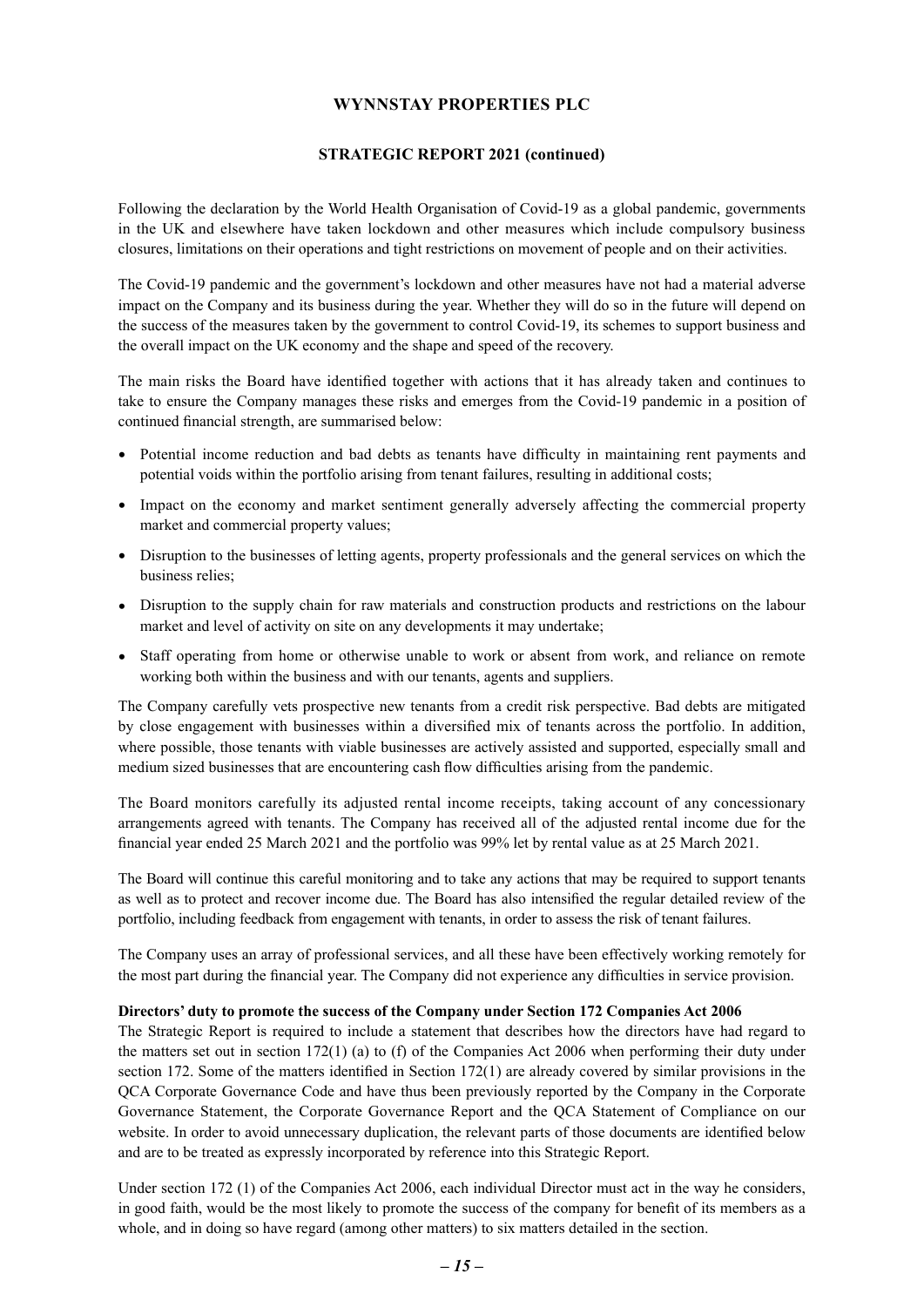#### **STRATEGIC REPORT 2021 (continued)**

In discharging their duties, the Directors seek to promote the success of Wynnstay for the benefit of members as a whole and we have regard to all the matters set out in Section 172(1), where applicable and relevant to the business, taking account of its size and structure and the nature and scale of its activities in the commercial property market. The following paragraphs address each of the six matters in Section 172(1) (a) to (f).

*(a) The likely consequences of any decision in the long term:* The commercial property market is cyclical by nature. Investing in commercial property is a long-term business. The decisions that we take must have regard to long term consequences in terms of success or failure and managing risks and uncertainties. We cannot expect that every decision we take will prove, with the benefit of hindsight, to be the best one: external factors may affect the market and thus change conditions in the future, after a decision has been taken. However, we consider that our record of decisions on acquisitions, disposals and active management of the portfolio is very strong. This is reflected in the long term performance of Wynnstay over the years in terms of increases in rental income, net asset value and dividends paid to shareholders.

*(b) The interests of the company's employees:* We have only one full time employee, who is the Managing Director. He sits on the Board with the Non-Executive Directors. There are no other employees.

*(c) The need to foster the company's business relationships with suppliers, customers and others:* We have regularly reported in our annual reports on the constructive relationships that Wynnstay seeks to build with its tenants and the mutual benefits that this brings to both parties; and we have extended this reporting over the past two years following Principle 3 of the QCA Code to include suppliers and others. This is therefore addressed under Principle 3 in the QCA Compliance Statement. In the past year, it has been vital to foster our business relationships with tenants given external factors affecting business and the economy such as such as political uncertainty and the Covid-19 pandemic.

*(d) The impact of the company's operations on the community and the environment:* This is also addressed under Principle 3 of the QCA Code in the QCA Compliance Statement. Due to its size and structure and the nature and scale of its activities, the Board considers that the impact of Wynnstay's operations as a landlord on the community and the environment is low. Wynnstay's assets are used by its tenants for their own operations rather than by Wynnstay itself. In the past year, Wynnstay has not been made aware of any tenant operations that have had a significant impact on the community or the environment. In relation to planned developments, Wynnstay seeks to ensure that designs and construction comply with all relevant environmental standards and with local planning requirements and building regulations so as not to adversely affect the community or the environment.

*(e) The desirability of the company maintaining a reputation for high standards of business conduct:* This is addressed under Principle 8 of the QCA Code in the Corporate Government Statement and in the QCA Compliance Statement. The Board considers that maintaining Wynnstay's reputation for high standards of business conduct is not just desirable: it is a valuable asset in the competitive commercial property market.

*(f) The need to act fairly as between members of the company:* Wynnstay has only one class of shares. Thus all shareholders have equal rights and, regardless of the size of their holding, every shareholder is, and always has been, treated equally and fairly. Relations with shareholders are further addressed under Principles 2, 3 and 10 of the QCA Code in the Corporate Governance Report and the QCA Compliance Statement. We have been reviewing how we communicate with shareholders and we encourage shareholders to adopt electronic communications and proxy voting in place of paper documents where this suits them as well as to raise questions in writing if they are unable to attend annual general meetings.

This Strategic Report was approved by the Board and is signed on its behalf by:

Philip Collins *Chairman* 17 June 2021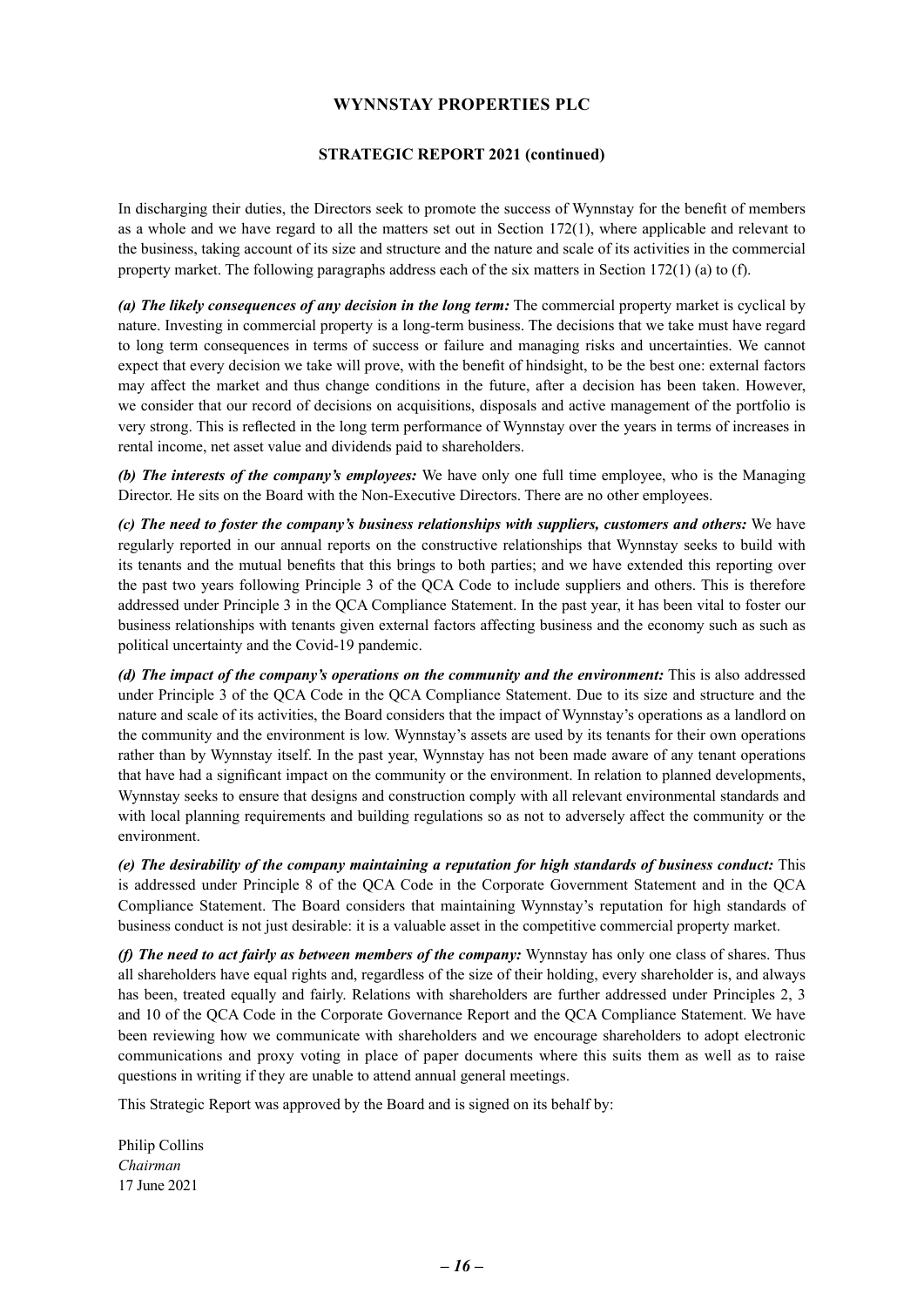#### **CHAIRMAN'S CORPORATE GOVERNANCE STATEMENT**

<span id="page-17-0"></span>As Chairman, it is my responsibility, working with my fellow Board colleagues, to ensure that good corporate governance arrangements and standards apply within the Company. Our corporate governance structure has evolved over many years since we became one of the first companies admitted to AIM in 1995 and for some time now our Annual Report has described our structure. We have adopted and adapted practices and procedures to promote good governance that are considered appropriate for a company of Wynnstay's size and structure and the nature and scale of its activities. We have strived, as the business has grown and changed, for continual improvement making changes in recent years, for instance, in management information flows and risk management reviews.

In September 2018, the Company adopted the Quoted Companies Alliance (QCA) Corporate Governance Code (the Code). The Code is constructed around ten broad principles, which are set out in the Corporate Governance Report.

Our Statement of Compliance has been reviewed and updated concurrently with the preparation of this Annual Report and will be placed on the website together with the index to signpost the location of disclosures required by the Code.

At Wynnstay, we apply the principles of the QCA Code to the extent reasonable and practicable for a company of our size and structure and the nature and scale of our activities, recognising the flexibility that lies within the Code so that it is neither a bureaucratic, box-ticking exercise nor results in unnecessary, inappropriate or burdensome processes and procedures. So, for instance, we do not see the need, in a company of this size with one full-time employee, the Managing Director, for separate remuneration and audit committees, where the functions undertaken typically by those committees can be fully and properly carried out by the Non-Executive Directors working formally as a group to consider remuneration and the audit plan, process and outcome. We have used individual and group review and self-assessment suited to our small size and structure, rather than formal external Board and individual performance reviews. During the financial year the Board conducted an evaluation of its performance through a self-assessment process. The results are described under Principle 7 of the Code in the Corporate Governance Report. The evaluation is considered to have been worthwhile and delivered useful insights to the work of the Board.

The Board acknowledges that a corporate culture based on sound ethical values and behaviours is an asset and provides competitive advantages in the commercial property market where competition is intense and prospective and existing tenants are seeking good quality premises that are suited to their needs from a considerate, reliable landlord. Wynnstay aims to conduct its business with a high degree of professionalism, to operate within appropriate professional standards and legal and regulatory requirements and to act with honesty and integrity in a manner that gives confidence to those with whom it deals.

I consider that Wynnstay's governance structures and processes are in line with its corporate culture, and are appropriate to its size and structure, the nature and scale of its activities and its capacity, appetite and tolerance for risk and thus I consider them to be "fit-for-purpose". They have evolved over time in parallel with its objectives, strategy and business model and are suitable for the Company's growth plans in the short to medium term and I, with my colleagues on the Board, continue to keep them under review and to make changes where required.

Philip Collins *Chairman* 17 June 2021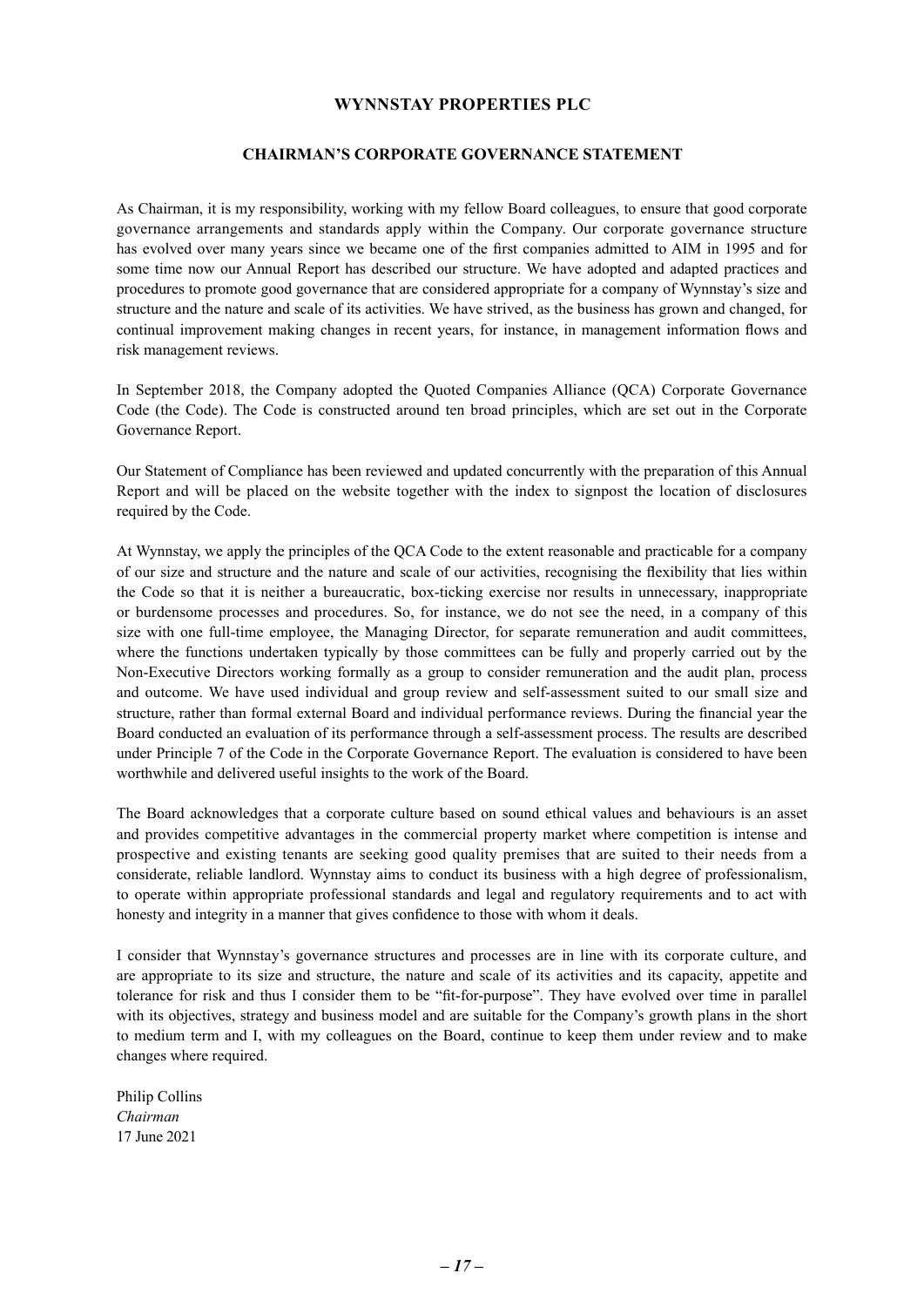#### **CORPORATE GOVERNANCE, REMUNERATION AND AUDIT REPORTS**

#### <span id="page-18-0"></span>**Introduction**

This report is presented by reference to each of the ten principles contained in the Quoted Companies Alliance (QCA) Corporate Governance Code (the Code) under a concise heading for each principle. Where the QCA recommends that a principle should be addressed in the Annual Report, we do so in this report, the Directors' Report or the Strategic Report with cross-references provided where appropriate. The three reports should be read together with the Chairman's Statement and the additional information required by the Code published on the Company's website, including the Statement of Compliance. Where the Code recommends that a principle should be addressed on the Company's website, this report refers to the principle only and signposts to the website, including to the Statement of Compliance. The index required by the Code to signpost where the disclosures required by the Code are located forms part of the Statement of Compliance. For reasons explained below this report covers audit and remuneration matters as well as corporate governance.

#### **Principle 1: Establish a strategy and business model which promote long-term value for shareholders**

A description of the application of Principle 1 is recommended by the Code to be included in the annual report and by company law is required to be included in the Strategic Report. We therefore deal with Principle 1 in that report.

#### **Principle 2: Seek to understand and meet shareholder needs and expectations**

A description of the application of Principle 2 is recommended by the Code to be included on a company's website. We therefore deal with Principle 2 in the Statement of Compliance on the Company's website.

#### **Principle 3: Take into account wider stakeholder and social responsibilities and implications for longterm success**

A description of the application of Principle 3 is recommended by the Code to be included on the Company's website. We therefore deal with Principle 3 in the Statement of Compliance on the Company's website.

#### **Principle 4: Embed effective risk management, considering both opportunities and threats, throughout the organisation**

A description of the application of Principle 4 is recommended by the Code to be included in the annual report. Under company law, the Directors' Report must include a description of financial risk management objectives and policies and information on exposure to price risk, credit risk, liquidity risk and cash flow risk and the Strategic Report must include a description of the principal risks and uncertainties facing a company. We therefore deal with Principle 4 in these reports.

#### **Principle 5: Maintain the board as a well-functioning, balanced team, led by the Chair**

A description of the application of Principle 5 is recommended by the Code to be included in the annual report. The information given below should be read together with the additional information required by the Code to be given under Principles 6, 7, 8 and 9 provided in this report, elsewhere in this Annual Report and in the Statement of Compliance on the Company's website, as recommended by the Code.

The Code requires the identification of those directors who are considered to be independent and a description of the time commitment required from directors including the number of meetings of the Board, and of any committees, during the year, together with the attendance record of each Director.

The Board comprises one executive, the Managing Director, and four Non-Executive Directors, including the Chairman. The Board considers that all the Non-Executive Directors are independent. The biographies of the all the Directors are available on the Company's website and on page 52 of this report.

Philip Collins, the Non-Executive Chairman, has been a Director since 1988 and became Chairman in 1998. He has become a significant shareholder, having decided to invest over this period, to demonstrate his confidence in Wynnstay's long-term prospects. He has always placed the interests of all shareholders, and Wynnstay's long term success, at the centre of his chairmanship, as evidenced by his actions and reports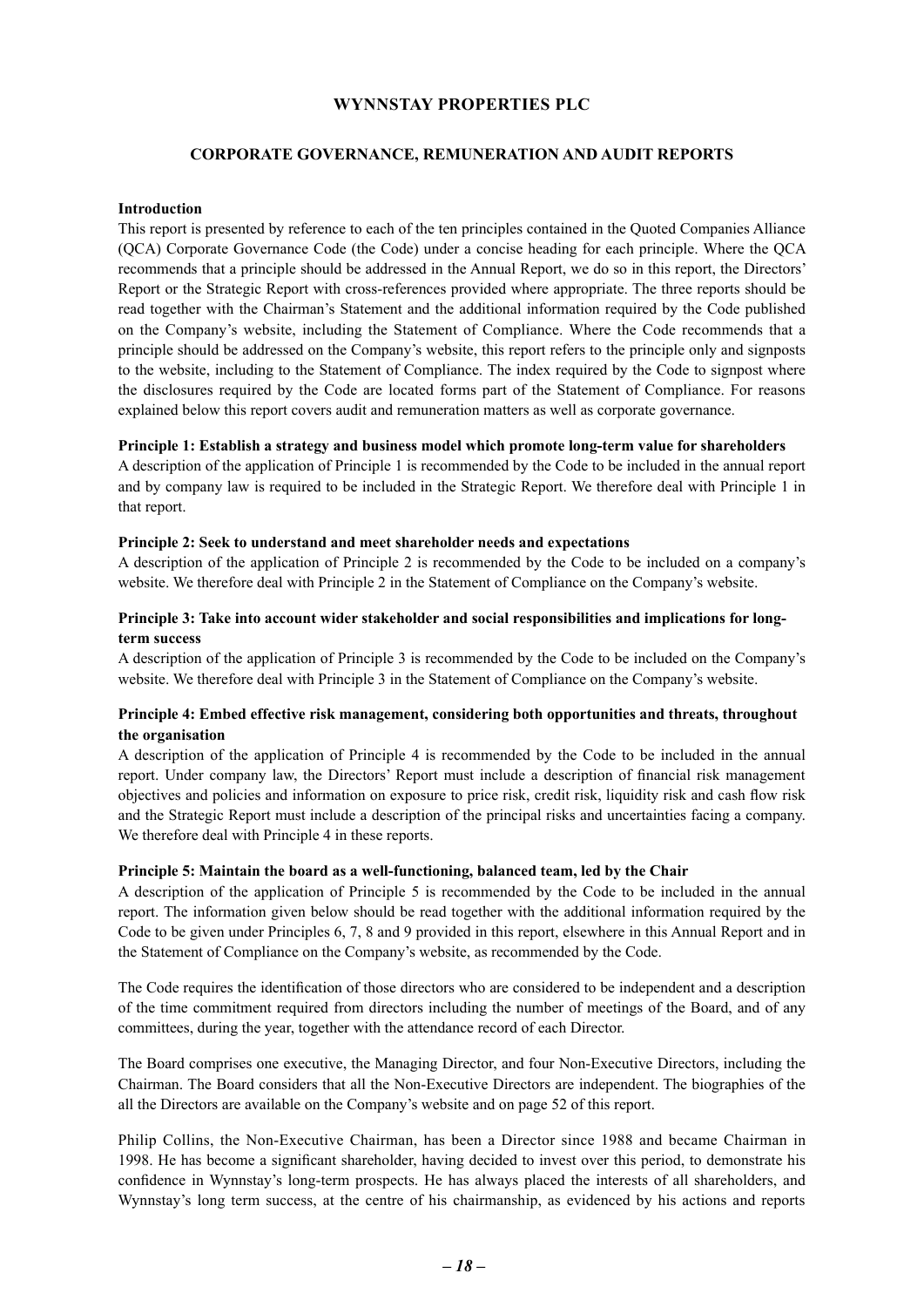#### **CORPORATE GOVERNANCE, REMUNERATION AND AUDIT REPORTS (CONTINUED)**

to shareholders. His knowledge of the business and of shareholders, and his experience in both the private and public sectors, are all valuable to the Board's deliberations. There is no evidence that his tenure or his shareholding has had any adverse impact on his independent judgement.

Charles Delevingne has served as a Non-Executive Director since June 2002. Notwithstanding the length of his service, Mr Delevingne continues to demonstrate his commitment to fulfilling his role as a Non-Executive Director, providing direction on business strategy and advice on business operations using his skills and experience in commercial property. He is not involved in the daily management of the Company, nor in any relationships or circumstances that might give rise to a conflict of interest or interfere with his exercise of independent judgment. In addition, he continues to demonstrate the attributes of an independent nonexecutive director and there is no evidence that his tenure has had any adverse impact on his independent judgment.

Paul Mather and Caroline Tolhurst were appointed to the Board in March 2017 and were deemed independent on appointment and remain so. They are both Chartered Surveyors and have many years of experience in commercial property and property investment management as well as, in the case of Caroline Tolhurst, in corporate governance through her qualification and experience as a Company Secretary.

The Non-Executive Directors are expected to devote such time as is necessary for the proper performance of their duties. Overall the Non-Executive Directors, other than the Chairman, are expected to spend a minimum of 10 working days a year on the Company's business. In practice, after taking account of 7-8 scheduled Board meetings a year, preparation time, site visits and other requirements mentioned below, 12-15 days per annum would be typical. The Chairman typically spends the equivalent of 25-30 working days per annum on the Company's business. The following table shows directors' attendance at the 12 Board meetings in the past financial year ended 25 March 2021.

| <b>Board meetings</b> |
|-----------------------|
| 12/12                 |
| 12/12                 |
| 12/12                 |
| 12/12                 |
| 11/12                 |
|                       |

In addition to these meetings, all the Directors took part in two strategy discussions and two Directors also took part in Board sub-committee meetings authorised to approve the final texts of documents or transactions on behalf of the Board.

In view of the Company's size and nature, the Board does not consider that the establishment of Board committees, such as a Remuneration Committee, a Nomination Committee or an Audit Committee, is appropriate. Reports of the Non-Executive Directors consideration of Remuneration and Audit matters are covered under Principle 10 below, as recommended by the Code.

In relation to nominations, these are managed by the Non-Executive Directors, or delegated to an ad hoc committee of them, who report with recommendations to the Board. The approach to succession planning and appointments is addressed, as recommended by the Code, under Principle 7 in the Statement of Compliance on the Company's website.

#### **Principle 6: Ensure that between them directors have the necessary up-to-date experience, skills and capabilities**

The application of Principle 6 is recommended by the Code to be included in the annual report and is therefore included in this report, as well as elsewhere in this Annual Report, which should be read together with the information provided under Principles 5, 7, 8 and 9 in this report and on the Company's website.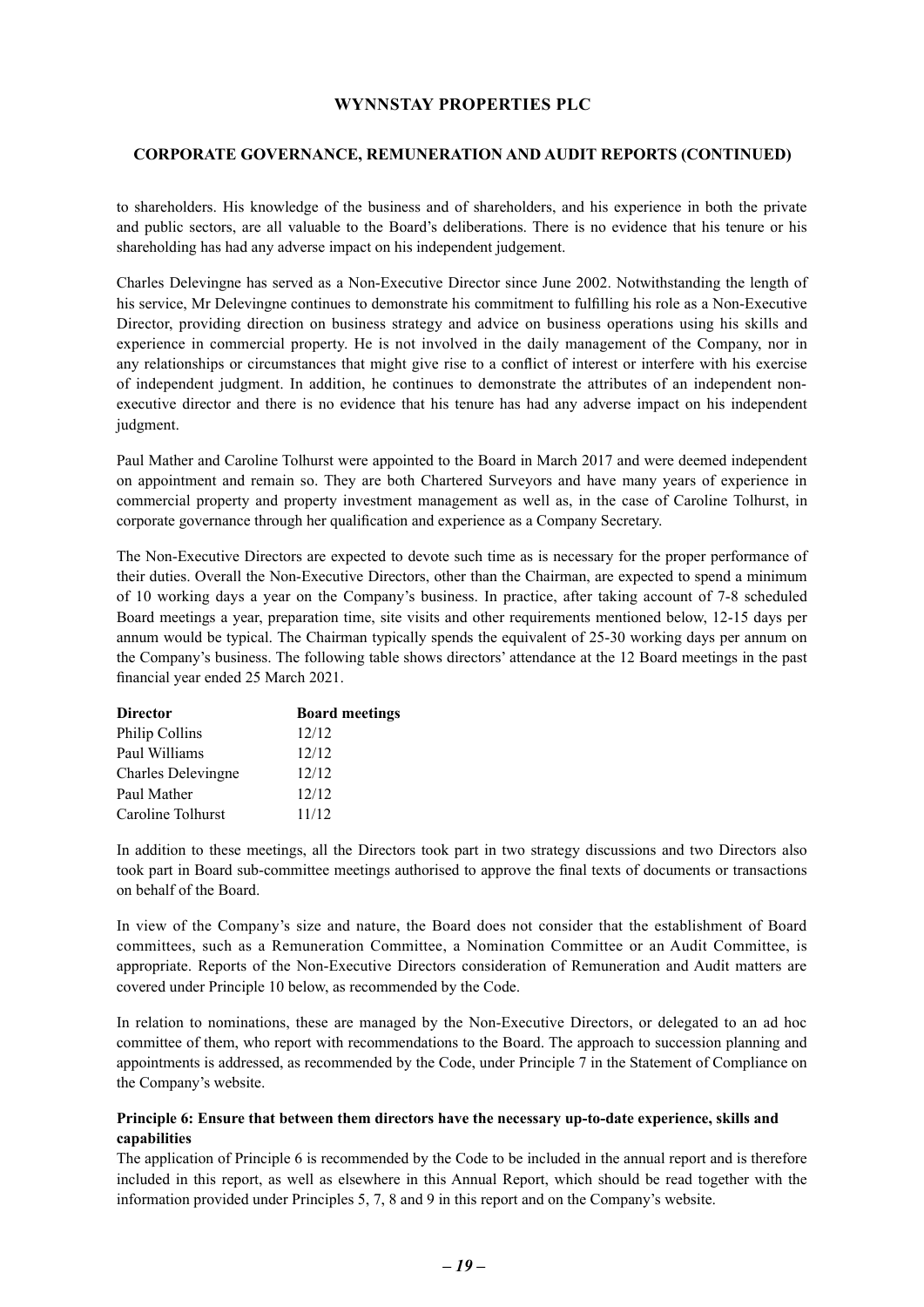#### **CORPORATE GOVERNANCE, REMUNERATION AND AUDIT REPORTS (CONTINUED)**

The Code requires disclosure of the identity of each Director; the relevant experience, skills, personal qualities that each brings to the Board; how the Board as a whole contains the necessary mix of experience, skills and qualities (including gender balance) and capabilities to deliver the strategy over the medium to long-term; how each director keeps his/her skill-set up-to-date; where external advisers have been engaged, their role and where external advice on significant matters has been obtained; and any internal advisory roles.

The names of the Directors and their experience, skills and capabilities are set out on the Company's website. Reference is also made to the information on each of the Non-Executive Directors given under Principle 5 above.

The Managing Director, Paul Williams, has many years of practical experience in property investment and management. The Board has engaged experienced professionals to manage accounting, financial and company secretarial matters.

Alan Palmer, the Director of Finance, although not a Board Director, attends all Board meetings and advises the Board on accounting and financial matters. He has extensive experience of the commercial property sector, with former senior roles in finance, treasury and corporate finance in quoted property companies. His services are provided through The FD Centre Limited, a specialist provider of part-time Finance Director services to small and medium sized enterprises (SMEs).

Susan Wallace FCIS, Company Secretary, is a Chartered Secretary and a founding partner of Bruce Wallace Associates Limited, a specialist provider of company secretarial and compliance services to SME businesses and quoted companies. In her role, she is supported by other professionals in her company.

The Board considers that the experience and knowledge of each of the Directors and the experienced professionals is appropriate for the Company's current operations and strategy and gives them the ability to constructively challenge strategy, scrutinise performance and assess risk and to deliver the Company's strategy over the medium to long term.

Directors keep their skill sets up-to-date with a combination of attendance at industry events, individual reading and study and experience gained from other board roles. The Company Secretary is responsible for ensuring the Board is aware of any applicable regulatory changes and updates the Board as and when relevant. Directors are able to take independent professional advice in the furtherance of their duties, if necessary, at the Company's expense.

The Company calls on the services of specialist external advisers in the usual way for its day-to-day business needs.

The Chairman, Senior Independent Director, Company Secretary and Director of Finance, working in their respective roles and together, advise and support the Board as a whole, drawing on specialist external advisers where necessary.

#### **Principle 7: Evaluating board performance based on clear and relevant objectives, seeking continuous improvement**

The application of Principle 7 is recommended by the Code to be included in part in the annual report and in part on a company's website. The Company considers that it is convenient to deal with most of these matters in one place in this report.

After the end of each financial year, the Chairman usually holds a meeting with the Non-Executive Directors individually and as a group without the Managing Director. The Non-Executive Directors also meet annually without the Chairman to appraise the Chairman's performance. These meetings are intended to provide an opportunity for open dialogue on individual and collective performance and on any necessary changes required.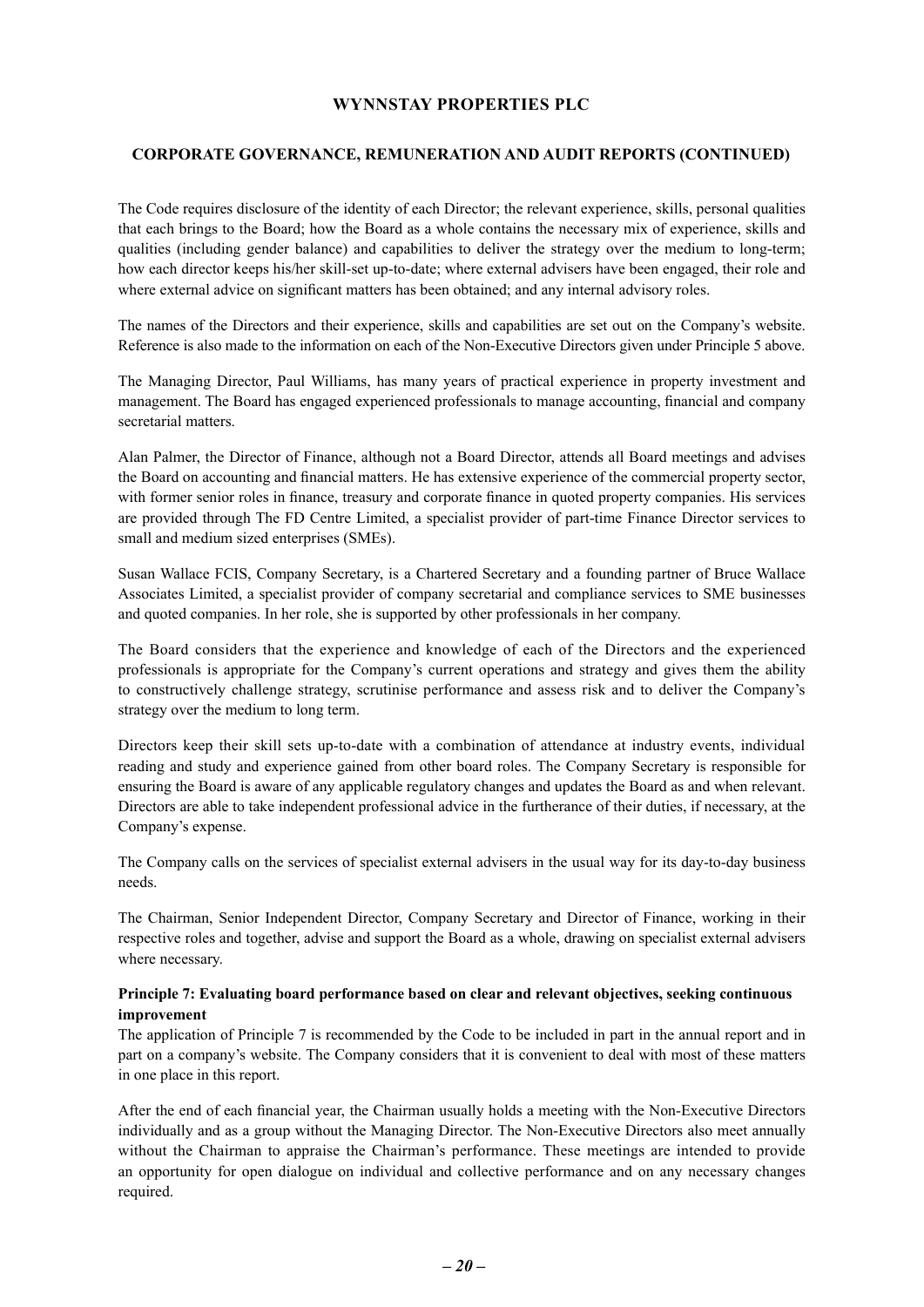#### **CORPORATE GOVERNANCE, REMUNERATION AND AUDIT REPORTS (CONTINUED)**

During the year the Board carried out an internal board evaluation based on a set of questions typically used by smaller companies for this purpose. The Directors were asked to rate the Board's performance by providing a score, within a range of 0-5, and comments for each question as well as to suggest ideas to improve the working of the Board. The scores and comments were amalgamated into an anonymised results schedule, which was then considered by the Board. The total ratings and average scores for each question and all the comments submitted were reviewed.

The discussion of the results identified a number of actions to improve performance. These included a more comprehensive and systematic approach to risk management, improvements to the content, presentation and timeliness of Board reports and increased Board engagement on longer-term and strategic issues. These actions are being taken forward in 2021 and include changes to the scheduling and content of Board meetings and discussions over the year.

The Board will carry out a similar evaluation exercise during the current financial year, which will include the effectiveness of the changes implemented. Given the size and nature of the Company's business, the Board currently does not consider it would be an appropriate use of cash resources to engage an external firm to undertake a formal evaluation although it will keep this under review.

The approach to succession planning and appointments is addressed, as recommended by the Code, under Principle 7 in the Statement of Compliance on the Company's website.

#### **Principle 8: Promote a corporate culture based on ethical values and behaviours**

The application of Principle 8 is recommended by the Code to be addressed in the Chairman's Corporate Governance Statement. Ensuring the means to determine that values and behaviours are recognised and respected is addressed, as recommended by the Code, under Principle 8 in the Statement of Compliance on the Company's website.

#### **Principle 9: Maintain governance structures and processes that are fit-for-purpose, and support good decision making**

A high-level explanation of the application of Principle 9 is recommended by the Code to be provided in the Chairman's Corporate Governance Statement.

The Code recommends that supplementary detail required by the Code (role and responsibilities of Directors, role of committees, matters reserved for the Board and plans for evolution of the governance framework) is addressed on the website and it is so addressed under Principle 9 in the Statement of Compliance on the Company's website.

#### **Principle 10: Communicate how the company is governed and is performing by maintaining a dialogue with shareholders and other relevant stakeholders**

The application of Principle 10 of the Code is recommended by the Code to be included in part in the annual report and in part on the website. The Company follows these recommendations and addresses the work of committees, including in relation to audit and remuneration and the identification and reasons for any nonpublication of disclosures under the principles set out in the Code in this report.

The other matters, being the outcome of all general meeting votes and intended actions on and reasons for significant votes cast against resolutions, are shown on the Company's website, including under Principle 10 of the Statement of Compliance; and historical annual reports, notices and general meetings and other governance-related material are included on the Company's website.

Communication and dialogue with shareholders and other relevant stakeholders has already been addressed above in this report. The performance of the business during the last financial year is reviewed in detail in the Chairman's Statement, the Directors' Report and the Strategic Report and elsewhere in the Annual Report.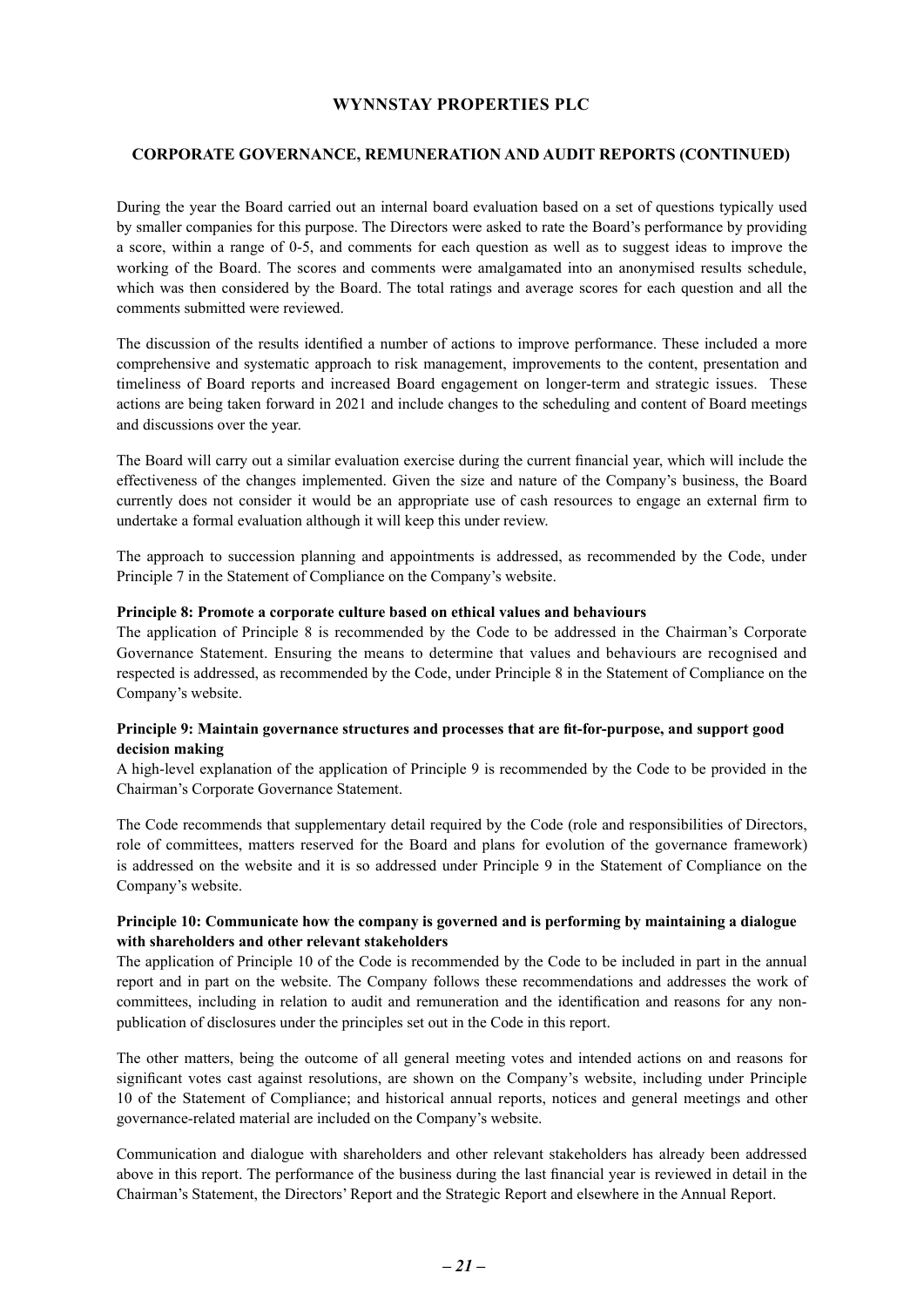#### **CORPORATE GOVERNANCE, REMUNERATION AND AUDIT REPORTS (CONTINUED)**

The Board considers that the existing communication and reporting structures allow open dialogue between shareholders and the Board and provide shareholders with a good understanding of the business.

The Code recommends the annual report to describe the work of committees and recommends inclusion in the annual report. As already mentioned above, the Board does not have formally constituted committees, with the Non-Executive Directors acting as a group in relation to audit and remuneration.

The following paragraphs report on the work of the Non-Executive Directors in relation to audit and remuneration matters in the year.

#### **Audit Report**

The Senior Independent Director and the Director Finance met and discussed the audit with the external auditor before the year-end and a draft Audit Planning Report prepared by the auditors was reviewed subsequently by the Board. At the completion of the audit, the auditor presented its Audit Completion Report to the Non-Executive Directors before the Financial Statements were presented for Board approval.

The discussions enabled the auditor to explain the proposed work and its outcome and the Non-Executive Directors to raise any issues. It is considered that the process worked well and the audit did not raise any material issues therefore the auditors were able to issue their audit report in the usual form.

#### **Remuneration Report**

The Directors currently determine remuneration, with the Non-Executive Directors determining the remuneration of the Executive Director and the Non-Executive Directors (other than the Chairman) determining the Chairman's remuneration. Directors' fees are determined by the whole Board. Details of the Directors' remuneration are set out in the Directors' Report.

It is the Company's policy that the remuneration of Directors should be commensurate with the services provided by them to the Company and should take account of published data on reasonable market comparables, where available and relevant to our situation.

The Non-Executive Directors meet after the end of the financial year to review the performance of the Managing Director and determine the level of his remuneration and any bonus. Remuneration has been determined historically by reference to a mixture of publicly available remuneration studies relating to the relevant specialism and role, other AIM companies and a few private property companies. However, such information has become less readily available in recent years and may not in any event be applicable to our particular circumstances. Levels of bonus are determined by reference to the assessment of performance against objectives for the business. This process is necessarily subjective but is considered to deliver a reasonable result for the individual, the Company and its shareholders. For the year ended 25 March 2021, it was agreed at the beginning of the year that, particularly in the light of the circumstances arising from the Covid-19 pandemic, there would be no increase in the Managing Director's salary for the year. Following the end of the year, it was agreed that a bonus was payable for the year. Details of remuneration are disclosed in the Directors' Report.

Directors' fees are determined primarily by reference to the fees payable in other AIM quoted companies, with the level being set towards the lower end of the range. The Chairman's remuneration is set having regard to the commitment required to carry out the function and its responsibilities and having regard to the level of Directors' fees and, to some extent, comparables among other AIM companies. In the light of the circumstances arising from the Covid-19 pandemic, it was agreed at the beginning of the year that there should be no increase in Directors' fees or Chairman's remuneration for the year ended 25 March 2021.

This Report was approved by the Board and is signed on its behalf by:

Philip Collins *Chairman* 17 June 2021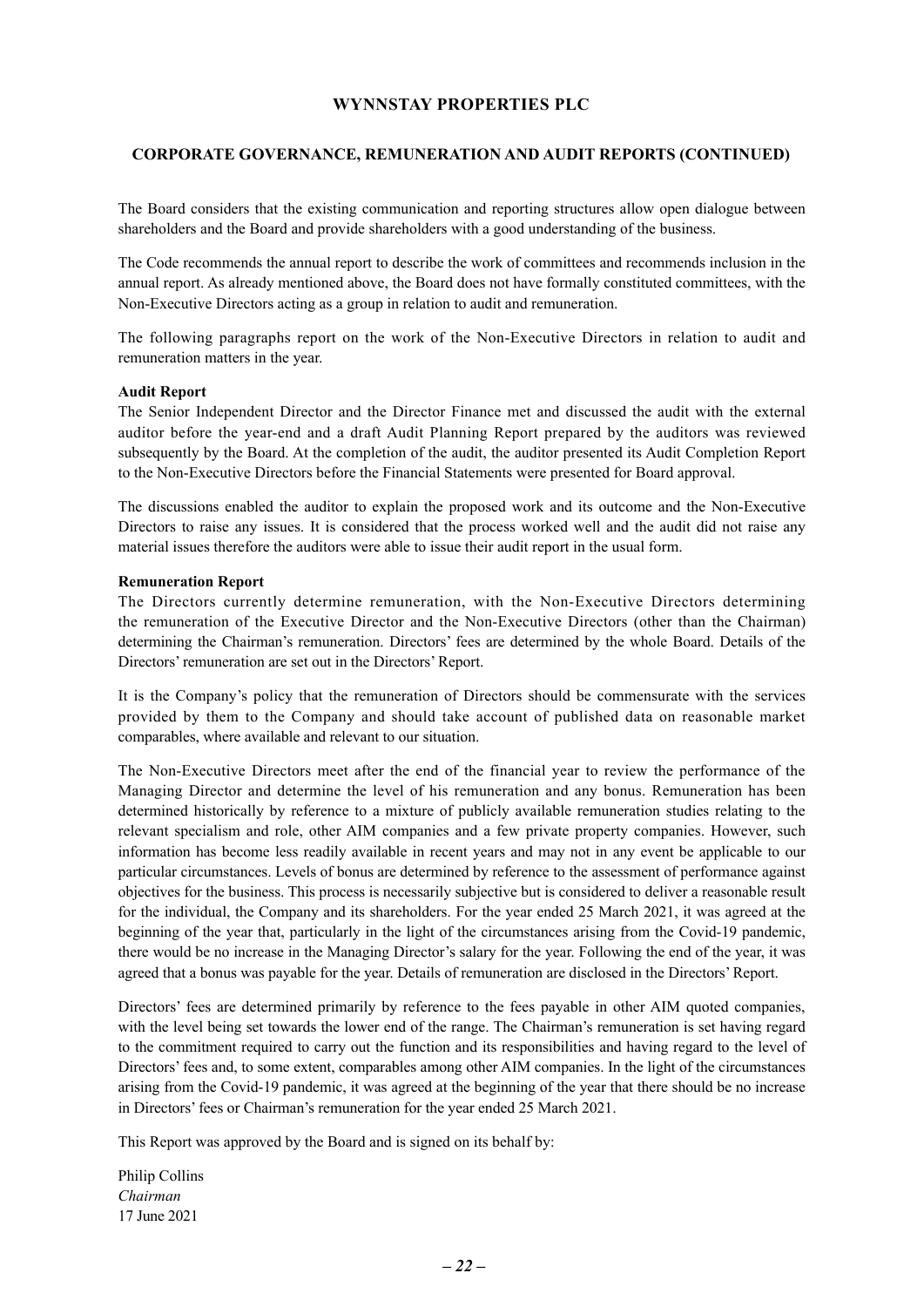#### **TO THE MEMBERS OF WYNNSTAY PROPERTIES PLC**

#### <span id="page-23-0"></span>**Opinion on the financial statements**

In our opinion financial statements

- give a true and fair view of the state of the Company's affairs as at 25 March 2021 and of its profit for the year then ended;
- have been properly prepared in accordance with international accounting standards in conformity with the requirements of the Companies Act 2006; and
- have been prepared in accordance with the requirements of the Companies Act 2006.

We have audited the financial statements of Wynnstay Properties PLC for the year ended 25 March 2021 which comprise the Statement of Comprehensive Income, the Statement of Financial Position, the Statement of Changes in Equity, the Statement of Cash Flows, and notes to the financial statements, including a summary of significant accounting policies. The financial reporting framework that has been applied in their preparation is applicable law and international accounting standards in conformity with the requirements of the Companies Act 2006.

#### **Basis for opinion**

We conducted our audit in accordance with International Standards on Auditing (UK) (ISAs (UK)) and applicable law. Our responsibilities under those standards are further described in the Auditor's responsibilities for the audit of the financial statements section of our report. We believe that the audit evidence we have obtained is sufficient and appropriate to provide a basis for our opinion.

#### *Independence*

We remain independent of the Company in accordance with the ethical requirements that are relevant to our audit of the financial statements in the UK, including the FRC's Ethical Standard as applied to listed entities, and we have fulfilled our other ethical responsibilities in accordance with these requirements.

#### **Conclusions relating to going concern**

In auditing the financial statements, we have concluded that the Directors' use of the going concern basis of accounting in the preparation of the financial statements is appropriate. Our evaluation of the Directors' assessment of the Company's ability to continue to adopt the going concern basis of accounting included:

- Assessment of the Directors' cash flow forecasts including scenarios designed to test possible falls in rental income, including liquidity for the risks of vacant space when leases expire and properties are not re-let during the forecast period and on various assumptions regarding the costs and timing;
- Review of the Directors' modelling of financial covenant ratios, including tests of a major possible diminution in property portfolio valuation and of interest cover ratios; and consideration of whether cash balances and borrowing facilities cover at least twelve months of operations, including financing costs and continuation of employment and advisory costs as currently contracted without any reduction for cost saving initiatives;
- Substantiating the cost and timing of the impact of the expected development spend by reference to the project appraisal on cash flow over that period; and
- Obtaining evidence in relation to the re-financing of the Company's borrowings which are described in Note 16.

Based on the work we have performed, we have not identified any material uncertainties relating to events or conditions that, individually or collectively, may cast significant doubt on the Company's ability to continue as a going concern for a period of at least twelve months from when the financial statements are authorised for issue.

Our responsibilities and the responsibilities of the Directors with respect to going concern are described in the relevant sections of this report.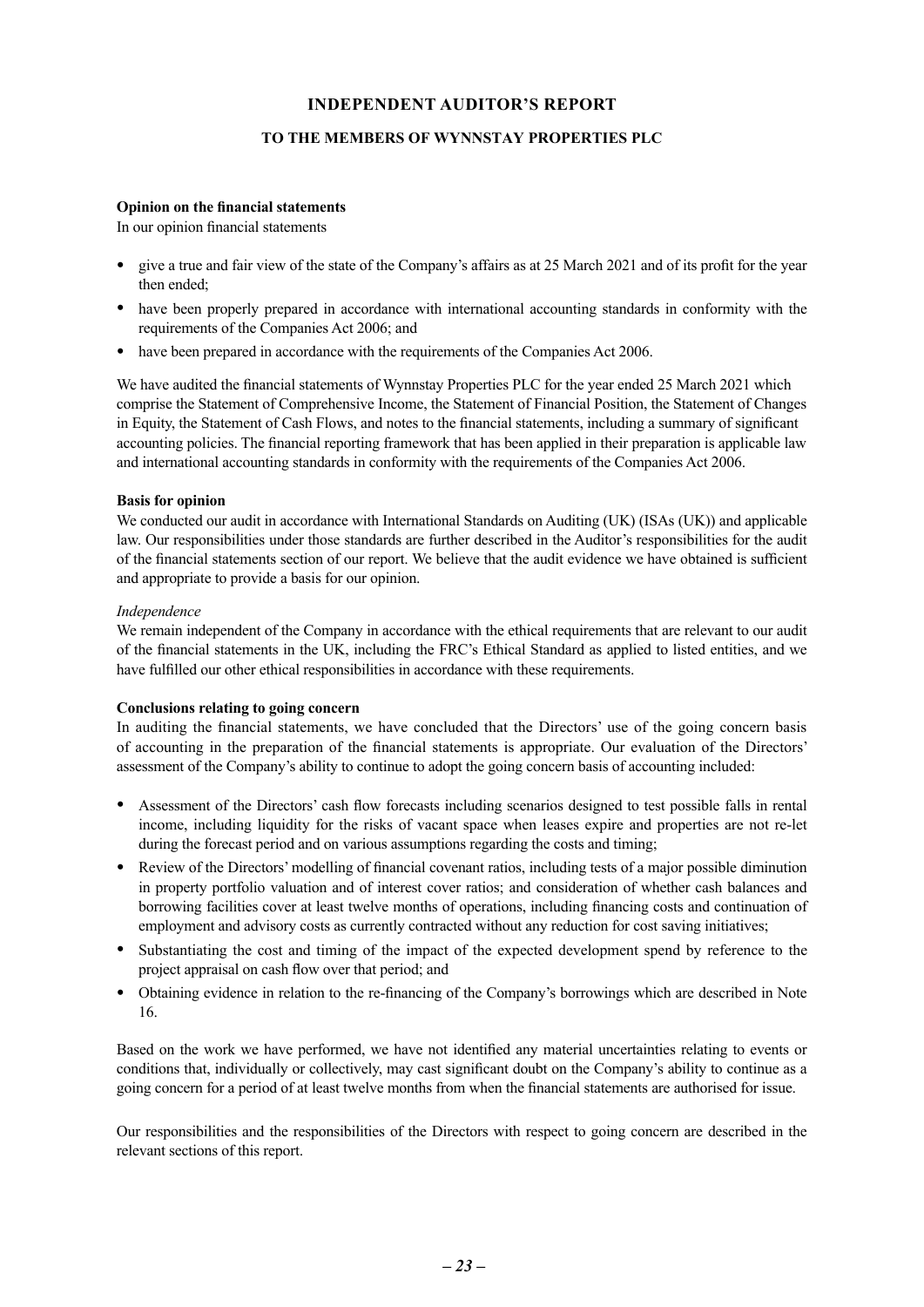#### **TO THE MEMBERS OF WYNNSTAY PROPERTIES PLC**

#### **Overview**

| <b>Key audit matters</b> | KAM1 | 2021<br>Valuation of investment<br>properties                                                              | 2020<br>Valuation of investment<br>properties |
|--------------------------|------|------------------------------------------------------------------------------------------------------------|-----------------------------------------------|
| <b>Materiality</b>       |      | Group financial statements as a whole<br>£356,000 (2021: £358,000) based on 1% (2020: 1%) of gross assets. |                                               |

#### **An overview of the scope of our audit**

Our Company audit was scoped by obtaining an understanding of the Company and its environment, including the Company's system of internal control, and assessing the risks of material misstatement in the financial statements. We also addressed the risk of management override of internal controls, including assessing whether there was evidence of bias by the Directors that may have represented a risk of material misstatement.

#### *Key audit matters*

Key audit matters are those matters that, in our professional judgement, were of most significance in our audit of the financial statements of the current period and include the most significant assessed risks of material misstatement (whether or not due to fraud) that we identified, including those which had the greatest effect on: the overall audit strategy, the allocation of resources in the audit, and directing the efforts of the engagement team. This matter was addressed in the context of our audit of the financial statements as a whole, and in forming our opinion thereon, and we do not provide a separate opinion on this matter.

| Key audit matter                                                                                                                                                                                                                            |                                                                                                                                                                                                                                                                                                                                                                                       | How we addressed the key audit matter in the audit                                                                                                                                                                                                                                                                                                                                                                                                                                                                                                                                                                                                                                                                                                                                                                                                                                                                                                                                                                                                                                                         |  |  |
|---------------------------------------------------------------------------------------------------------------------------------------------------------------------------------------------------------------------------------------------|---------------------------------------------------------------------------------------------------------------------------------------------------------------------------------------------------------------------------------------------------------------------------------------------------------------------------------------------------------------------------------------|------------------------------------------------------------------------------------------------------------------------------------------------------------------------------------------------------------------------------------------------------------------------------------------------------------------------------------------------------------------------------------------------------------------------------------------------------------------------------------------------------------------------------------------------------------------------------------------------------------------------------------------------------------------------------------------------------------------------------------------------------------------------------------------------------------------------------------------------------------------------------------------------------------------------------------------------------------------------------------------------------------------------------------------------------------------------------------------------------------|--|--|
| The Company holds<br><b>Valuation of</b><br>investment<br>investment properties<br>which comprise properties<br>properties<br>owned by the Company<br>The<br>held for rental income.<br>accounting<br>Investment properties are<br>policies | In response to this matter, our audit procedures included:<br>• We compared the key valuation assumptions made by<br>management, which we consider relate to the market yields<br>appropriate to the sector and location of the properties, against<br>our independently formed market expectations. We utilised<br>our in-house property specialists to assist us with this process. |                                                                                                                                                                                                                                                                                                                                                                                                                                                                                                                                                                                                                                                                                                                                                                                                                                                                                                                                                                                                                                                                                                            |  |  |
| relating to<br>investment<br>properties<br>are disclosed<br>in Note 1.2.                                                                                                                                                                    | valued by independent<br>external valuers whose<br>details are disclosed<br>in Note 10 using data<br>provided by the Directors.<br>The valuation of<br>investment properties<br>requires significant<br>judgement in determining<br>the appropriate inputs to be<br>used in the model and there<br>is therefore a risk that the<br>properties are incorrectly<br>valued.              | Variances were evaluated through challenge of the valuers<br>and relevant corroborative evidence and accumulated to<br>determine whether they supported the overall valuation.<br>• We tested the accuracy of key observable valuation inputs,<br>primarily passing rental income and lease terms, to the<br>information provided to the valuers for use in their valuation.<br>• We met with management's external valuer to discuss and<br>challenge the valuation methodology and key assumptions<br>used within their model, and to determine whether there<br>were any indicators of undue management influence on the<br>valuations.<br>• We assessed the competency, qualifications, independence<br>and objectivity of the external valuers engaged by the<br>Company and reviewed the instructions provided to the valuer<br>for completeness, unusual arrangements and to check if there<br>was any evidence of management bias.<br>Key observations:<br>We did not identify any indicators to suggest that the valuation<br>of the Company's investment properties was materially<br>misstated. |  |  |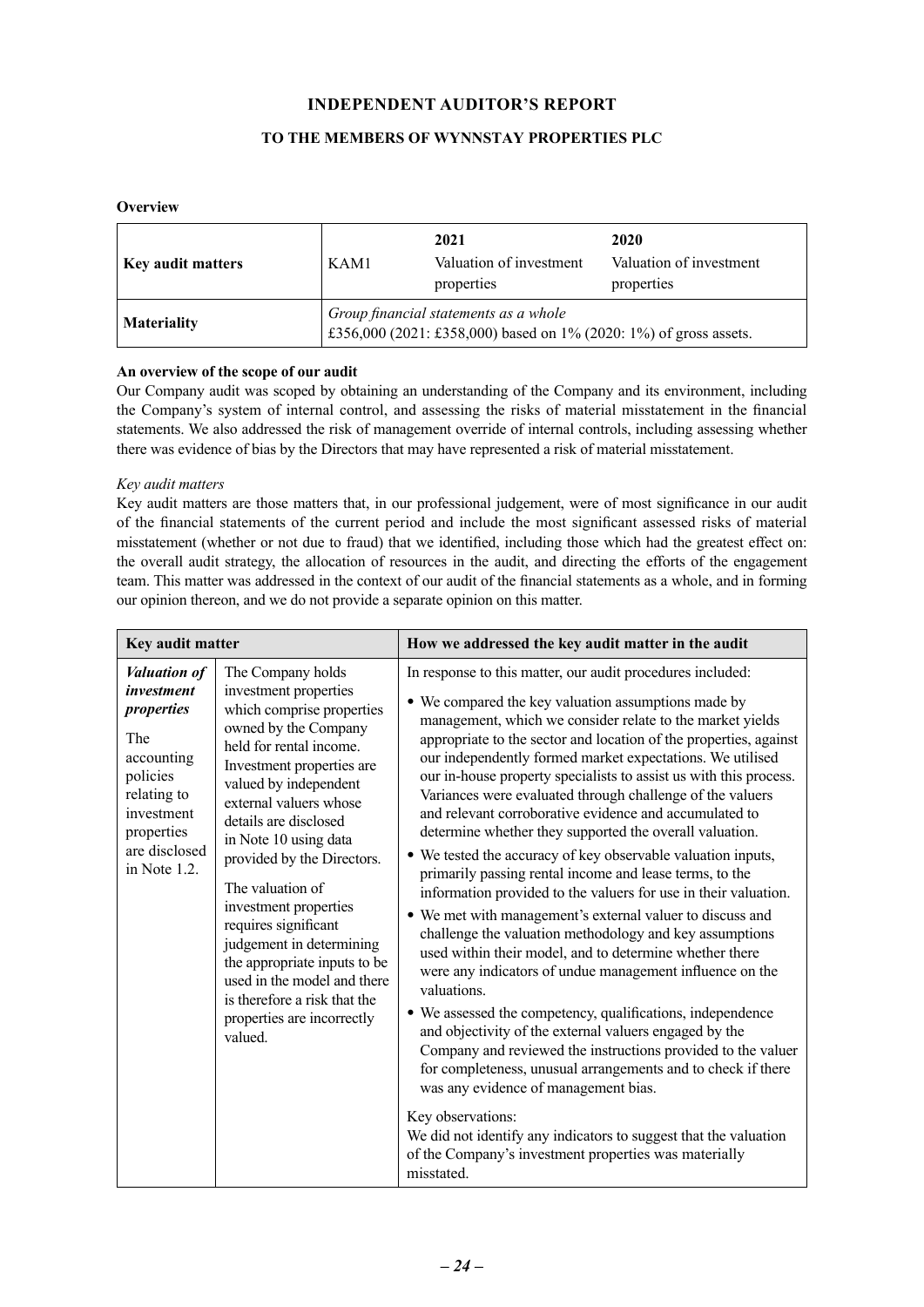#### **TO THE MEMBERS OF WYNNSTAY PROPERTIES PLC**

#### **Our application of materiality**

We apply the concept of materiality both in planning and performing our audit, and in evaluating the effect of misstatements. We consider materiality to be the magnitude by which misstatements, including omissions, could influence the economic decisions of reasonable users that are taken on the basis of the financial statements.

In order to reduce to an appropriately low level the probability that any misstatements exceed materiality, we use a lower materiality level, performance materiality, to determine the extent of testing needed. Importantly, misstatements below these levels will not necessarily be evaluated as immaterial as we also take account of the nature of identified misstatements, and the particular circumstances of their occurrence, when evaluating their effect on the financial statements as a whole.

Based on our professional judgement, we determined materiality for the financial statements as a whole and performance materiality as follows:

|                                                         | 2021                                                                                                                                                                                                                                 | 2020                                                                                                                                                                                                                                 |
|---------------------------------------------------------|--------------------------------------------------------------------------------------------------------------------------------------------------------------------------------------------------------------------------------------|--------------------------------------------------------------------------------------------------------------------------------------------------------------------------------------------------------------------------------------|
|                                                         | £                                                                                                                                                                                                                                    | £                                                                                                                                                                                                                                    |
| <b>Materiality</b>                                      | 356,000                                                                                                                                                                                                                              | 358,000                                                                                                                                                                                                                              |
| <b>Basis for determining</b><br>materiality             | 1% of gross assets                                                                                                                                                                                                                   | 1% of gross assets                                                                                                                                                                                                                   |
| Rationale for the benchmark<br>applied                  | Users are focused on the carrying<br>value of the portfolio                                                                                                                                                                          | Users are focused on the carrying<br>value of the portfolio                                                                                                                                                                          |
| <b>Performance materiality</b>                          | 75% of materiality -267,000                                                                                                                                                                                                          | 75% of materiality -268,500                                                                                                                                                                                                          |
| <b>Basis for determining</b><br>performance materiality | The level of performance<br>materiality was set after<br>considering a number of factors<br>including significant transactions<br>in the year, the expected value of<br>known and likely misstatements,<br>and management's attitude | The level of performance<br>materiality was set after<br>considering a number of factors<br>including significant transactions<br>in the year, the expected value of<br>known and likely misstatements,<br>and management's attitude |
|                                                         | towards proposed misstatements                                                                                                                                                                                                       | towards proposed misstatements                                                                                                                                                                                                       |

#### *Reporting threshold*

We agreed with the Non-Executive Directors that we would report to them all individual audit differences in excess of £17,800 (2020 - £17,900). We also agreed to report differences below these thresholds that, in our view, warranted reporting on qualitative grounds.

#### **Other information**

The Directors are responsible for the other information. The other information comprises the information included in the annual report and financial statements other than the financial statements and our auditor's report thereon. Our opinion on the financial statements does not cover the other information and, except to the extent otherwise explicitly stated in our report, we do not express any form of assurance conclusion thereon. Our responsibility is to read the other information and, in doing so, consider whether the other information is materially inconsistent with the financial statements or our knowledge obtained in the course of the audit, or otherwise appears to be materially misstated. If we identify such material inconsistencies or apparent material misstatements, we are required to determine whether this gives rise to a material misstatement in the financial statements themselves. If, based on the work we have performed, we conclude that there is a material misstatement of this other information, we are required to report that fact.

We have nothing to report in this regard.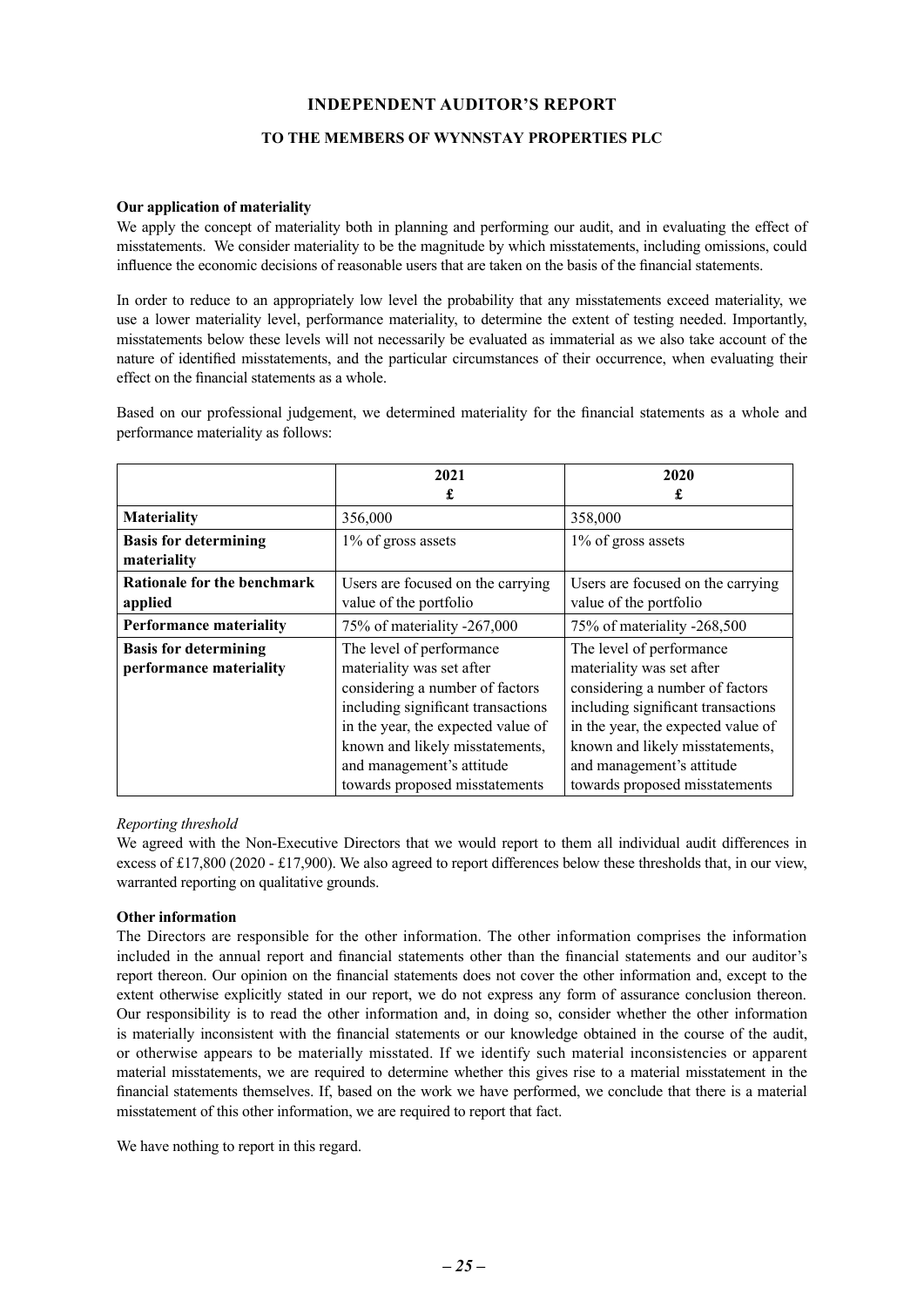#### **TO THE MEMBERS OF WYNNSTAY PROPERTIES PLC**

#### **Other Companies Act 2006 reporting**

Based on the responsibilities described below and our work performed during the course of the audit, we are required by the Companies Act 2006 and ISAs (UK) to report on certain opinions and matters as described below.

| <b>Strategic</b>  | In our opinion, based on the work undertaken in the course of the audit:                    |
|-------------------|---------------------------------------------------------------------------------------------|
| <b>Report and</b> | • the information given in the Strategic report and the Directors' report for the financial |
| Directors'        | period for which the financial statements are prepared is consistent with the financial     |
| report            | statements; and                                                                             |
|                   | • the Strategic report and the Directors' report have been prepared in accordance with      |
|                   | applicable legal requirements.                                                              |
|                   |                                                                                             |
|                   | In the light of the knowledge and understanding of the Company and its environment          |
|                   | obtained in the course of the audit, we have not identified material misstatements in the   |
|                   | Strategic report or the Directors' report.                                                  |
| <b>Matters</b> on | We have nothing to report in respect of the following matters in relation to which the      |
| which we          | Companies Act 2006 requires us to report to you if, in our opinion:                         |
| are required      | • adequate accounting records have not been kept, or returns adequate for our audit have    |
| to report by      | not been received from branches not visited by us; or                                       |
| exception         | • the financial statements are not in agreement with the accounting records and returns; or |
|                   | • certain disclosures of Directors' remuneration specified by law are not made; or          |
|                   | • we have not received all the information and explanations we require for our audit.       |

#### **Responsibilities of Directors**

As explained more fully in the Statement of Directors' Responsibilities, the Directors are responsible for the preparation of the financial statements and for being satisfied that they give a true and fair view, and for such internal control as the Directors determine is necessary to enable the preparation of financial statements that are free from material misstatement, whether due to fraud or error.

In preparing the financial statements, the Directors are responsible for assessing the Company's ability to continue as a going concern, disclosing, as applicable, matters related to going concern and using the going concern basis of accounting unless the Directors either intend to liquidate the Company or to cease operations, or have no realistic alternative but to do so.

#### **Auditor's responsibilities for the audit of the financial statements**

Our objectives are to obtain reasonable assurance about whether the financial statements as a whole are free from material misstatement, whether due to fraud or error, and to issue an auditor's report that includes our opinion. Reasonable assurance is a high level of assurance, but is not a guarantee that an audit conducted in accordance with ISAs (UK) will always detect a material misstatement when it exists. Misstatements can arise from fraud or error and are considered material if, individually or in the aggregate, they could reasonably be expected to influence the economic decisions of users taken on the basis of these financial statements.

#### *Extent to which the audit was capable of detecting irregularities, including fraud*

Irregularities, including fraud, are instances of non-compliance with laws and regulations. We design procedures in line with our responsibilities, outlined above, to detect material misstatements in respect of irregularities, including fraud. The extent to which our procedures are capable of detecting irregularities, including fraud is detailed below:

- Through assessing our cumulative acquired knowledge and review of relevant sector information, we gained an understanding of the legal and regulatory framework applicable to the Company and the industry in which it operates, and considered the risk of acts by the Company that were contrary to applicable laws and regulations, including fraud;
- We focused on laws and regulations that could give rise to a material misstatement in the financial statements, including, but not limited to, the Companies Act 2006, the AIM Rules and tax legislation;
- We evaluated management's incentives and opportunities for fraudulent manipulation of the financial statements (including the risk of override of controls), and determined that the principal risks were related to posting inappropriate journal entries to manipulate financial results and management bias in accounting estimates;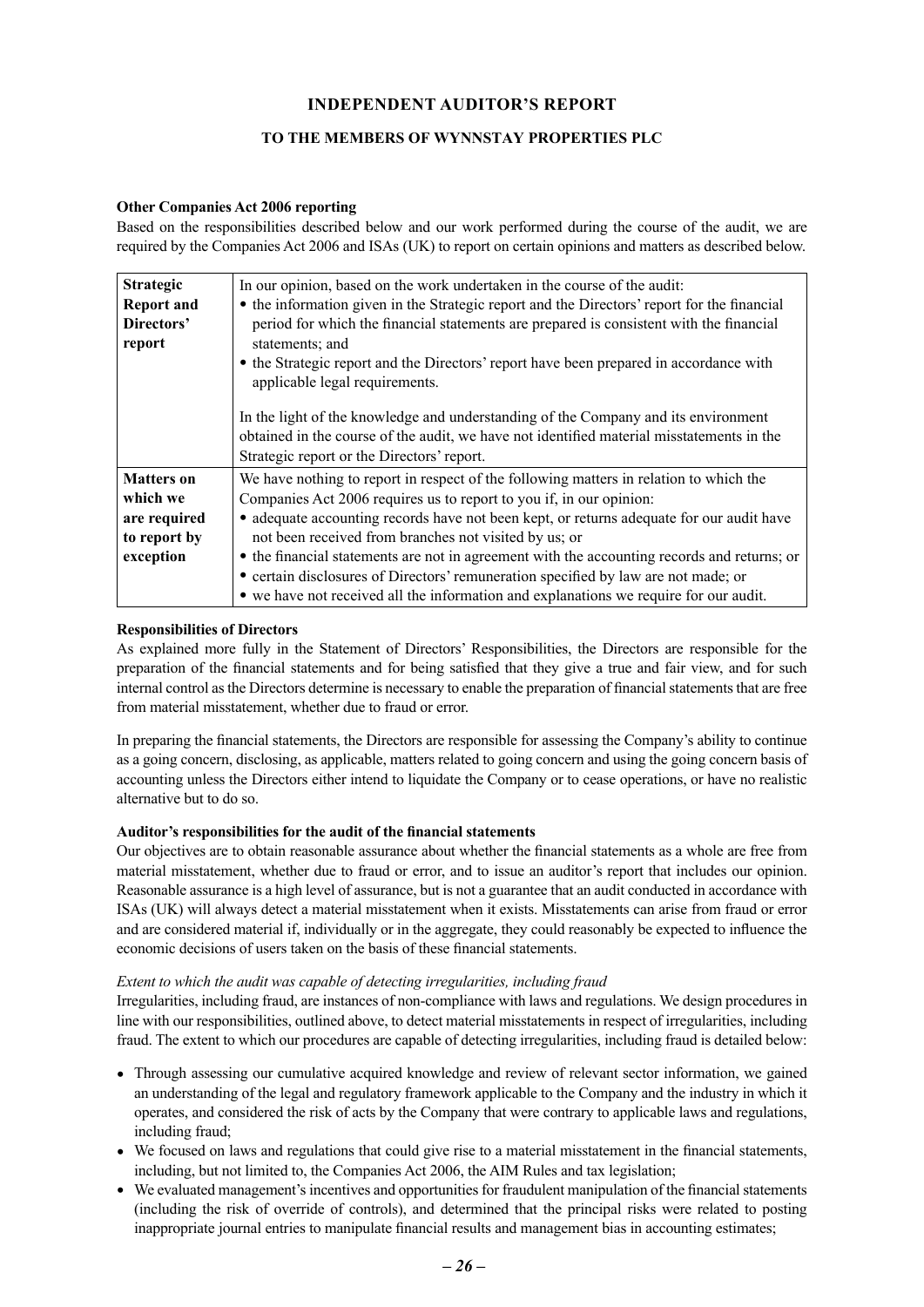#### **TO THE MEMBERS OF WYNNSTAY PROPERTIES PLC**

- We discussed among the engagement team how and where fraud might occur in the financial statements and any potential indicators of fraud. As part of this discussion, we identified potential for management bias in the valuation of investment properties. The key audit matters section of our report explains this matter in more detail and also describes the specific procedures we performed in response to that key audit matter. Furthermore, we communicated relevant identified laws and regulations and potential fraud risks to all engagement team members and remained alert to any indications of fraud or non-compliance with laws and regulations throughout the audit;
- Our tests included:
	- obtaining an understanding of the control environment in monitoring compliance with laws and regulations and we considered the adequacy of controls around procurement fraud;
	- obtaining and reviewing supporting documentation, concerning the Company's policies and procedures relating to:
		- identifying, evaluating and complying with laws and regulations;
		- detecting and responding to the risks of fraud; and
		- the internal controls established to mitigate risks related to fraud or non-compliance with laws and regulations.
	- enquiring of management as to:
		- the risks of non-compliance and any instances thereof and existence of any actual and potential litigation and claims; and
		- whether they were aware of any instances of non-compliance and whether they have knowledge of any actual, suspected or alleged fraud.
	- performing analytical procedures to identify any unusual or unexpected relationships that may indicate risks of material misstatement due to fraud;
	- reviewing of Board meeting minutes; and
	- reviewing the financial statement disclosures and agreeing to supporting documentation where relevant to assess compliance with relevant laws and regulations discussed above.
- We also addressed the risk of management override of internal controls by:
	- testing the appropriateness of journal entries, in particular any journal entries posted with unusual account combinations, journals posted by senior management, journals posted and reviewed by the same individual and consolidation journals; and
	- assessing whether the judgements made in making accounting estimates are indicative of a potential bias by the Directors that represented a risk of material misstatement due to fraud.

Our audit procedures were designed to respond to risks of material misstatement in the financial statements, recognising that the risk of not detecting a material misstatement due to fraud is higher than the risk of not detecting one resulting from error, as fraud may involve deliberate concealment by, for example, forgery, misrepresentations or through collusion. There are inherent limitations in the audit procedures performed and the further removed noncompliance with laws and regulations is from the events and transactions reflected in the financial statements, the less likely we are to become aware of it.

A further description of our responsibilities is available on the Financial Reporting Council's website at: www.frc. org.uk/auditorsresponsibilities. This description forms part of our auditor's report.

#### **Use of our report**

This report is made solely to the Company's members, as a body, in accordance with Chapter 3 of Part 16 of the Companies Act 2006. Our audit work has been undertaken so that we might state to the Company's members those matters we are required to state to them in an auditor's report and for no other purpose. To the fullest extent permitted by law, we do not accept or assume responsibility to anyone other than the Company and the Company's members as a body, for our audit work, for this report, or for the opinions we have formed.

Paul Fenner (Senior Statutory Auditor) For and on behalf of BDO LLP, Statutory Auditor London

17 June 2021

BDO LLP is a limited liability partnership registered in England and Wales (with registered number OC305127).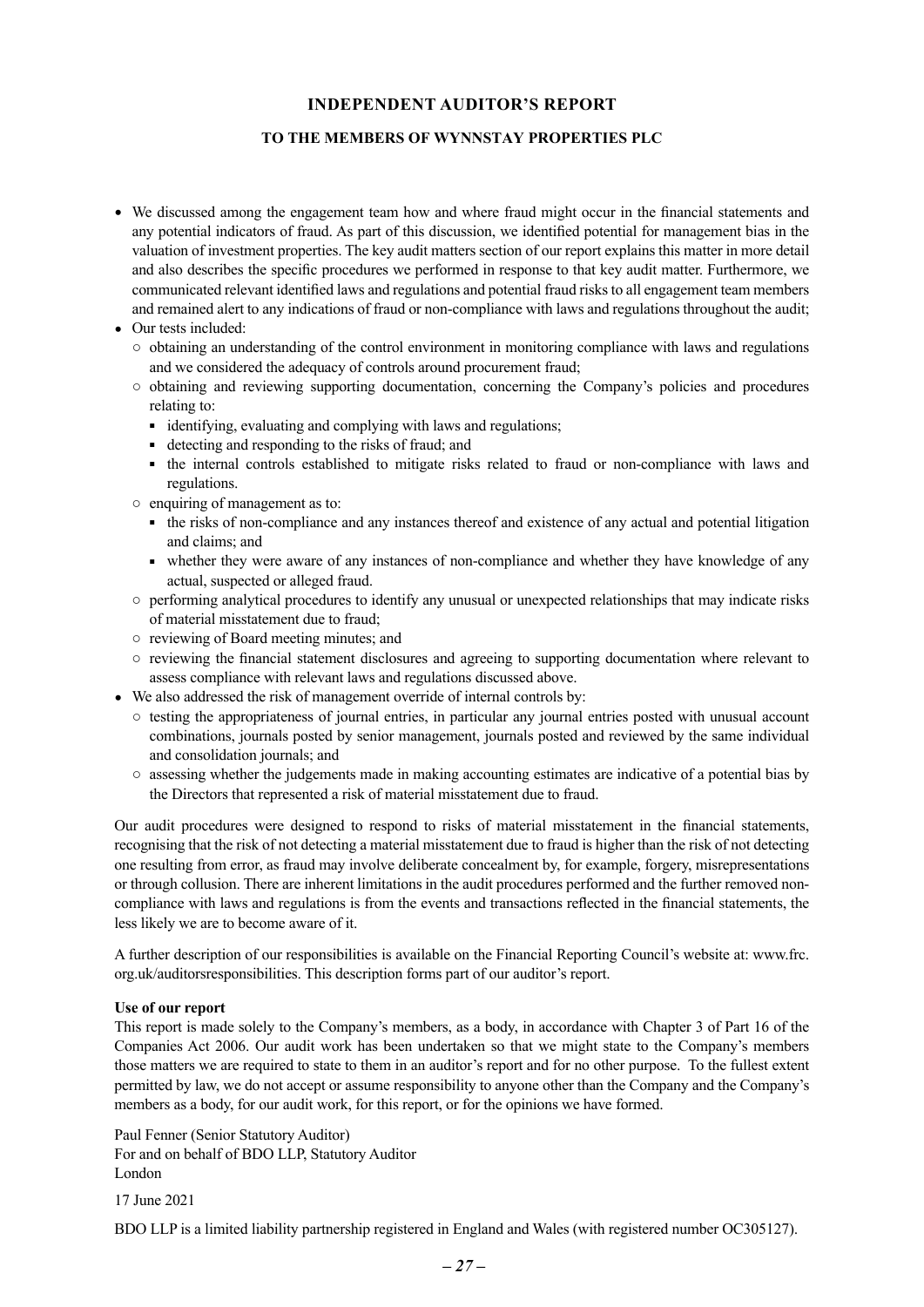## <span id="page-28-0"></span>STATEMENT OF COMPREHENSIVE INCOME FOR YEAR ENDED 25 MARCH 2021

|                                                            | <b>Notes</b>   | 2021   | 2020           |
|------------------------------------------------------------|----------------|--------|----------------|
|                                                            |                | £'000  | £'000          |
| <b>Property Income</b>                                     | $\overline{2}$ | 2,438  | 2,271          |
| <b>Property Costs</b>                                      | 3              | (255)  | (116)          |
| <b>Administrative Costs</b>                                | $\overline{4}$ | (593)  | (572)          |
|                                                            |                | 1,590  | 1,583          |
| Movement in Fair Value of:<br><b>Investment Properties</b> | 10             | 1,748  | (1,318)        |
| Profit on Sale of Investment Property                      |                | 1,121  | 421            |
| <b>Operating Income</b>                                    |                | 4,459  | 686            |
| Investment Income                                          | 6              | 1      | $\overline{2}$ |
| <b>Finance Costs</b>                                       | 6              | (412)  | (430)          |
| <b>Income before Taxation</b>                              |                | 4,048  | 258            |
| Taxation                                                   | 7              | (395)  | (135)          |
| <b>Income after Taxation</b>                               |                | 3,653  | 123            |
| Basic and diluted earnings per share                       | 9              | 134.7p | 4.5p           |

The company has no items of other comprehensive income.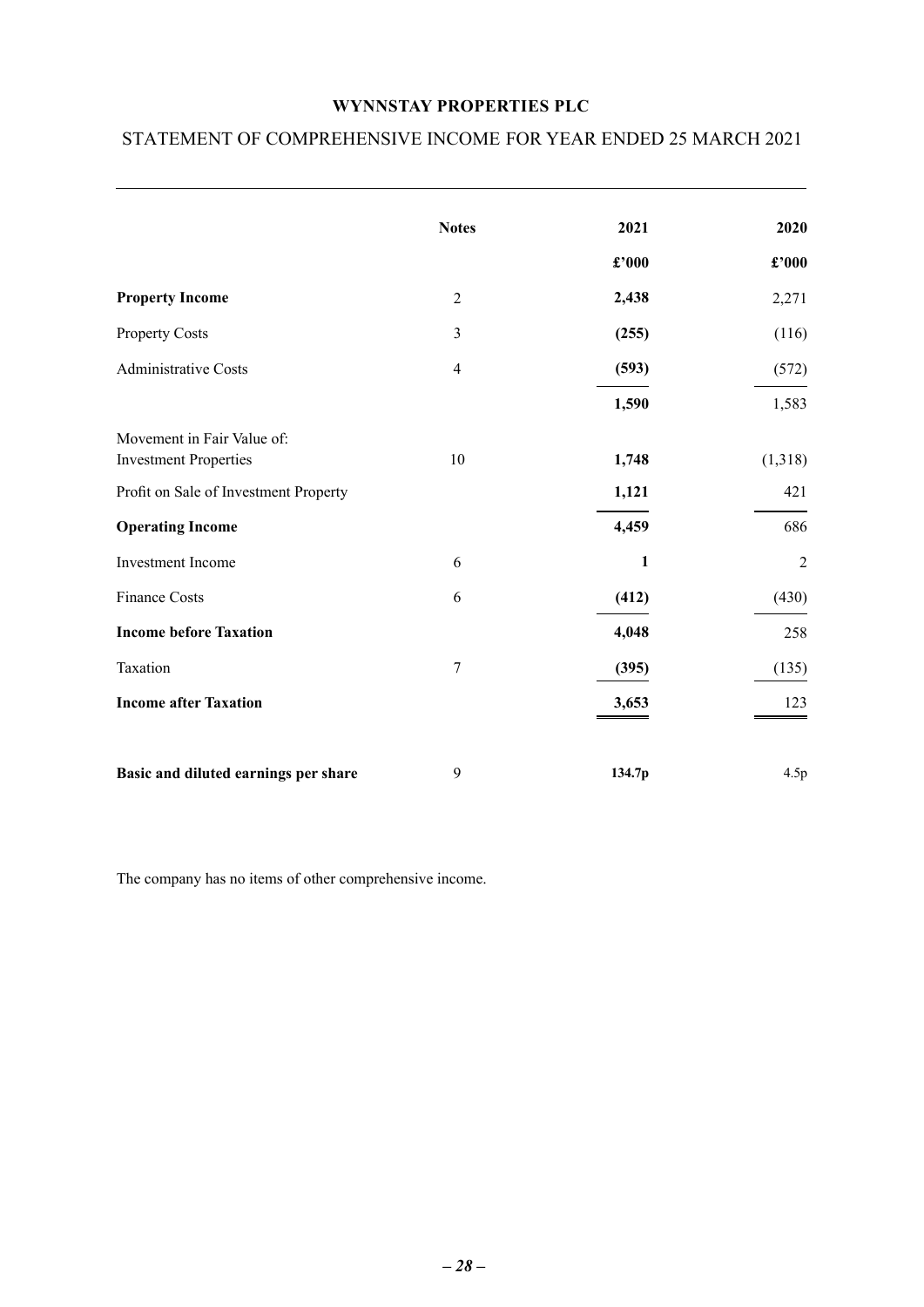## STATEMENT OF FINANCIAL POSITION 25 MARCH 2021

<span id="page-29-0"></span>

| 2021<br>£'000<br><b>Notes</b><br><b>Non Current Assets</b><br>34,005<br><b>Investment Properties</b><br>10<br>12<br>Investments<br>$\overline{\mathbf{3}}$<br>34,008<br><b>Current Assets</b><br><b>Accounts Receivable</b><br>14<br>342<br>Cash and Cash Equivalents<br>2,001<br>2,343 | 2020<br>$\pmb{\pounds}^{\prime}000$ |
|-----------------------------------------------------------------------------------------------------------------------------------------------------------------------------------------------------------------------------------------------------------------------------------------|-------------------------------------|
|                                                                                                                                                                                                                                                                                         |                                     |
|                                                                                                                                                                                                                                                                                         |                                     |
|                                                                                                                                                                                                                                                                                         | 34,260                              |
|                                                                                                                                                                                                                                                                                         | $\frac{3}{2}$                       |
|                                                                                                                                                                                                                                                                                         | 34,263                              |
|                                                                                                                                                                                                                                                                                         |                                     |
|                                                                                                                                                                                                                                                                                         |                                     |
|                                                                                                                                                                                                                                                                                         | 244                                 |
|                                                                                                                                                                                                                                                                                         | 1,289                               |
|                                                                                                                                                                                                                                                                                         | 1,533                               |
| Non-current assets held for Sale                                                                                                                                                                                                                                                        |                                     |
| 2,343                                                                                                                                                                                                                                                                                   |                                     |
|                                                                                                                                                                                                                                                                                         | 1,533                               |
| <b>Current Liabilities</b>                                                                                                                                                                                                                                                              |                                     |
| 15<br>Accounts Payable<br>(929)                                                                                                                                                                                                                                                         | (1,263)                             |
| Income Taxes Payable<br>(249)                                                                                                                                                                                                                                                           | (241)                               |
| 16<br>Bank Loans Payable<br>(10,000)                                                                                                                                                                                                                                                    |                                     |
|                                                                                                                                                                                                                                                                                         |                                     |
| (11, 178)                                                                                                                                                                                                                                                                               | (1,504)                             |
| <b>Net Current (Liabilities)/Assets</b><br>(8, 835)                                                                                                                                                                                                                                     | 29                                  |
| <b>Total Assets Less Current Liabilities</b><br>25,173                                                                                                                                                                                                                                  | 34,292                              |
| <b>Non-Current Liabilities</b>                                                                                                                                                                                                                                                          |                                     |
| 16<br>Bank Loans Payable                                                                                                                                                                                                                                                                | (12,500)                            |
| Deferred Tax Payable<br>17<br>(461)                                                                                                                                                                                                                                                     | (314)                               |
| (461)                                                                                                                                                                                                                                                                                   | (12, 814)                           |
| <b>Net Assets</b><br>24,712                                                                                                                                                                                                                                                             | 21,478                              |
| <b>Capital and Reserves</b>                                                                                                                                                                                                                                                             |                                     |
| 789<br>Share Capital<br>18                                                                                                                                                                                                                                                              | 789                                 |
| <b>Capital Redemption Reserve</b><br>205                                                                                                                                                                                                                                                | 205                                 |
| <b>Share Premium Account</b><br>1,135                                                                                                                                                                                                                                                   | 1,135                               |
| <b>Treasury Shares</b><br>(1,570)                                                                                                                                                                                                                                                       | (1,570)                             |
| <b>Retained Earnings</b><br>24,153                                                                                                                                                                                                                                                      | 20,919                              |
| 24,712                                                                                                                                                                                                                                                                                  | 21,478                              |
|                                                                                                                                                                                                                                                                                         |                                     |
| £9.11<br>Net Asset Value per share                                                                                                                                                                                                                                                      | £7.92                               |

Approved by the Board and authorised for issue on 17 June 2021

| Philip Collins | Paul Williams |
|----------------|---------------|
| Director       | Director      |

Registered number: 00022473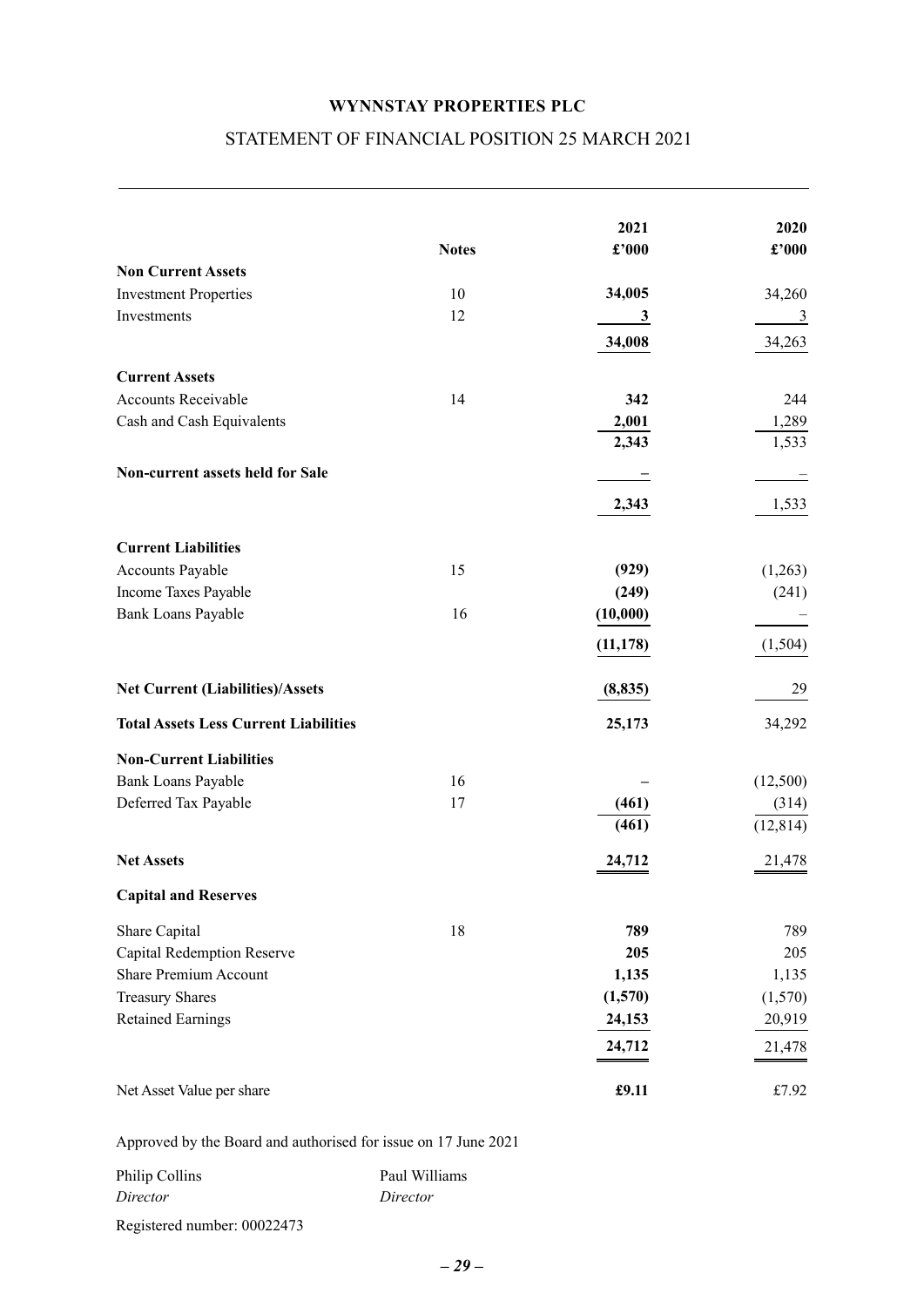## <span id="page-30-0"></span>STATEMENT OF CASH FLOWS FOR THE YEAR ENDED 25 MARCH 2021

|                                                              | 2021<br>£'000 | 2020<br>£'000 |
|--------------------------------------------------------------|---------------|---------------|
| Cash flows from operating activities                         |               |               |
| Income before taxation                                       | 4,048         | 258           |
| Adjusted for:                                                |               |               |
| (Increase) / Decrease in fair value of investment properties | (1,748)       | 1,318         |
| Interest income                                              | (1)           | (2)           |
| Interest expense                                             | 412           | 430           |
| Profit on disposal of investment properties                  | (1, 121)      | (421)         |
| Movement in dilapidations for property sold                  | 55            |               |
| Changes in:                                                  |               |               |
| Trade and other receivables                                  | (98)          | (88)          |
| Trade and other payables                                     | (326)         | 71            |
| Cash generated from operations                               | 1,221         | 1,566         |
| Income taxes paid                                            | (249)         | (241)         |
| Interest paid                                                | (412)         | (430)         |
| Net cash from operating activities                           | 560           | 895           |
| Cash flows from investing activities                         |               |               |
| Interest and other income received                           | 1             | 2             |
| Purchase of investment properties                            | (117)         | (2,014)       |
| Sale of investment properties                                | 3,187         | 1,975         |
| Net cash from investing activities                           | 3,071         | (37)          |
| <b>Cash flows from financing activities</b>                  |               |               |
| Dividends paid                                               | (419)         | (528)         |
| Repayment of bank loans                                      | (2,500)       |               |
| Net cash from financing activities                           | (2,919)       | (528)         |
|                                                              |               |               |
| Increase in cash and cash equivalents                        | 712           | 330           |
| Cash and cash equivalents at beginning of period             | 1,289         | 959           |
| Cash and cash equivalents at end of period                   | 2,001         | 1,289         |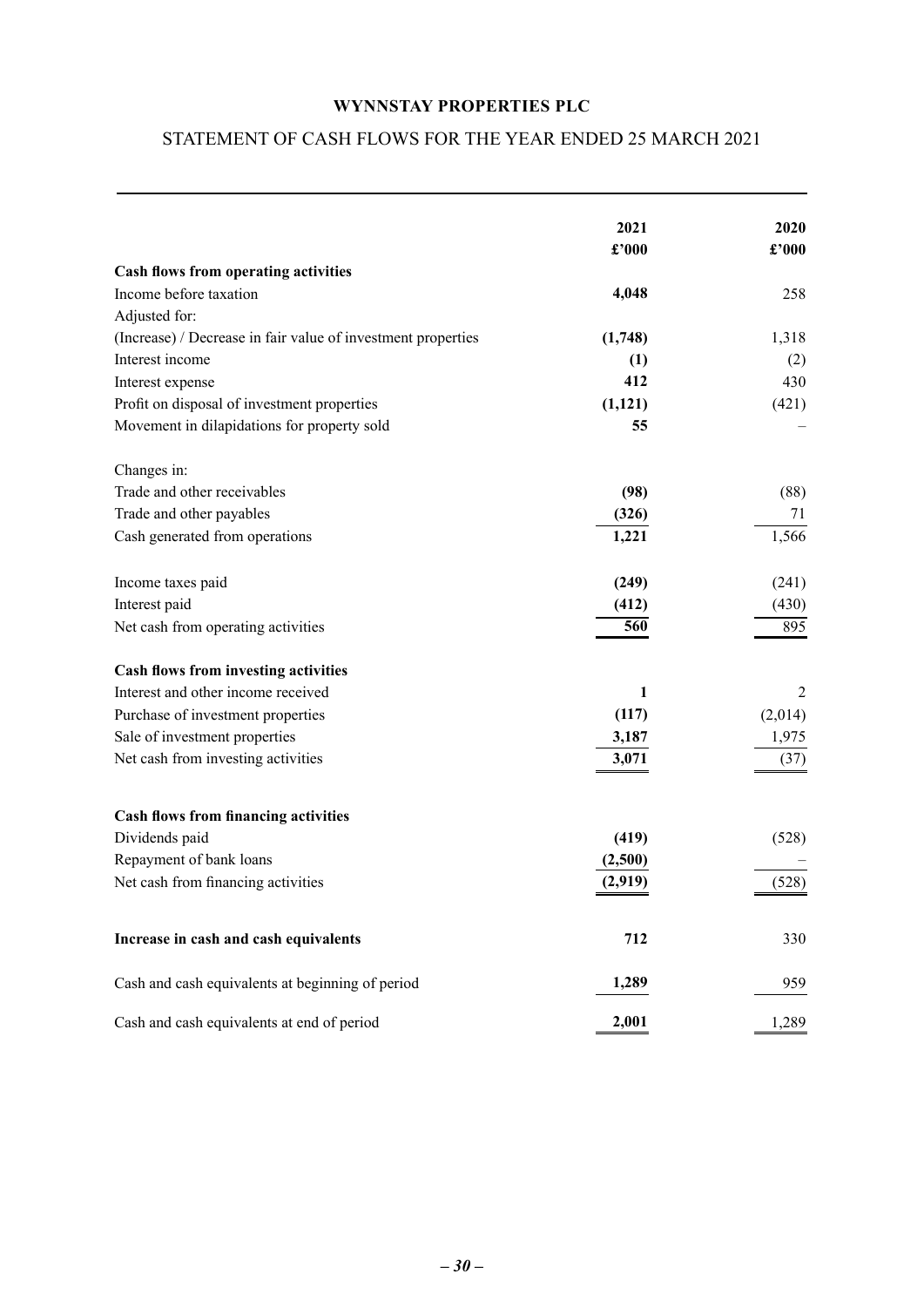## <span id="page-31-0"></span>STATEMENT OF CHANGES IN EQUITY FOR THE YEAR ENDED 25 MARCH 2021

| <b>YEAR ENDED 25 MARCH 2021</b>            |                                  |                                                         |                                             |                                           |                                               |                                |
|--------------------------------------------|----------------------------------|---------------------------------------------------------|---------------------------------------------|-------------------------------------------|-----------------------------------------------|--------------------------------|
|                                            | <b>Share</b><br>Capital<br>£'000 | Capital<br><b>Redemption</b><br><b>Reserve</b><br>£'000 | <b>Share</b><br>Premium<br>Account<br>£'000 | <b>Treasury</b><br><b>Shares</b><br>£'000 | <b>Retained</b><br>Earnings<br>$\pounds$ '000 | <b>Total</b><br>$\pounds$ '000 |
| Balance at 26th March 2020                 | 789                              | 205                                                     | 1,135                                       | (1,570)                                   | 20,919                                        | 21,478                         |
| Total comprehensive<br>income for the year |                                  |                                                         |                                             |                                           | 3,653                                         | 3,653                          |
| Dividends $-$ note 8                       |                                  |                                                         |                                             |                                           | (419)                                         | (419)                          |
| Balance at 25 March 2021                   | 789                              | 205                                                     | 1.135                                       | (1,570)                                   | 24,153                                        | 24,712                         |

### **YEAR ENDED 25 MARCH 2020**

|                                            | <b>Share</b><br>Capital<br>$\pounds$ '000 | Capital<br>Redemption<br><b>Reserve</b><br>£'000 | <b>Share</b><br>Premium<br>Account<br>£'000 | <b>Treasury</b><br><b>Shares</b><br>£'000 | <b>Retained</b><br><b>Earnings</b><br>£'000 | <b>Total</b><br>£'000 |
|--------------------------------------------|-------------------------------------------|--------------------------------------------------|---------------------------------------------|-------------------------------------------|---------------------------------------------|-----------------------|
| Balance at 26th March 2019                 | 789                                       | 205                                              | 1,135                                       | (1,570)                                   | 21,324                                      | 21,883                |
| Total comprehensive<br>income for the year |                                           |                                                  |                                             |                                           | 123                                         | 123                   |
| Dividends $-$ note 8                       |                                           |                                                  |                                             |                                           | (528)                                       | (528)                 |
| Balance at 25 March 2020                   | 789                                       | 205                                              | 1,135                                       | (1,570)                                   | 20,919                                      | 21,478                |

## **FUNDS AVAILABLE FOR DISTRIBUTION**

|                                                                              | 2021          | 2020          |
|------------------------------------------------------------------------------|---------------|---------------|
|                                                                              | $\pounds 000$ | $\pounds 000$ |
| <b>Retained Earnings</b>                                                     | 24,153        | 20,919        |
| Less: Cumulative Unrealised Fair Value<br>Adjustment of Property Investments | (7, 967)      | (7, 797)      |
| <b>Treasury Shares</b>                                                       | (1,570)       | (1,570)       |
| Distributable Reserves                                                       | 14,616        | 11,552        |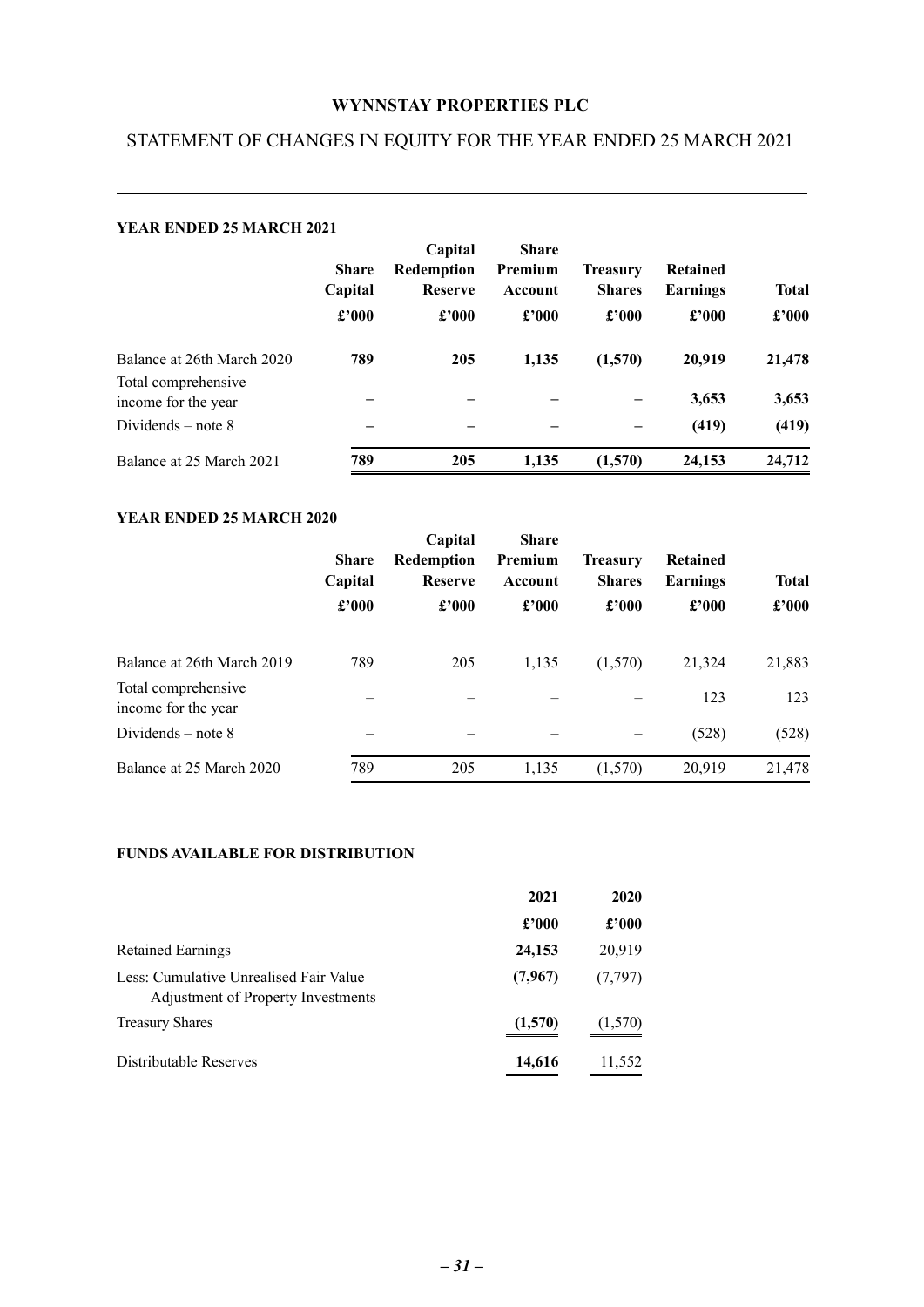## STATEMENT OF CHANGES IN EQUITY FOR THE YEAR ENDED 25 MARCH 2021

#### **Explanation of Capital and Reserves:**

- **Share Capital:** This represents the subscription, at par value, of the Ordinary Shares of the Company.
- **Capital Redemption Reserve:** This represents money that the Company must retain when it has bought back shares, and which it cannot pay to shareholders as dividends: It is a non-distributable reserve and represents paid up share capital.
- **Share Premium Account:** This represents the subscription monies paid for Ordinary Shares of the Company in excess of their par value.
- **Treasury Shares:** This represents the total consideration and costs paid by the company when purchasing the 443,650 shares as referred to in Note 18.
- **Retained Earnings:** This represents the profits after tax that can be used to pay dividends. However, dividends can only be paid from Distributable Reserves as detailed in the preceding table.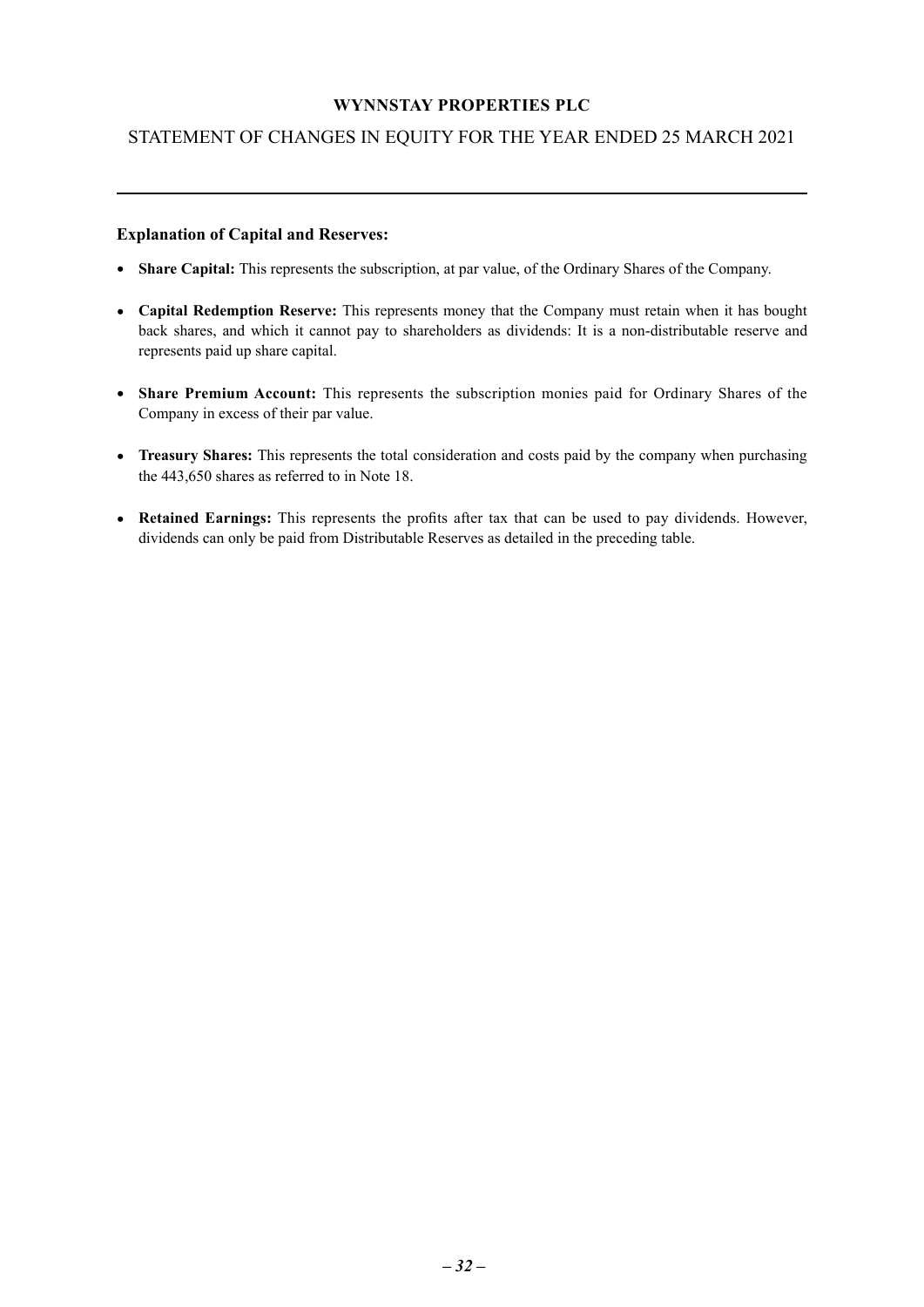## <span id="page-33-0"></span>NOTES TO THE FINANCIAL STATEMENTS FOR THE YEAR ENDED 25 MARCH 2021

#### **1. BASIS OF PREPARATION, ACCOUNTING POLICIES AND ESTIMATES**

Wynnstay Properties Plc is a public limited company incorporated and domiciled in England and Wales. The principal activity of the Company is property investment, development and management. The Company's ordinary shares are traded on the Alternative Investment Market. The Company's registered number is 00022473.

#### **1.1 Basis of Preparation**

The financial statements have been prepared in accordance with International Financial Reporting Standards ("IFRS") as adopted by applicable law. The financial statements have been presented in Pounds Sterling being the functional currency of the Company and rounded to the nearest thousand. The financial statements have been prepared under the historical cost basis modified for the revaluation of investment properties and financial assets measured at fair value through Operating Income.

#### **(a) New Interpretations and Revised Standards Effective for the year ended 25 March 2021**

The Directors have adopted all new and revised standards and interpretations issued by the International Accounting Standards Board ("IASB") and the International Financial Reporting Interpretations Committee ("IFRIC") of the IASB and adopted by applicable law that are relevant to the operations and effective for accounting periods beginning on or after 26th March 2020;

- Amendment to IFRS 16: Leases Covid 19-Related Rent Concessions
- IAS 37: Provisions, Contingent Liabilities and Contingent Assets

The adoption of these interpretations and revised standards had no material impact on the disclosures and presentation of the financial statements.

#### **(b) Standards and Interpretations in Issue but not yet Effective**

The International Accounting Standards Board ("IASB") and International Financial Reporting Interpretations Committee ("IFRIC") have issued the below revisions to existing standards or new interpretations or new standards with an effective date of implementation after the period of these financial statements.

The following new amendment applicable in future periods has not been early adopted as it is not expected to have a significant impact on the financial statements of the Company:

• Amendments to IAS 1: Classification of Liabilities as Current or Non-current (effective 1 January 2022).

#### **(c) Going concern**

The financial statements have been prepared on a going concern basis. This requires the Directors to consider, as at the date of approving the financial statements, that there is reasonable expectation that the Company has adequate financial resources to continue to operate, and to meet its liabilities as they fall due for payment, for at least twelve months following the approval of the financial statements.

The Company has performed a series of reasonable and appropriate financial tests to ensure that the Company has sufficient cash resources and borrowing facilities and with sufficient covenant margin, in particular to manage the potential financial impact of the Covid-19 pandemic on its business under going concern principles.

These tests included the following:

• Reviewing cash balances and borrowing facilities to cover at least twelve months of operations, including financing costs and continuation of employment and advisory costs as currently contracted without any reduction for cost saving initiatives;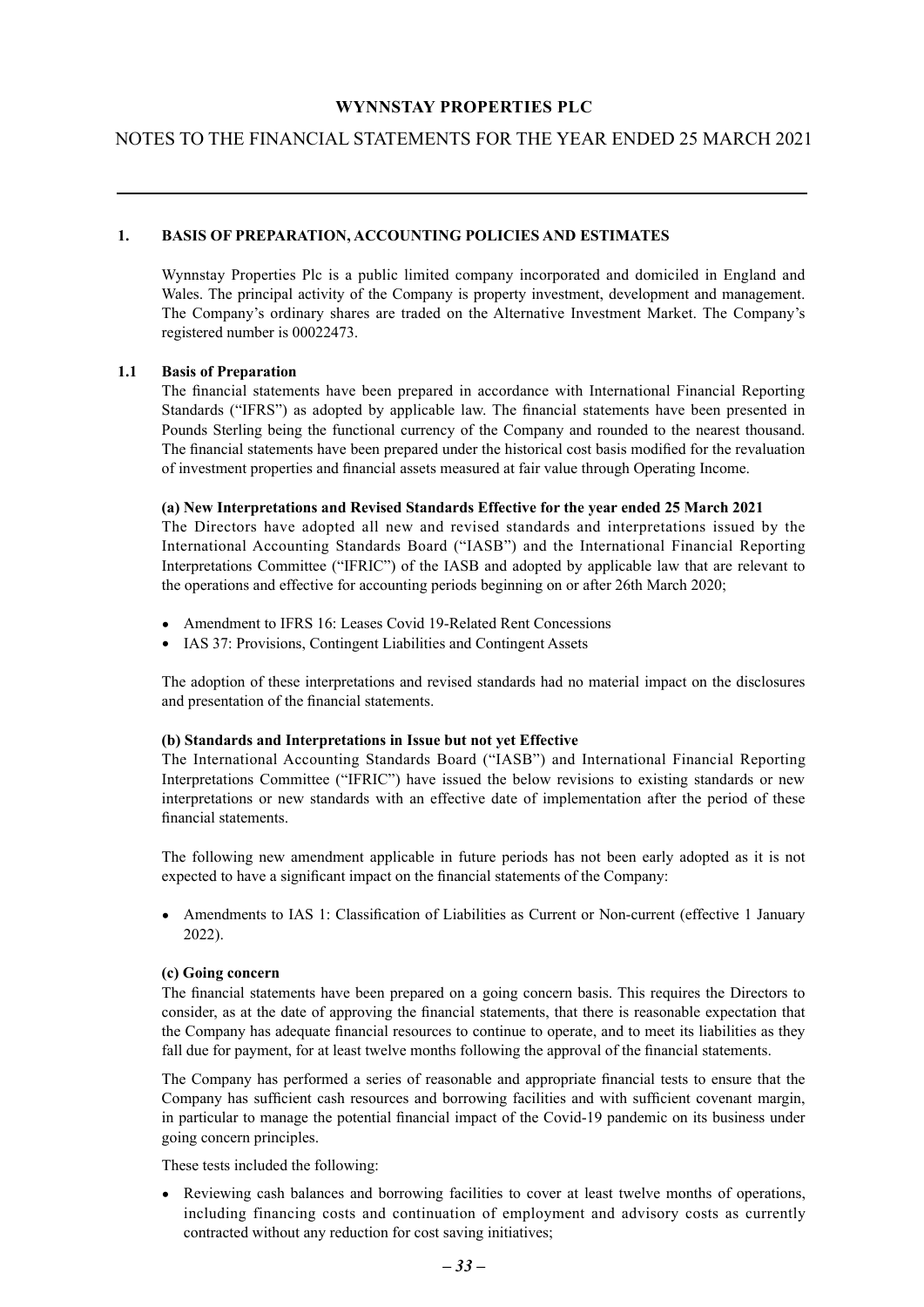## NOTES TO THE FINANCIAL STATEMENTS FOR THE YEAR ENDED 25 MARCH 2021

- Modelling of financial covenant ratios, including tests of a major hypothetical diminution in property portfolio valuation and of interest cover ratios; and
- Reviewing a cash flow forecast scenario to test potential hypothetical falls in rental income, including liquidity for the risks of vacant space when leases expire and properties are not re-let during the forecast period and on various assumptions regarding the costs, timing, funding and operational risks of any developments undertaken.

The results of the financial stress tests described above show that the Company has cash and borrowing facilities to cover at least twelve months of operations, assuming that the borrowing facilities are refinanced as planned and described in Note 16, and that the Company will satisfy the financial covenant ratios in the borrowing facilities as described in Note 16. In addition, the Statement of Financial Position as at 25 March 2021 shows that the Company held a cash balance of £2m and net assets of £24.7m and had a low gearing ratio of 32.4%. As a result, if the refinancing of the borrowing facilities cannot be completed as planned, the Company's investment properties provide security for alternative secured lending or for realising cash through sale. In the light of the foregoing considerations, the Directors consider that the adoption of the going concern basis is reasonable and appropriate.

#### **1.2 ACCOUNTING POLICIES**

#### **Investment Properties**

All the Company's investment properties are independently revalued annually and stated at fair value as at 25 March. The aggregate of any resulting increases or decreases are taken to operating income within the Statement of Comprehensive Income. The basis of independent valuation is described in Note 10.

Investment properties are recognised as acquisitions or disposals based on the date of contract completion.

#### **Assets held for Sale**

Non-current assets are classified as held for sale if their carrying amount will be recovered through a sale transaction rather than through continuing use. This condition is regarded as met only when the sale is highly probable, and the asset is available for immediate sale in its present condition. Management must be committed to the sale, which should be expected to qualify for recognition as a completed sale within one year from the date of classification. Non-current assets classified as held for sale are measured at the lower of the assets' previous carrying amount or fair value less cost to sell.

#### **Depreciation**

In accordance with IAS 40, freehold investment properties are included in the Statement of Financial Position at fair value and are not depreciated.

The Company has no other plant and equipment.

#### **Disposal of Investments**

The gains and losses on the disposal of investment properties and other investments are included in Operating Income in the year of disposal. Gains and losses are calculated on the net difference between the revalued holding costs of the properties and the net proceeds from their disposal.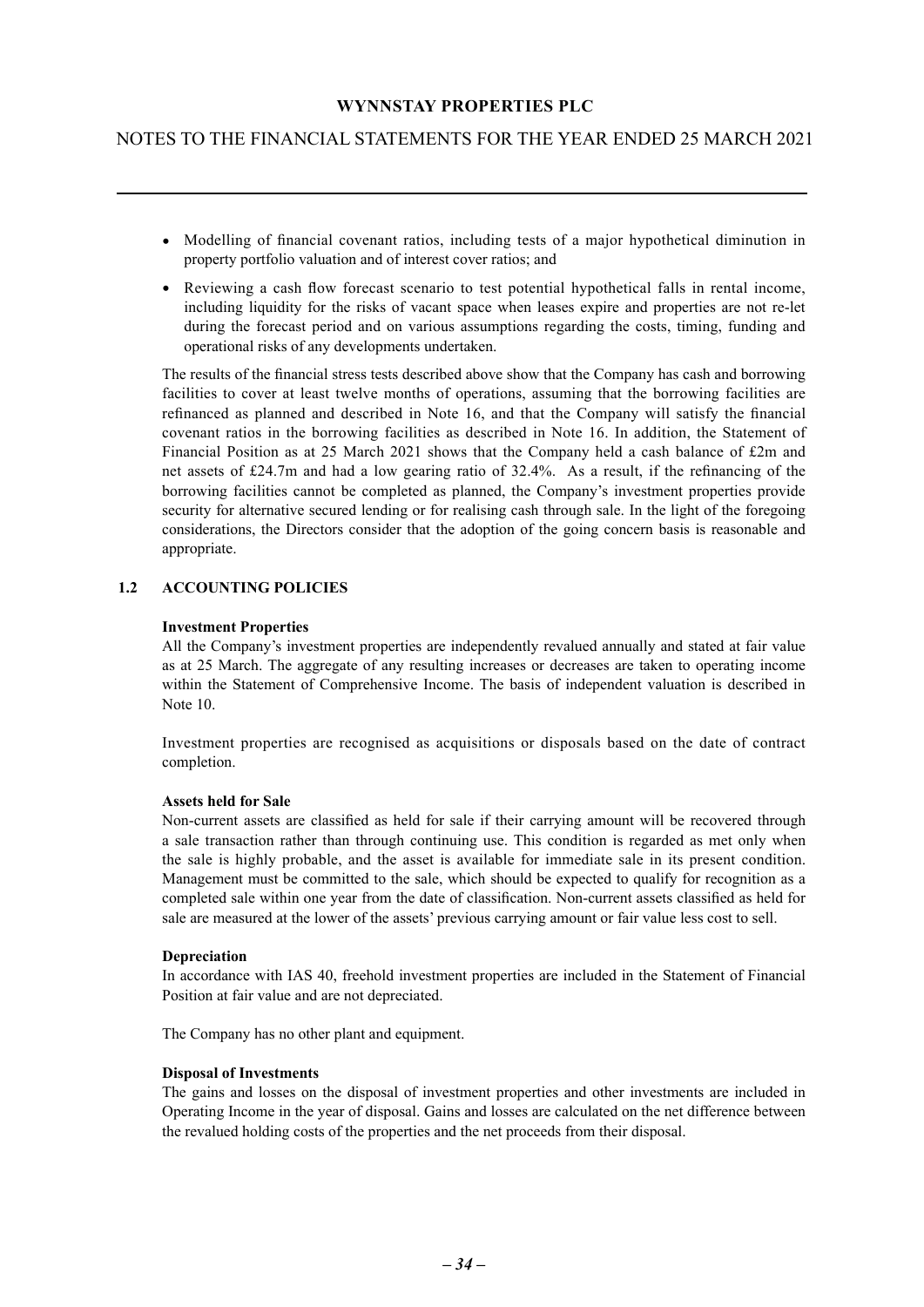#### NOTES TO THE FINANCIAL STATEMENTS FOR THE YEAR ENDED 25 MARCH 2021

#### **Property Income**

Property income is recognised on a straight-line basis over the period of the lease and is measured at the fair value of the consideration receivable. Lease deposits are held in separate designated deposit accounts and are thus not treated as assets of the Company in the financial statements. All income is derived in the United Kingdom.

#### **Taxation**

The tax expense represents the sum of the tax currently payable and deferred tax. Current tax is the expected tax payable on the taxable income for the year based on the tax rate enacted or substantively enacted at the reporting date, and any adjustment to tax payable in respect of prior years. Taxable profit differs from income before tax because it excludes items of income or expense that are deductible in other years, and it further excludes items that are never taxable or deductible.

Deferred taxation is the tax expected to be payable or recoverable on differences between the carrying amounts of assets and liabilities in the financial statements and the corresponding tax bases used in the computation of taxable profits and is accounted for using the statement of financial position liability method. Deferred tax liabilities are recognised for all taxable temporary differences (including unrealised gains on revaluation of investment properties) and deferred tax assets are recognised to the extent that it is probable that taxable profits will be available against which deductible temporary differences can be utilised.

The Company provides for deferred tax on investment properties by reference to the tax that would be due on the sale of the investment properties. Deferred tax is calculated at the rates that are expected to apply in the period when the liability is settled, or the asset is realised. Deferred tax is charged or credited to Income after Taxation, including deferred tax on the revaluation of investment property.

#### **Trade and Other Accounts Receivable**

Trade and other receivables are initially measured at fair value and subsequently measured at amortised cost as reduced by appropriate allowances for expected credit losses. All receivables do not carry any interest and are short term in nature.

#### **Cash and Cash Equivalents**

Cash comprises cash at bank and on demand deposits. Cash equivalents are short term (less than three months from inception), repayable on demand and are subject to an insignificant risk of change in value.

#### **Trade and Other Accounts Payable**

Trade and other payables are initially measured at fair value and subsequently measured at amortised cost. All trade and other accounts payable are non-interest bearing.

#### **Pensions**

Pension contributions towards employee's pension plan are charged to the statement of comprehensive income as incurred. The pension scheme is a defined contribution scheme.

#### **Borrowings**

Interest rate borrowings are recognised at fair value, being proceeds received less any directly attributable transaction costs. Borrowings are subsequently stated at amortised cost. Any difference between the proceeds (net of transaction costs) and the redemption value is recognised in profit or loss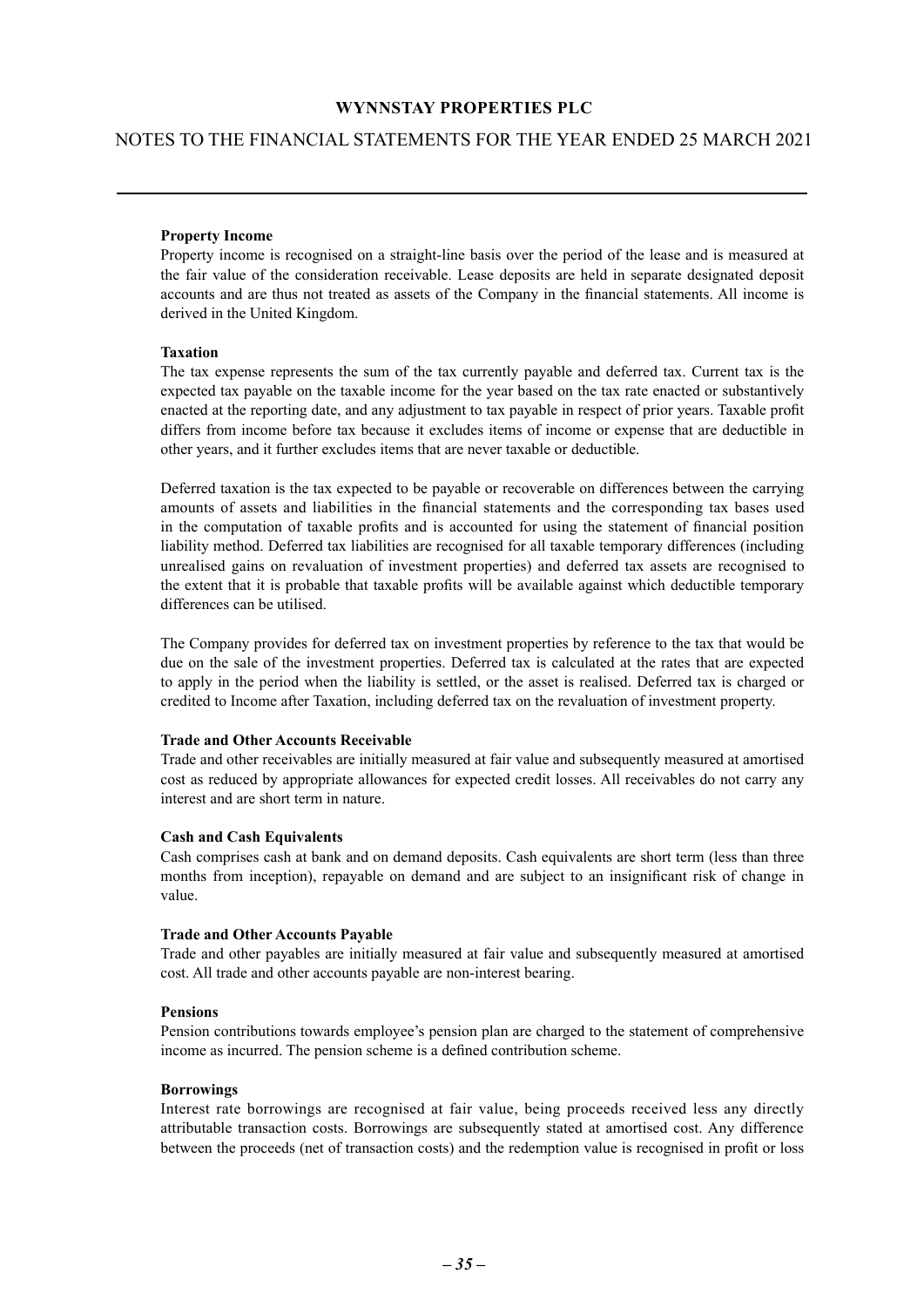## NOTES TO THE FINANCIAL STATEMENTS FOR THE YEAR ENDED 25 MARCH 2021

over the period of the borrowings using the effective interest method. Borrowings are classified as current liabilities unless the Company has an unconditional right to defer settlement of the liability for at least 12 months after the reporting date.

#### **Dilapidations**

Dilapidations receipts are recognised in the Statement of Comprehensive Income when the right to receive them arises. They are recorded in revenue as other property income unless a property has been agreed to be sold where the receipt is treated as part of the proceeds of sale of the property. See Notes 2, 11 and 15.

#### **1.3 Key Sources of Estimation Uncertainty and Judgements**

The preparation of the financial statements requires management to make judgements, estimates and assumptions that may affect the application of accounting policies and the reported amounts of assets and liabilities, income and expenses.

Revisions to accounting estimates are recognised in the period in which the estimate is revised if the revision affects only that period. The key sources of estimation uncertainty that have a significant risk of causing material adjustment to the carrying amounts of assets and liabilities within the next financial year are those relating to the fair value of investment properties which are revalued annually by the Directors having taken advice from the Company's independent external valuers, on the basis described in Note 10, as well as the judgement taken by the Directors as to whether a property is being held for sale.

The Covid-19 pandemic and the UK Government's lockdown and other measures are considered in the Strategic Report on page 14 and have also been considered in relation to the adoption of the going concern basis for these Financial Statements (see Note 1.1 above). Each of these passages is expressly incorporated by reference into this note.

There are no other judgemental areas identified by management that could have a material effect on the financial statements at the reporting date.

Rental income comprises rents earned and received during the period. Other property income comprises historical unexpended dilapidations received from the reletting of properties (see Note 15).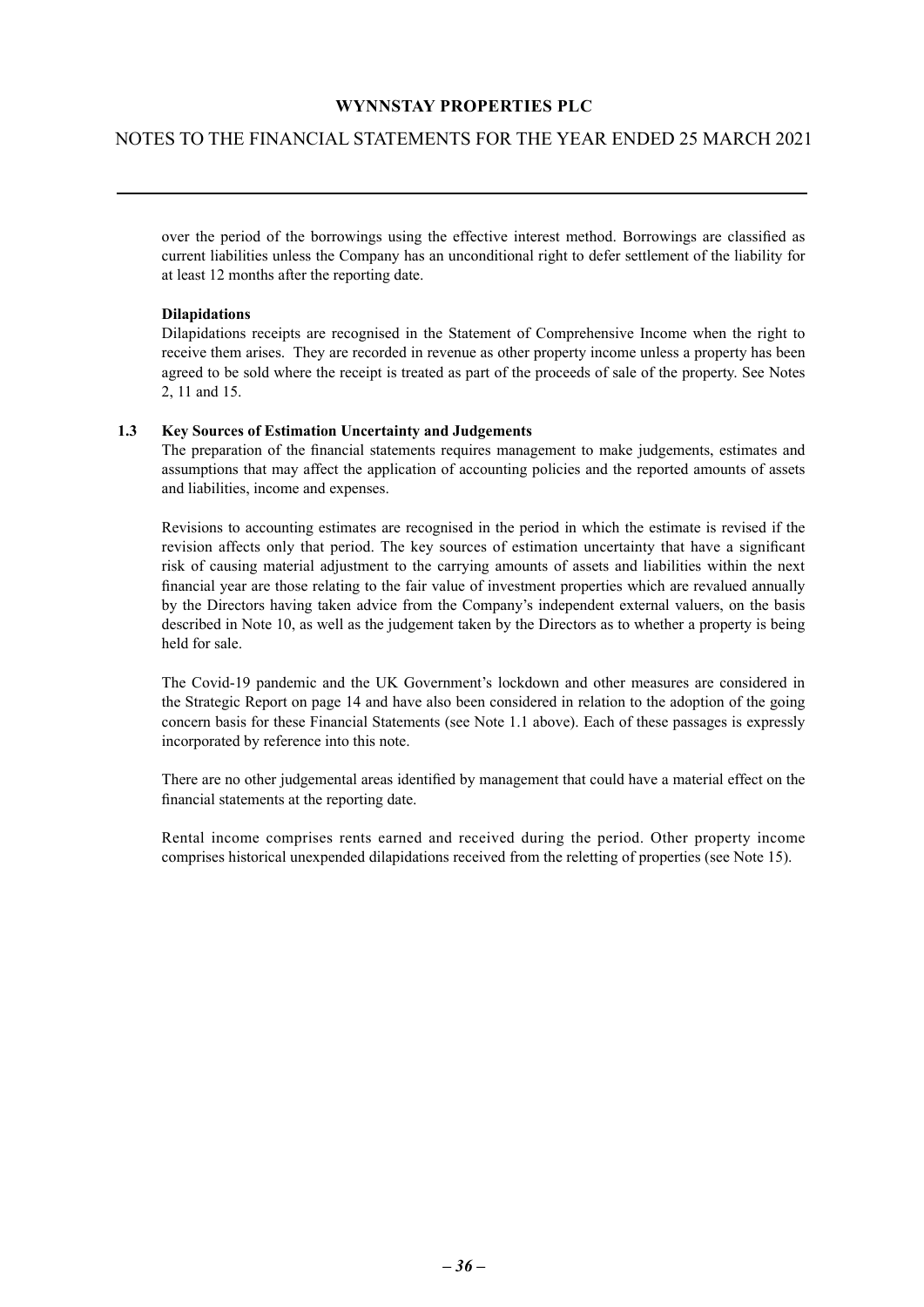## NOTES TO THE FINANCIAL STATEMENTS FOR THE YEAR ENDED 25 MARCH 2021

| 2. PROPERTY INCOME    | 2021           | <b>2020</b>    |
|-----------------------|----------------|----------------|
|                       | $\pounds$ '000 | $\pounds$ '000 |
| Rental income         | 2,140          | 2,271          |
| Other property income | 298            |                |
|                       | 2,438          | 2,271          |
|                       |                |                |

Rental income comprises rents earned and received during the period. Other property income comprises historical unexpended dilapidations received from the reletting of properties (see Note 15).

| 3. | <b>PROPERTY COSTS</b>                                                    | 2021  | 2020                        |
|----|--------------------------------------------------------------------------|-------|-----------------------------|
|    |                                                                          | £'000 | $\pmb{\pounds}^{\prime}000$ |
|    | <b>Empty</b> rates                                                       | 47    | 37                          |
|    | Property management                                                      | 176   | 20                          |
|    |                                                                          | 223   | 57                          |
|    | Legal fees                                                               | 21    | 33                          |
|    | Agents fees                                                              | 11    | 26                          |
|    |                                                                          | 255   | 116                         |
| 4. | <b>ADMINISTRATIVE COSTS</b>                                              | 2021  | 2020                        |
|    |                                                                          | £'000 | £'000                       |
|    | Rents payable – operating lease rentals                                  | 28    | 28                          |
|    | General administration, including staff costs                            | 522   | 504                         |
|    | Auditors' remuneration: Audit fees                                       | 38    | 36                          |
|    | Tax services                                                             | 5     | $\overline{4}$              |
|    |                                                                          | 593   | 572                         |
| 5. | <b>STAFF COSTS</b>                                                       | 2021  | 2020                        |
|    |                                                                          | £'000 | $\pounds$ '000              |
|    | Staff costs, including Directors' fees, during the year were as follows: |       |                             |
|    | Wages and salaries                                                       | 278   | 251                         |
|    | Social security costs                                                    | 32    | 33                          |
|    | Other pension costs                                                      | 13    | 13                          |
|    |                                                                          | 323   | 297                         |

Further details of Directors' emoluments, totalling £290,796 (2020: £264,192), are shown in the Directors' Report on page 12. There are no other key management personnel.

|                                                                                                                             | 2021 | 2020 |
|-----------------------------------------------------------------------------------------------------------------------------|------|------|
|                                                                                                                             | No.  | No.  |
| The average number of employees, including Non-Executive Directors,<br>engaged wholly in management and administration was: |      |      |
| The number of Directors for whom the Company paid pension benefits                                                          |      |      |
| during the year was                                                                                                         |      |      |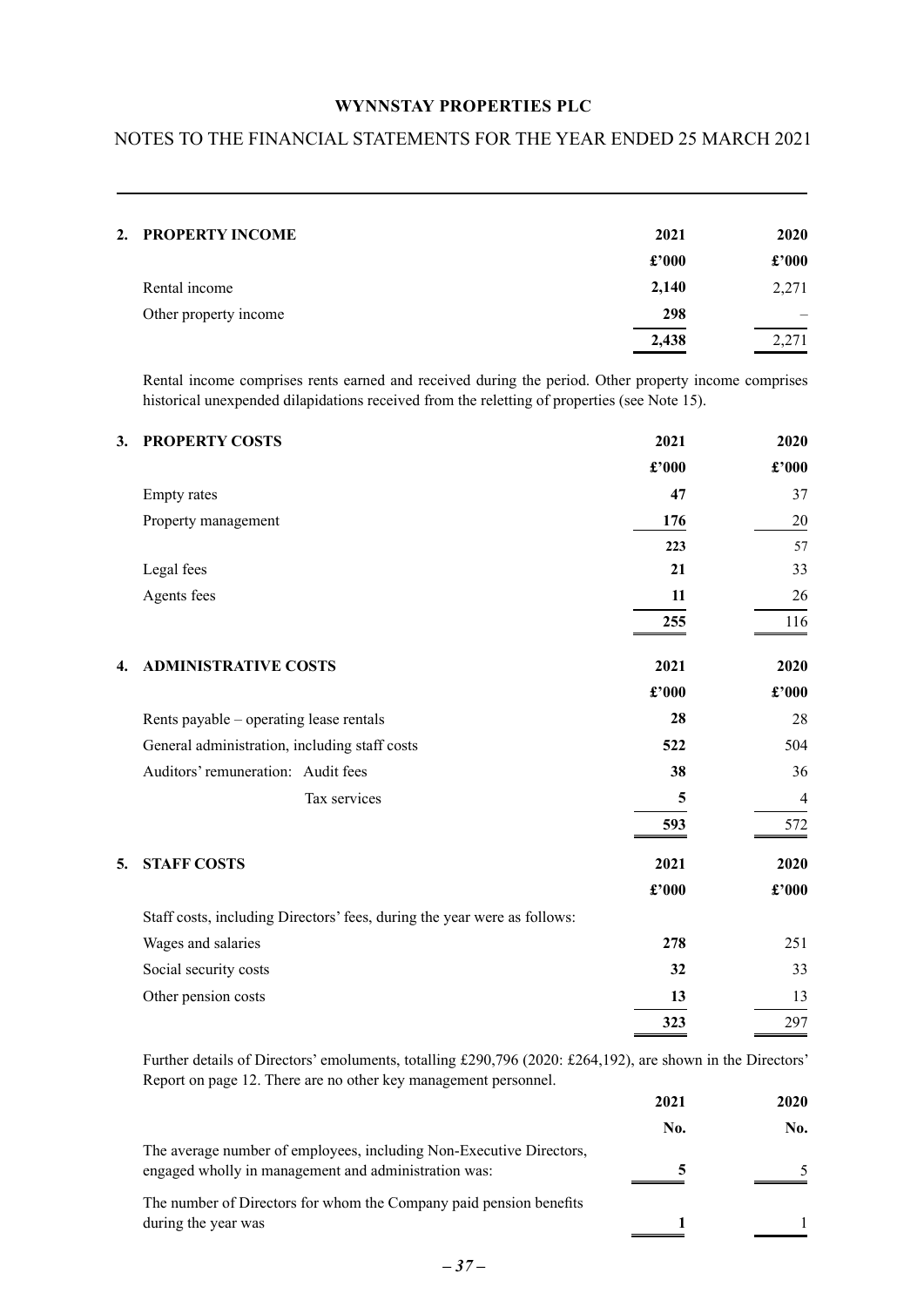## NOTES TO THE FINANCIAL STATEMENTS FOR THE YEAR ENDED 25 MARCH 2021

| 6. | <b>FINANCE COSTS (NET)</b>                                          | 2021  | 2019  |
|----|---------------------------------------------------------------------|-------|-------|
|    |                                                                     | £'000 | £'000 |
|    | Interest payable and finance costs on bank loans                    | 412   | 430   |
|    | Less: Bank interest receivable                                      | (1)   | (2)   |
|    |                                                                     | 411   | 428   |
| 7. | <b>TAXATION</b>                                                     | 2021  | 2020  |
|    |                                                                     | £'000 | £'000 |
|    | (a) Analysis of the tax charge for the year:                        |       |       |
|    | UK Corporation tax at 19% (2020: 19%)                               | 249   | 231   |
|    | Under provision in previous year                                    |       | 10    |
|    | Total current tax charge                                            | 249   | 241   |
|    | Deferred tax - temporary differences                                | 146   | (106) |
|    | Tax charge for the year                                             | 395   | 135   |
|    | (b) Factors affecting the tax charge for the year:                  |       |       |
|    | Net Income before taxation                                          | 4,048 | 258   |
|    | Current Year:                                                       |       |       |
|    | Corporation tax thereon at 19% (2020 - 19%)                         | 769   | 49    |
|    | Expenses not deductible for tax purposes                            |       | 13    |
|    | Capital gains tax on disposals                                      | 26    |       |
|    | Under provision in prior years                                      |       | 10    |
|    | Deferred tax charge arising from tax rate change to 19% (2020: 19%) |       | 49    |
|    | Profit on disposal of properties disallowed                         | (213) |       |
|    | Deferred tax adjustments                                            | (187) | 14    |
|    | Total tax charge for the year                                       | 395   | 135   |
|    |                                                                     |       |       |
|    | 8. DIVIDENDS                                                        | 2021  | 2020  |
|    | Second interim dividend paid in year of 7.5p per share              | £'000 | £'000 |
|    | (2020: Final dividend 12.0p per share)                              | 203   | 325   |
|    | Interim dividend paid in year of 8.0p per share                     | 216   | 203   |
|    | (2020: Interim dividend 7.5p per share)                             | 419   | 528   |

On 17 June 2021 the Board resolved to pay a final dividend of 13p per share which will be recorded in the Financial Statements for the year ending 25 March 2022.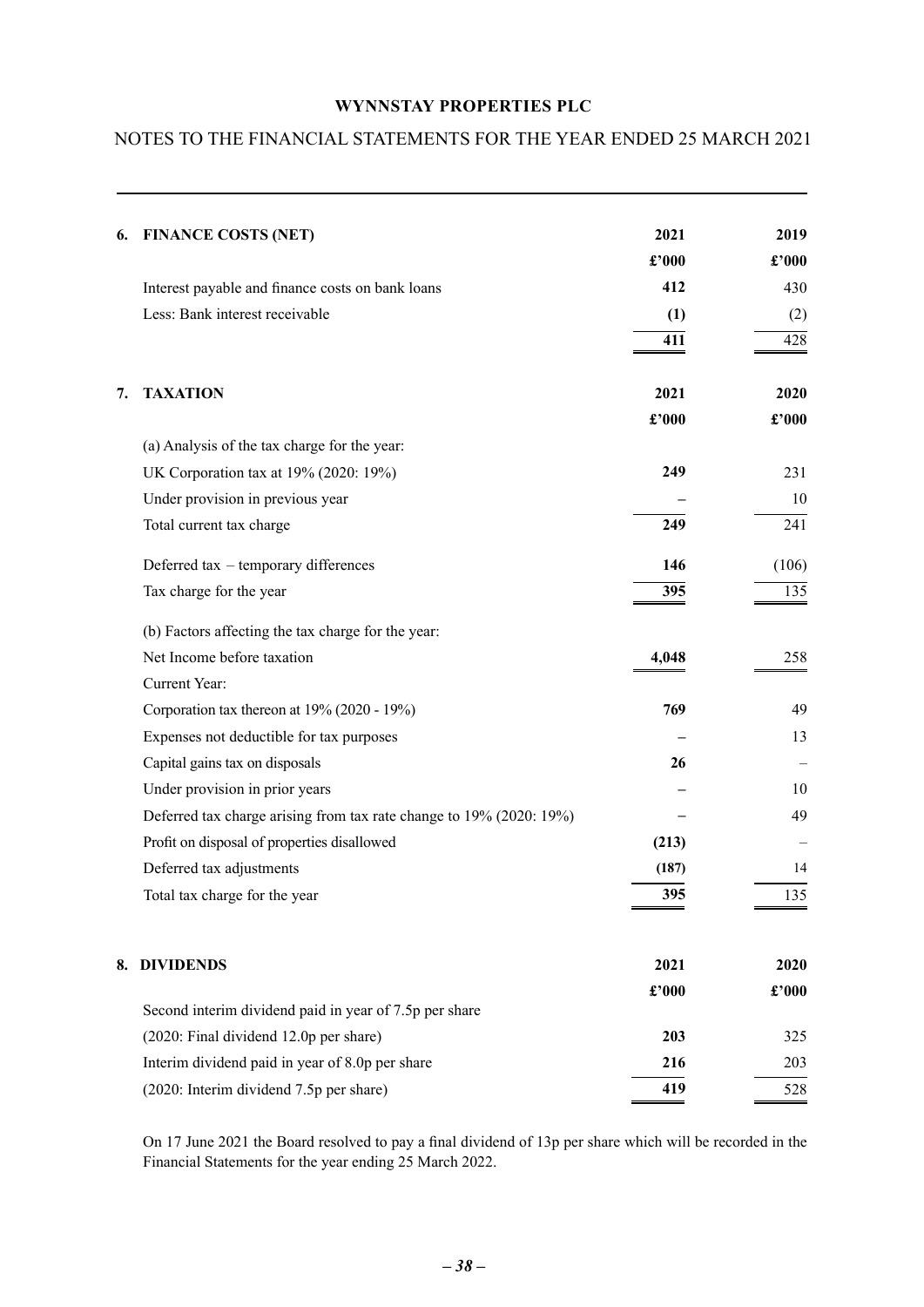## NOTES TO THE FINANCIAL STATEMENTS FOR THE YEAR ENDED 25 MARCH 2021

#### **9. EARNINGS PER SHARE**

Basic earnings per share are calculated by dividing Income after Taxation attributable to Ordinary Shareholders of £3,653,000 (2020: £123,000) by the weighted average number of 2,711,617 (2020: 2,711,617) ordinary shares in issue during the period excluding shares held as treasury. There are no instruments in issue that would have the effect of diluting earnings per share.

| <b>10. INVESTMENT PROPERTIES</b>       | 2021    | 2020           |
|----------------------------------------|---------|----------------|
|                                        | £'000   | $\pounds$ '000 |
| <b>Properties</b>                      |         |                |
| Balance at beginning of financial year | 34,260  | 33,695         |
| <b>Additions</b>                       | 117     | 2,014          |
| Disposals                              | (2,120) | (131)          |
| Revaluation Surplus/(diminution)       | 1,748   | (1,318)        |
|                                        | 34,005  | 34,260         |
| Assets held for Sale                   |         |                |
| Balance at end of financial year       | 34,005  | 34,260         |

The Company's freehold properties were valued as at 25 March 2021 by BNP Paribas Real Estate, Chartered Surveyors, acting in the capacity of external valuers. The valuations were undertaken in accordance with the requirements of IFRS 13 and the RICS Valuation – Global Standards 2020.

The valuation of each property was on the basis of Fair Value. The valuers reported that the total aggregate Fair Value of the properties held by the Company was £34,005,000.

The valuer's opinions were primarily derived from comparable recent market transactions on arms-length terms.

In the financial year ending 25 March 2021, the total fees earned by the valuer from Wynnstay Properties PLC and connected parties were less than 5% of the valuer's company turnover.

The valuation complies with International Financial Reporting Standards. The definition adopted by the International Accounting Standards Board (IASB) in IFRS 13 is Fair Value, defined as: 'The price that would be received to sell an asset, or paid to transfer a liability, in an orderly transaction between market participants at the measurement date.'

These recurring fair value measurements for non-financial assets use inputs that are not based on observable market data, and therefore fall within level 3 of the fair value hierarchy.

The significant unobservable market data used is property equivalent yields which range from 5.00% to 8.43%, with an average equivalent yield of 6.72% (2020: 6.97%) and an average weighted equivalent yield of 6.38% (2020: 6.67%) for the portfolio.

There have been no transfers between levels of the fair value hierarchy. Movements in the fair value are recognised in profit or loss.

A 0.5% decrease in the weighted equivalent yield would result in a corresponding increase of £3.06 million in the fair value movement through profit or loss. A 0.5% increase in the same yield would result in a corresponding decrease of £2.59 million in the fair value movement through profit or loss.

The above calculations exclude the development land at Petersfield, which has been assessed on the residual method consistent with prior years.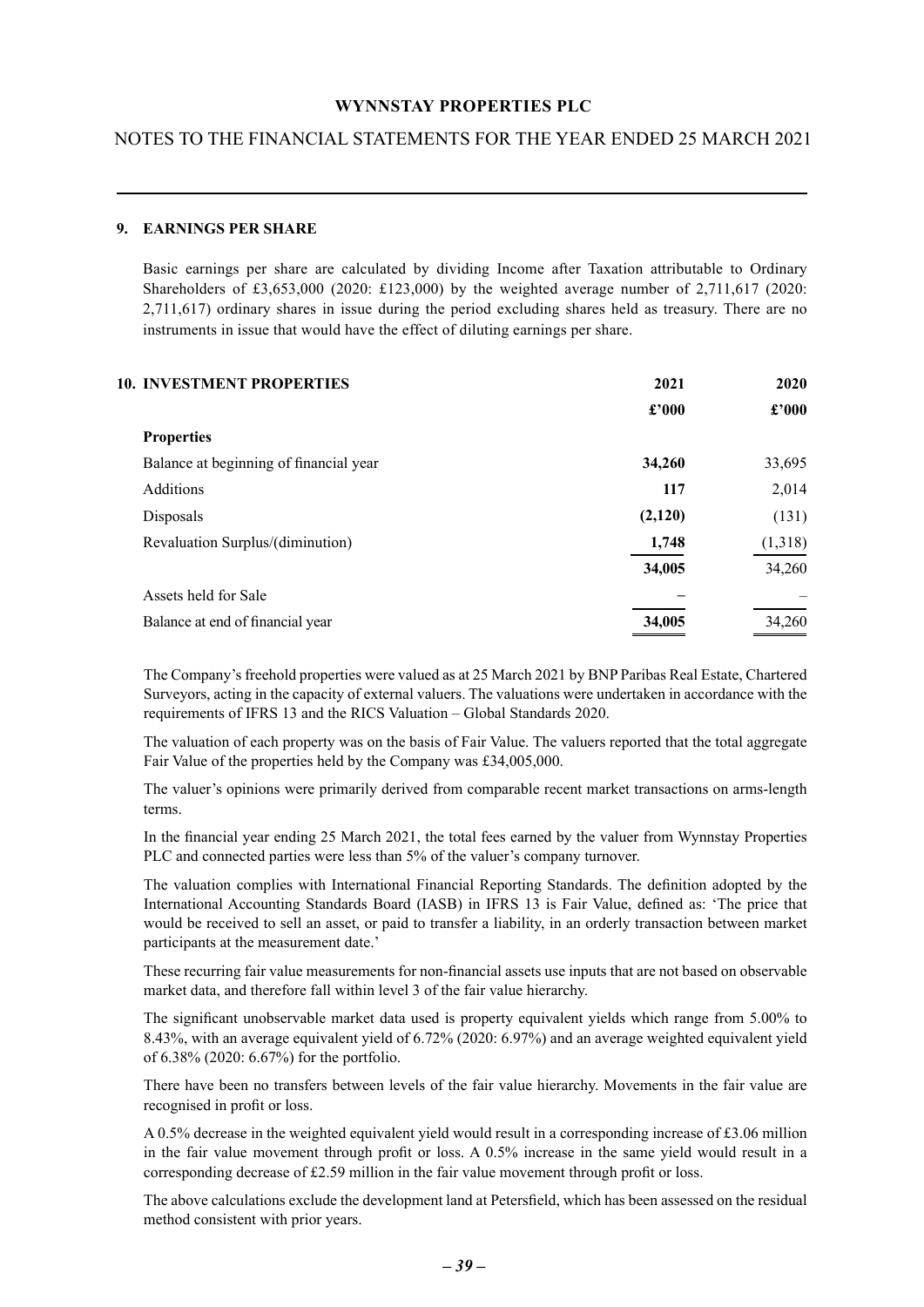## NOTES TO THE FINANCIAL STATEMENTS FOR THE YEAR ENDED 25 MARCH 2021

| <b>11. OPERATING LEASES RECEIVABLE</b>                                                                                    |       |       |
|---------------------------------------------------------------------------------------------------------------------------|-------|-------|
|                                                                                                                           | 2021  | 2020  |
| The following are the future minimum lease<br>payments receivable under non-cancellable<br>operating leases which expire: | £2000 | £2000 |
| Not later than one year                                                                                                   | 391   | 2,081 |
| Between 2 and 5 years                                                                                                     | 3,519 | 2,703 |
| Over 5 years                                                                                                              | 1,710 | 409   |
|                                                                                                                           | 5,620 | 5,193 |

Rental income under operating leases recognised through profit or loss amounted to £2,140,000 (2020: £2,271,000).

Typically, the properties were let for a term of between 5 and 10 years at a market rent with rent reviews every 5 years. The above maturity analysis reflects future minimum lease payments receivable to the next break clause in the operating lease. The properties are generally leased on terms where the tenant has the responsibility for repairs and running costs for each individual unit with a service charge payable to cover common services provided by the landlord on certain properties. The Company manages the services provided for a management fee and the service charges are not recognised as income in the accounts of the Company as any receipts are netted off against the associated expenditures with any residual balance being shown as a liability.

If the tenant does not carry out its responsibility for repairs and the Company receives a dilapidations payment, the resulting cash is recorded in revenue as other property income unless a property has been agreed to be sold where the receipt is treated as part of the proceeds of sale of the property. See Notes 2, 11 and 15.

| <b>12. INVESTMENTS</b> | 2021  | <b>2020</b>   |
|------------------------|-------|---------------|
|                        | £'000 | $\pounds 000$ |
| Quoted investments     |       |               |

#### **13. SUBSIDIARY COMPANY**

The Company has the following dormant subsidiary which the Directors consider immaterial to, and thus has not been consolidated into, the financial statements. The subsidiary holds the legal title to an access road to an investment property, the use of which is shared between the Company, its tenants at the property and neighbouring premises.

| Scanreach Limited<br>$80\%$ owned<br>Dormant | Net Assets: £4,437 (2020: £4,437) |
|----------------------------------------------|-----------------------------------|
|----------------------------------------------|-----------------------------------|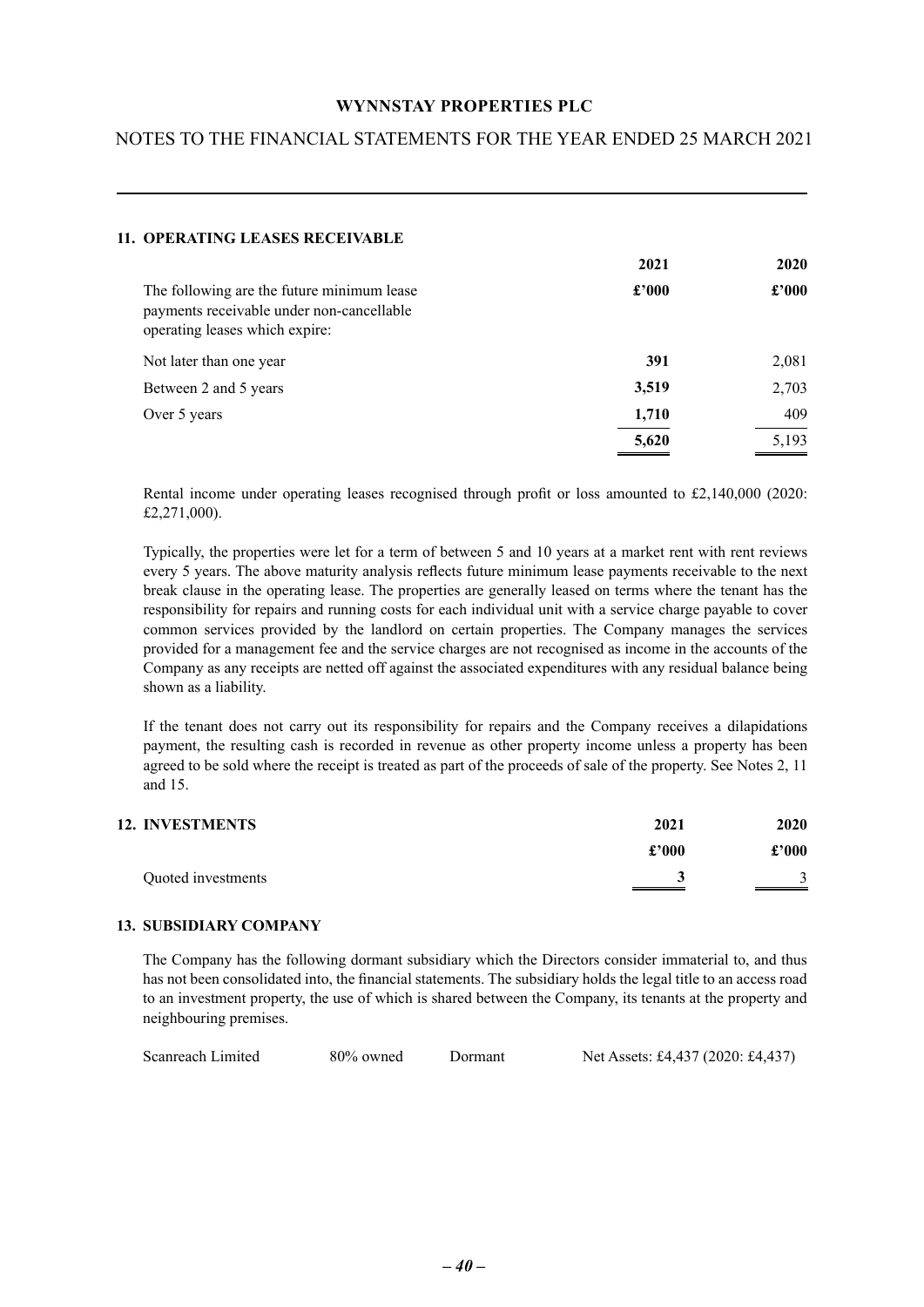## NOTES TO THE FINANCIAL STATEMENTS FOR THE YEAR ENDED 25 MARCH 2021

| <b>14. ACCOUNTS RECEIVABLE</b> | 2021  | <b>2020</b>    |
|--------------------------------|-------|----------------|
|                                | £'000 | $\pounds$ '000 |
| Trade receivables              | 322   | 224            |
| Other receivables              | 20    | 20             |
|                                | 342   | 244            |

Trade receivables include an adjustment for credit losses of £6,282 (2020: nil). Trade receivables of £nil (2020: nil) are considered past due, but not impaired.

| <b>15. ACCOUNTS PAYABLE</b>                             | 2021           | 2020  |
|---------------------------------------------------------|----------------|-------|
|                                                         | $\pounds$ '000 | £'000 |
| Trade payables                                          | 28             | 21    |
| Other creditors                                         | 65             | 103   |
| Provision for property repairs                          |                | 344   |
| Deferred income                                         | 535            | 572   |
| Accruals                                                | 301            | 223   |
|                                                         | 929            | 1,263 |
| Movements in Provision for property repairs comprise:   | 2021           | 2020  |
|                                                         | £'000          | £'000 |
| Opening balance as at 26 March:                         | 344            | 249   |
| Dilapidations received during period                    |                | 122   |
| Dilapidations utilised during period                    |                | (27)  |
| Dilapidations taken to revenue as other property income | 298            |       |
| Dilapidations on sold properties                        | 56             |       |
| Closing balance as at 25 March:                         |                | 344   |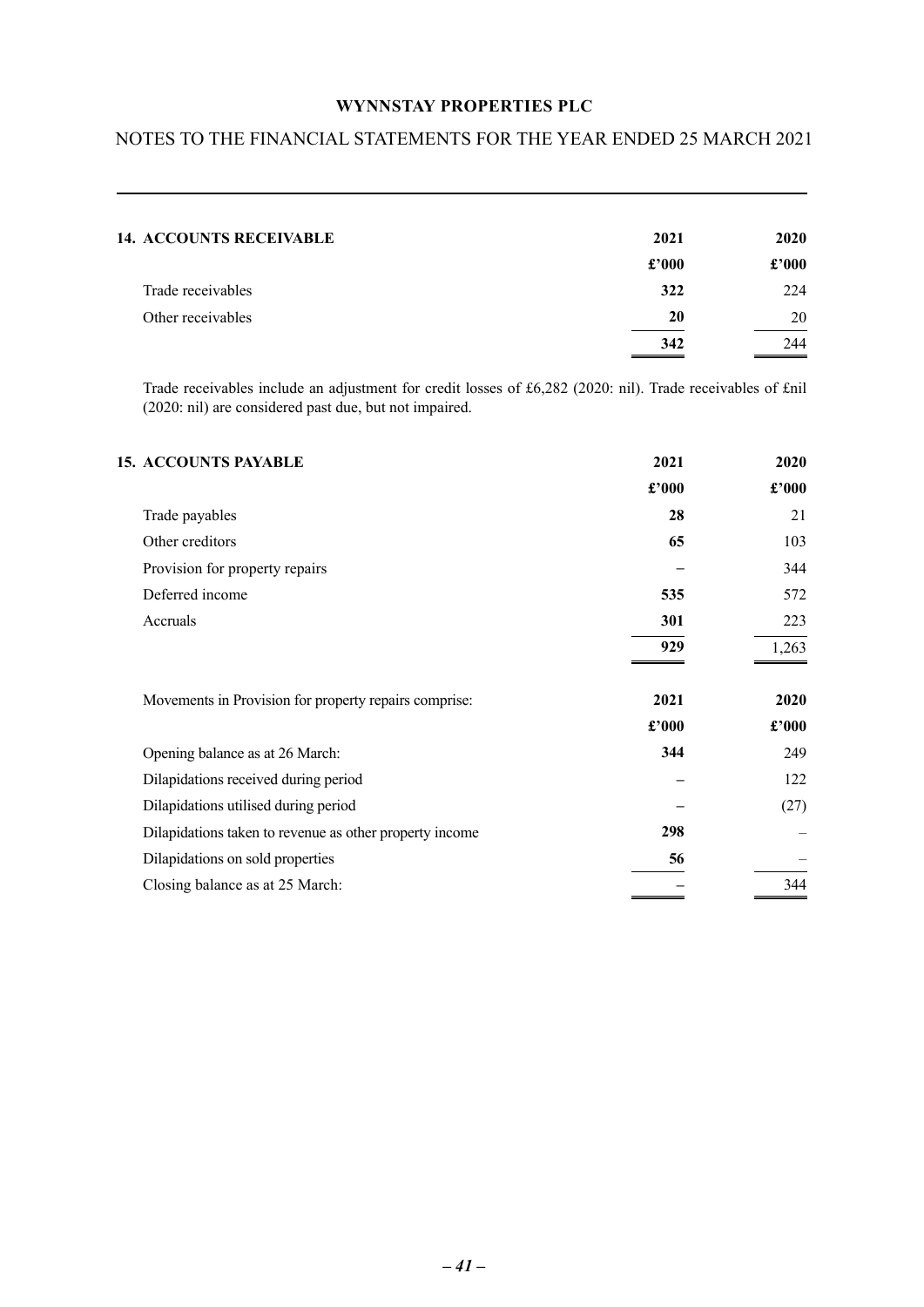## NOTES TO THE FINANCIAL STATEMENTS FOR THE YEAR ENDED 25 MARCH 2021

| <b>16. BANK LOANS PAYABLE</b> | 2021   | <b>2020</b>    |
|-------------------------------|--------|----------------|
|                               | £'000  | $\pounds$ '000 |
| Current loan                  | 10,000 |                |
| Non-current loan              |        | 12,500         |
|                               | 10,000 | 12,500         |

In December 2016, a five-year facility comprising a Fixed Rate Facility of £10 million and a Revolving Credit Facility of £3.5 million was entered into providing a total committed credit facility of £13.5 million. Interest on loan amounts drawn down under the Fixed Rate Facility of £10 million was charged at 3.35% per annum for the year ended 25 March 2021 (2020: £10 million). Interest on loan amounts drawn down during the year ended 25 March 2021 under the Revolving Credit Facility was charged at 2.49% over threemonth LIBOR, with no loan amounts being drawn down as at 25 March 2021 (2020: £2.5 million). Upon the refinancing of the £10 million facility described below the loan will revert from a Current loan to a Non–current loan.

The loan is repayable in one instalment on 17 December 2021. The loan includes the following financial covenants which were complied with during the year:

- Rental income shall not be less than 2.25 times the interest costs
- The loan shall at no time exceed 50% of the market value of the properties secured.

The facility is secured by fixed charges over freehold land and buildings owned by the Company, which at the year–end had a combined value of £33,185,000 (2020: £33,520,000). The undrawn element of the facility available at 25 March 2021 was £3,500,000 (2020: £1,000,000).

Interest charged under the existing facility is linked to LIBOR as the reference rate. The Financial Conduct Authority has required that LIBOR is phased out by the end of 2021 and be replaced by alternatives. Handelsbanken plc has advised the Company that it has decided to use Bank of England Base Rate as its reference rate for all new facilities to the Company.

On 14 June 2021 the Company signed an agreement for a new five-year facility of £10 million, which offers the Company the choice at drawdown of fixed or floating rates of interest linked to the Bank of England Base Rate. Under the agreement, the financial covenants are the same as in the existing facility described above and the facility will be available for drawdown up to and including 17 December 2021. The Company intends to draw down under this new facility to refinance the existing £10m facility on or before its expiry on 17 December 2021.

Due to the complexities of transitioning from LIBOR to Bank of England Base Rate as the reference rate for revolving credit facilities, Handelsbanken plc has advised the Company that, as at 17 June 2021, it is not yet in a position to offer to refinance the existing £3.5 million Revolving Credit Facility. It currently hopes to begin offering revolving credit facilities around the start of the calendar quarter beginning 1 July 2021 and has indicated, without formal commitment, that it intends (subject to contract, market conditions and satisfactory due diligence and documentation) to refinance the Company's existing £3.5m facility. Indicative terms and a draft agreement have been provided to the Company, with the same financial covenants and the detailed terms being similar to those under the new £10m facility.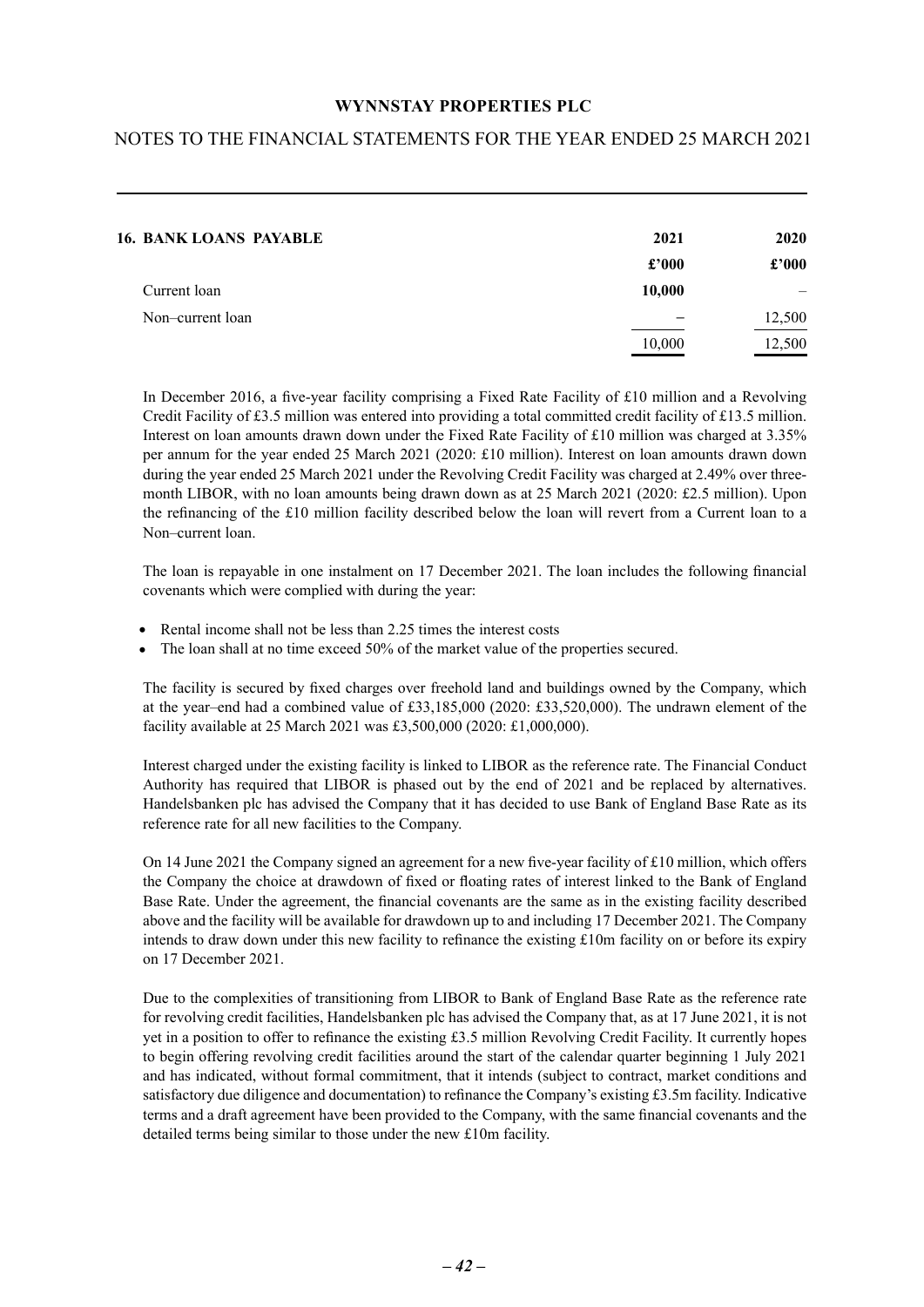## NOTES TO THE FINANCIAL STATEMENTS FOR THE YEAR ENDED 25 MARCH 2021

| 17. DEFERRED TAX              | 2021           | 2020  |
|-------------------------------|----------------|-------|
|                               | $\pounds$ '000 | £2000 |
| Deferred Tax brought forward  | 314            | 420   |
| Charge /(credit) for the year | 147            | (106) |
| Deferred Tax carried forward  | 461            | 314   |

A deferred tax liability of £461,000 (2020: £314,000) is recognised in respect of the investment properties and has been calculated at a tax rate of 19%. Future corporation tax rates of 25% have been promulgated since 25 March 2021 which could give rise to an additional £146,000 in deferred tax charge in future periods.

| <b>18. SHARE CAPITAL</b>               | 2021  | 2020  |
|----------------------------------------|-------|-------|
|                                        | £2000 | £2000 |
| Authorised                             |       |       |
| 8,000,000 Ordinary Shares of 25p each: | 2.000 | 2.000 |
| Allotted, Called Up and Fully Paid     |       |       |
| 3,155,267 Ordinary shares of 25p each: | 789   | 789   |

All shares rank equally in respect of shareholder rights.

In March 2010, the company acquired 443,650 Ordinary shares of Wynnstay Properties Plc from Channel Hotels and Properties Ltd at a price of £3.50 per share. These shares, representing in excess of 14% of the total shares in issue, are held in Treasury. As a result, the total number of shares with voting rights is 2,711,617.

#### **19. FINANCIAL INSTRUMENTS**

The objective of the Company's policies is to manage the Company's financial risk, secure cost effective funding for the Company's operations and minimise the adverse effects of fluctuations in the financial markets on the value of the Company's financial assets and liabilities, on reported profitability and on the cash flows of the Company.

At 25 March 2021 the Company's financial instruments comprised borrowings, cash and cash equivalents, short term receivables and short-term payables. The main purpose of these financial instruments was to raise finance for the Company's operations. Throughout the period under review, the Company has not traded in any other financial instruments. The Board reviews and agrees policies for managing each of the associated risks and they are summarised below:

#### **Credit Risk**

The risk of financial loss due to a counterparty's failure to honour its obligations arises principally in connection with property leases and the investment of surplus cash.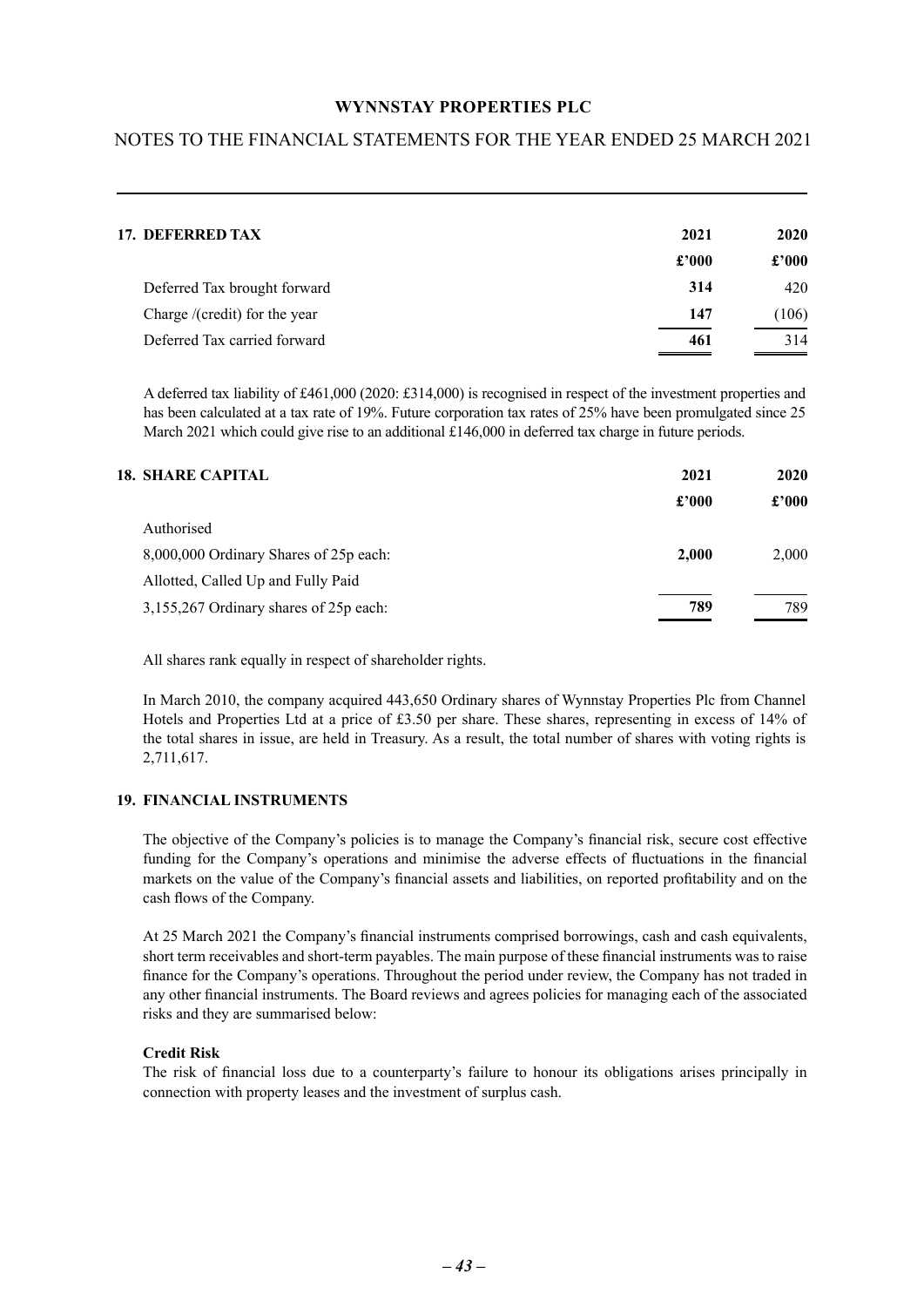## NOTES TO THE FINANCIAL STATEMENTS FOR THE YEAR ENDED 25 MARCH 2021

#### **19. FINANCIAL INSTRUMENTS (Continued)**

Tenant rent payments are monitored regularly, and appropriate action is taken to recover monies owed or, if necessary, to terminate the lease. The Company carefully vets prospective new tenants from a credit risk perspective. Bad debts are mitigated by close engagement with tenant businesses within a well-diversified mix of some 56 tenants across the portfolio and close monitoring of rental income receipts. In the light of the Covid-19 pandemic the Company has regularly reviewed the portfolio, including feedback from engagement with tenants, in order to assess the risk of tenant failures.

The Company has no significant concentration of credit risk associated with trading counterparties (considered to be over 5% of net assets) with exposure spread over a large number of tenancies. In terms of concentration of individual tenant's rents versus total gross annual passing rents the Company has 5 tenants whose rent, on an individual basis, is between 5.0% and 8.5% of total gross annual passing rents.

Funds are invested and loan transactions contracted only with banks and financial institutions with a high credit rating. Concentration of credit risk exists to the extent that as at 25 March 2021 and 2020 current account and short–term deposits were held with two financial institutions, Handelsbanken PLC and C Hoare & Co. The combined exposure to credit risk on cash and cash equivalents at 25 March 2021 was £2,001,000 (2020: £1,289,000).

#### **Currency Risk**

As all of the Company's assets and liabilities are denominated in Pounds Sterling, there is no exposure to currency risk.

#### **Interest Rate Risk**

The Company is exposed to interest rate risk that could affect cash flow as it currently borrows at both floating and fixed interest rates. The Company monitors and manages its interest rate exposure on a periodic basis, but does not take out financial instruments to mitigate the risk. The Company finances its operations through a combination of retained profits and bank borrowings.

#### **Liquidity Risk**

The Company seeks to manage liquidity risk to ensure sufficient funds are available to meet the requirements of the business and to invest cash assets safely and profitably. The Board regularly reviews available cash to ensure there are sufficient resources for working capital requirements.

#### **Interest Rate Sensitivity**

Financial instruments affected by interest rate risk include loan borrowings and cash deposits. The analysis below shows the sensitivity of the statement of comprehensive income and equity to a 0.5% change in interest rates:

|                                                            | $0.5\%$ decrease<br>in interest rates |       | $0.5\%$ increase<br>in interest rates |       |  |  |  |  |  |      |      |             |
|------------------------------------------------------------|---------------------------------------|-------|---------------------------------------|-------|--|--|--|--|--|------|------|-------------|
|                                                            | 2021                                  |       |                                       |       |  |  |  |  |  | 2020 | 2021 | <b>2020</b> |
|                                                            | £'000                                 | £'000 | £'000                                 | £'000 |  |  |  |  |  |      |      |             |
| Impact on interest payable $-\text{gain}/(\text{loss})$    |                                       | 13    |                                       | (13)  |  |  |  |  |  |      |      |             |
| Impact on interest receivable $-(\text{loss})/\text{gain}$ | (10)                                  | (6)   | 10                                    | 6     |  |  |  |  |  |      |      |             |
| Total impact on pre-tax profit and equity                  | (10)                                  |       | 10                                    |       |  |  |  |  |  |      |      |             |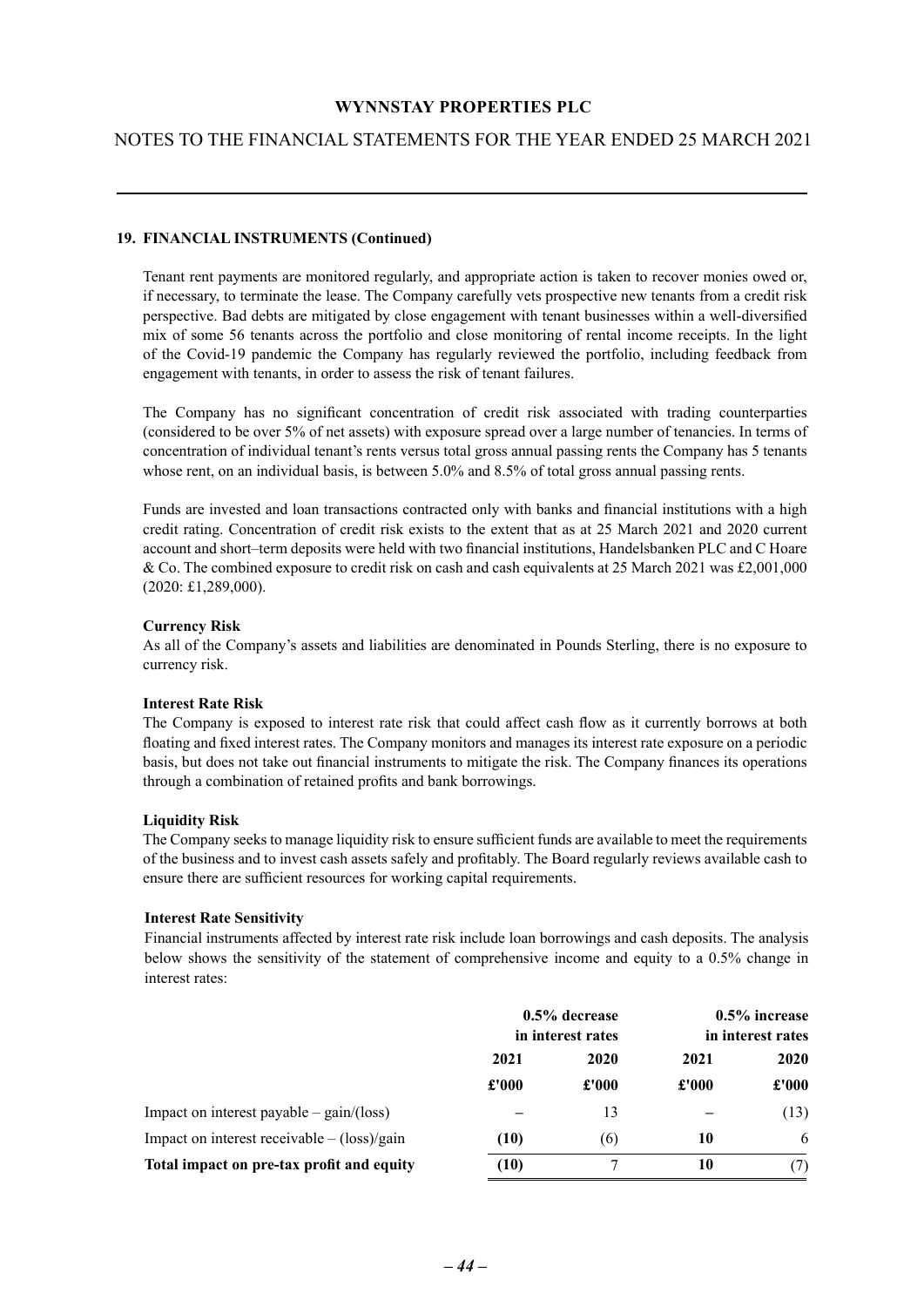## NOTES TO THE FINANCIAL STATEMENTS FOR THE YEAR ENDED 25 MARCH 2021

#### **19. FINANCIAL INSTRUMENTS (Continued)**

The calculation of the net exposure to interest rate fluctuations was based on the following as at 25 March:

|                                       | 2021  | 2020    |
|---------------------------------------|-------|---------|
|                                       | £'000 | £'000   |
| Floating rate borrowings (bank loans) |       | (2,500) |
| Less: cash and cash equivalents       | 2,001 | 1,292   |
|                                       | 2,001 | (1,208) |

#### **Fair Value of Financial Instruments**

Except as detailed in the following table, management consider the carrying amounts of financial assets and financial liabilities recognised at amortised cost approximate to their fair value.

| Interest bearing borrowings (note 16)                | 2021<br><b>Book Value</b><br>£'000<br>(10,000) | 2021<br><b>Fair Value</b><br>£'000<br>(10,000) | 2020<br><b>Book Value</b><br>£'000<br>(12,500) | 2020<br><b>Fair Value</b><br>£'000<br>(12,500) |
|------------------------------------------------------|------------------------------------------------|------------------------------------------------|------------------------------------------------|------------------------------------------------|
| <b>Total</b>                                         | (10,000)                                       | (10,000)                                       | (12,500)                                       | (12,500)                                       |
|                                                      |                                                |                                                | 2021                                           | 2020                                           |
| <b>Categories of Financial Instruments</b>           |                                                |                                                | £'000                                          | £'000                                          |
| <b>Financial assets:</b>                             |                                                |                                                |                                                |                                                |
| Quoted investments measured at fair value            |                                                |                                                | 3                                              | 3                                              |
| Loans and receivables measured at amortised cost     |                                                |                                                | 342                                            | 244                                            |
| Cash and cash equivalents measured at amortised cost |                                                |                                                | 2,001                                          | 1,289                                          |
| Total financial assets                               |                                                |                                                | 2,346                                          | 1,536                                          |
| Non-financial assets                                 |                                                |                                                | 34,005                                         | 34,260                                         |
| Total assets                                         |                                                |                                                | 36,351                                         | 35,796                                         |
| <b>Financial liabilities at amortised cost</b>       |                                                |                                                | 11,639                                         | 14,318                                         |
| Total liabilities                                    |                                                |                                                | 11,639                                         | 14,318                                         |
| Shareholders' equity                                 |                                                |                                                | 24,712                                         | 21,478                                         |
| Total shareholders' equity and liabilities           |                                                |                                                | 36,351                                         | 35,796                                         |

The only financial instruments measured subsequent to initial recognition at fair value as at 25 March are quoted investments. These are included in level 1 in the IFRS 13 fair value hierarchy as they are based on quoted prices in active markets.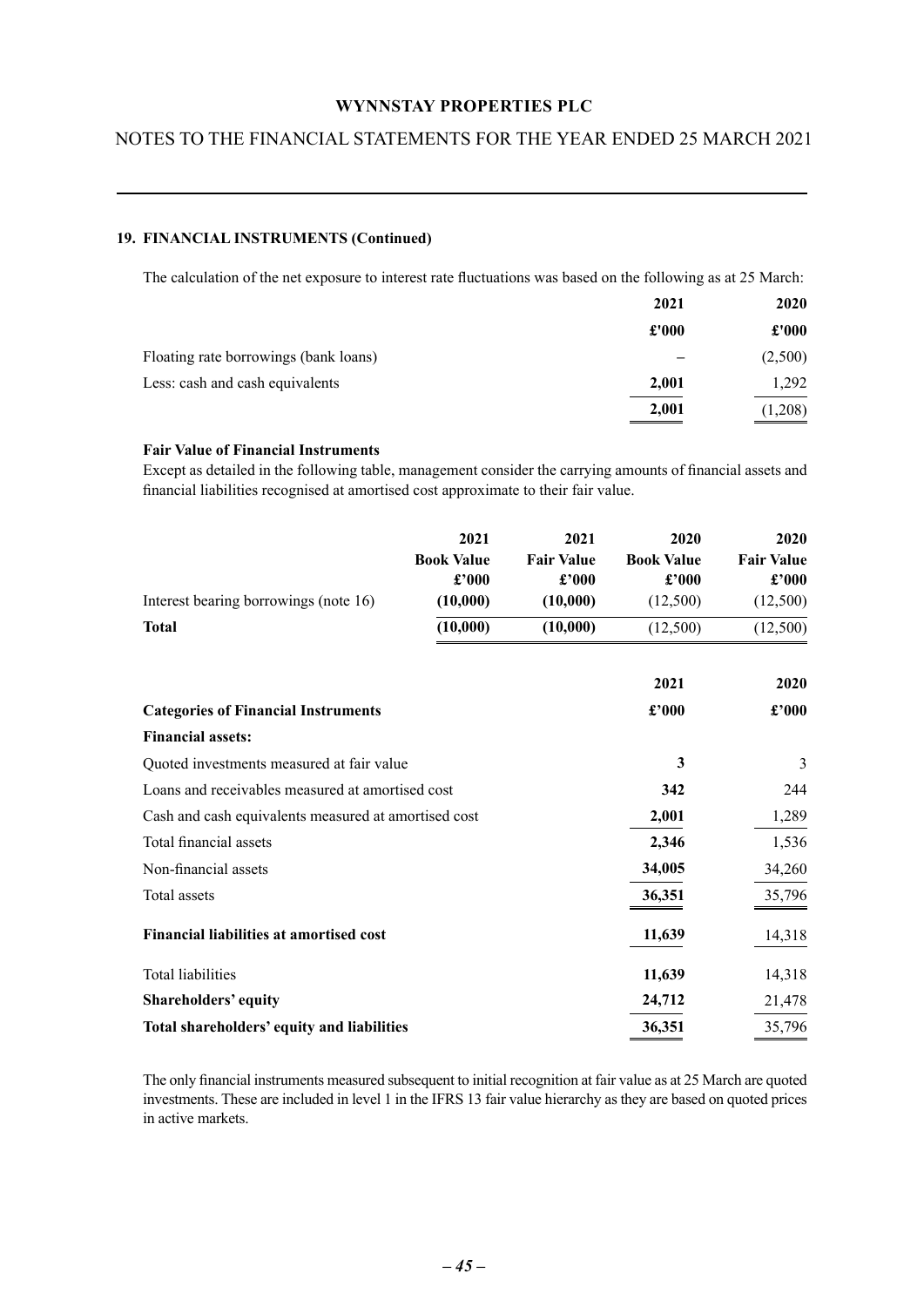## NOTES TO THE FINANCIAL STATEMENTS FOR THE YEAR ENDED 25 MARCH 2021

#### **19. FINANCIAL INSTRUMENTS (Continued)**

#### **Capital Management**

The primary objectives of the Company's capital management are:

- to safeguard the Company's ability to continue as a going concern, so that it can continue to provide returns for shareholders: and
- to enable the Company to respond quickly to changes in market conditions and to take advantage of opportunities.

Capital comprises shareholders' equity plus net borrowings. The Company monitors capital using loan to value and gearing ratios. The former is calculated by reference to total debt as a percentage of the year end valuation of the investment property portfolio. Gearing ratio is the percentage of net borrowings divided by shareholders' equity. Net borrowings comprise total borrowings less cash and cash equivalents. The Company's policy is that the net loan to value ratio should not exceed 50% and the gearing ratio should not exceed 100%.

|                               | 2021    | 2020          |
|-------------------------------|---------|---------------|
|                               | £'000   | $\pounds 000$ |
| Net borrowings and overdraft  | 10,000  | 12,500        |
| Cash and cash equivalents     | (2,001) | (1,289)       |
| Net borrowings                | 7,999   | 11,211        |
| Shareholders' equity          | 24,712  | 21,478        |
| Investment properties         | 34,005  | 34,260        |
| Loan to value ratio           | 29.4%   | 36.5%         |
| Net borrowings to value ratio | 23.5%   | 32.7%         |
| Gearing ratio                 | 32.4%   | 52.2%         |

#### **20. RELATED PARTY TRANSACTIONS**

Related Party Transactions with the Directors have been disclosed under Directors' Emoluments in the Directors' Report on page 12. There were no other Related Party Transactions during the year (2020: £27,416).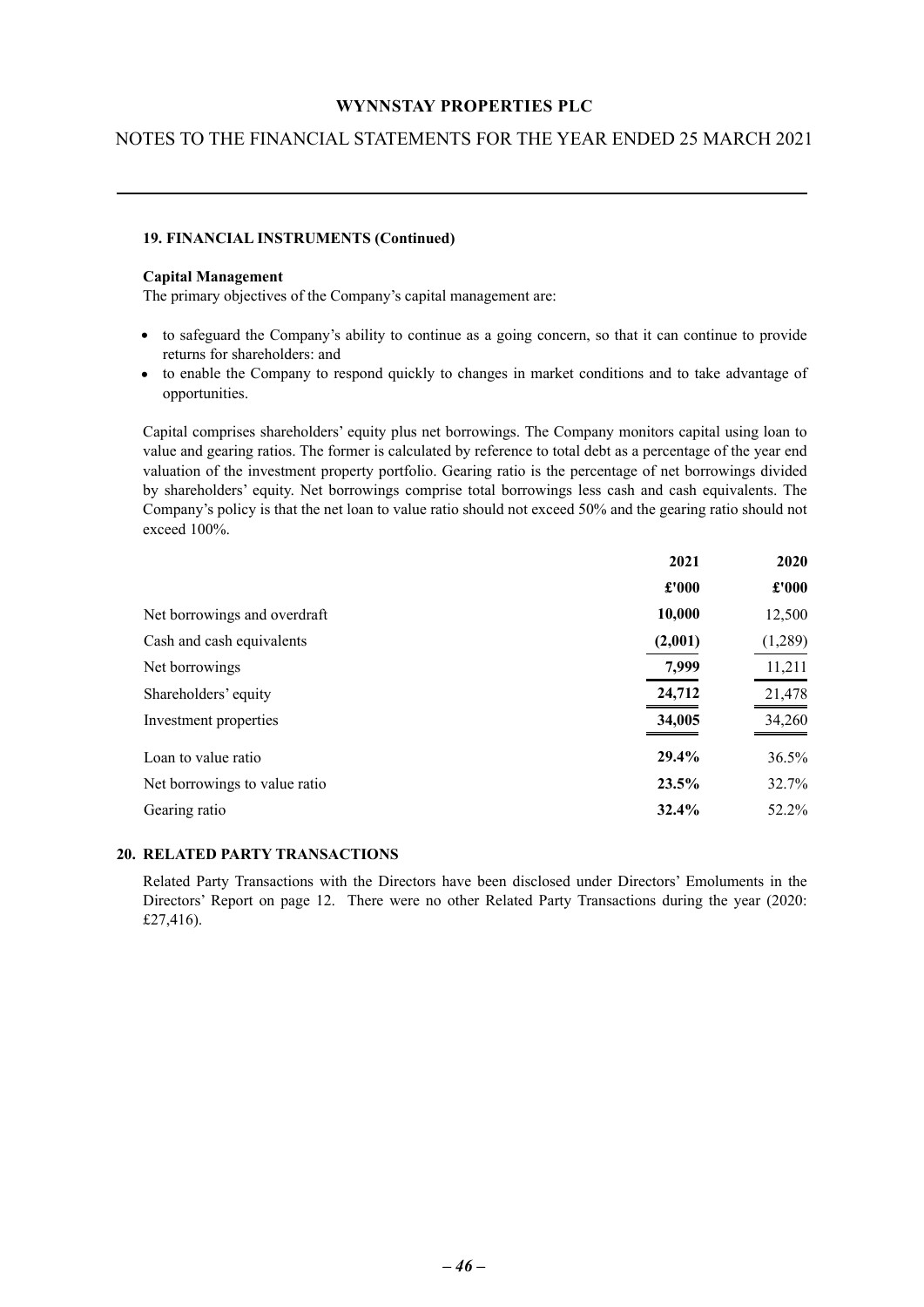## NOTES TO THE FINANCIAL STATEMENTS FOR THE YEAR ENDED 25 MARCH 2021

#### **21. SEGMENTAL REPORTING**

|                                                        |       | <b>Industrial</b> |       | Retail |       |       |              | Office         |  | <b>Total</b> |  |
|--------------------------------------------------------|-------|-------------------|-------|--------|-------|-------|--------------|----------------|--|--------------|--|
|                                                        | 2021  | 2020              | 2021  | 2020   | 2021  | 2020  | 2021         | 2020           |  |              |  |
|                                                        | £'000 | £'000             | £'000 | £'000  | £'000 | £'000 | £'000        | £'000          |  |              |  |
| <b>Rental Income</b>                                   | 1,676 | 1,703             | 140   | 168    | 324   | 400   | 2,140        | 2,271          |  |              |  |
| Other Property Income                                  | 298   |                   |       |        |       |       | 298          |                |  |              |  |
| Profit /(Loss) on investment<br>property at fair value | 2,093 | (863)             | 50    | (200)  | (395) | (255) | 1,748        | (1,318)        |  |              |  |
| Total income and gain                                  | 4,067 | 840               | 190   | (32)   | (71)  | 145   | 4,186        | 953            |  |              |  |
| Property expenses                                      | (215) | (116)             | (5)   |        | (5)   |       | (255)        | (116)          |  |              |  |
| Segment profit/(loss)                                  | 3,852 | 724               | 185   | (32)   | (106) | 145   | 3,931        | 837            |  |              |  |
| Unallocated corporate<br>expenses                      |       |                   |       |        |       |       | (593)        | (572)          |  |              |  |
| Profit on sale of<br>investment property               |       |                   |       |        |       |       | 1,121        | 421            |  |              |  |
| <b>Operating income</b>                                |       |                   |       |        |       |       | 4,459        | 686            |  |              |  |
| Interest expense (all relating<br>to property loans)   |       |                   |       |        |       |       | (412)        | (430)          |  |              |  |
| Interest income and<br>other income                    |       |                   |       |        |       |       | $\mathbf{1}$ | $\overline{2}$ |  |              |  |
| <b>Income before taxation</b>                          |       |                   |       |        |       |       | 4,048        | 258            |  |              |  |

| <b>Other information</b>           | Industrial |        | Retail |       | <b>Office</b> |       | <b>Total</b> |             |
|------------------------------------|------------|--------|--------|-------|---------------|-------|--------------|-------------|
|                                    | 2021       | 2020   | 2021   | 2020  | 2021          | 2020  | 2021         | <b>2020</b> |
|                                    | £2000      | £'000  | £'000  | £'000 | £'000         | £'000 | £2000        | £'000       |
| Segment assets                     | 27,665     | 26,480 | 2.505  | 2,490 | 3,835         | 5,290 | 34,005       | 34.260      |
| Segment assets held<br>as security | 26,845     | 26.170 | 2,505  | 2.060 | 3,835         | 5.290 | 33,185       | 33.520      |

## **22. CAPITAL COMMITMENTS**

Significant capital expenditure contracted for at the end of the financial year, but not recognised as liabilities in the financial statements is: £1,518,000 (2020: £nil).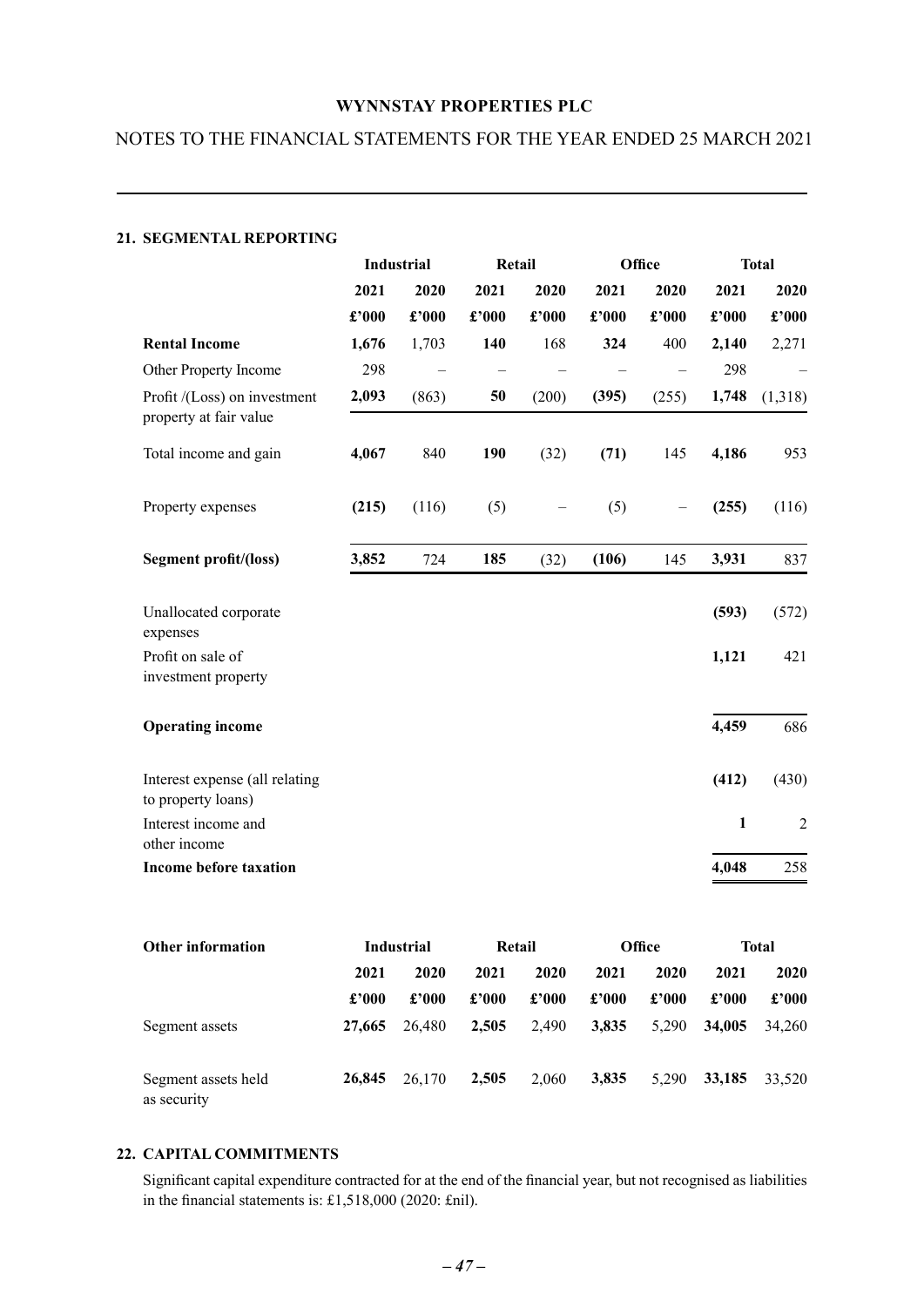## **WYNNSTAY PROPERTIES PLC** FIVE YEAR FINANCIAL REVIEW

<span id="page-48-0"></span>

| Years Ended 25 March:                                                         | 2021<br>£'000     | 2020<br>£'000     | 2019<br>£'000     | 2018<br>$\pounds$ '000 | 2017<br>£'000 |
|-------------------------------------------------------------------------------|-------------------|-------------------|-------------------|------------------------|---------------|
| <b>STATEMENT OF COMPREHENSIVE INCOME</b>                                      |                   |                   |                   |                        |               |
| Property Income                                                               | 2,438             | 2,271             | 2,216             | 2,182                  | 2,028         |
| Profit before movement in fair value of<br>investment properties and taxation | 1,179             | 1,155             | 1,196             | 1,150                  | 999           |
| Income before Taxation                                                        | 4,048             | 258               | 2,247             | 2,991                  | 3,198         |
| Income after Taxation                                                         | 3,653             | 123               | 1,928             | 2,632                  | 2,797         |
| <b>STATEMENT OF FINANCIAL POSITION</b>                                        |                   |                   |                   |                        |               |
| <b>Investment Properties</b>                                                  | 34,005            | 34,260            | 35,095            | 30,070                 | 29,515        |
| Equity Shareholders' Funds                                                    | 24,712            | 21,478            | 21,883            | 20,443                 | 18,265        |
| <b>PER SHARE</b>                                                              |                   |                   |                   |                        |               |
| Basic earnings                                                                | 134.7p            | 4.5p              | 71.1p             | 97.1p                  | 103.1p        |
| Dividends Paid and Proposed                                                   | 21.0 <sub>p</sub> | 15.0 <sub>p</sub> | 19.0 <sub>p</sub> | 17.5p                  | 13.2p         |
| Net Asset Value                                                               | 911 <sub>p</sub>  | 792p              | 807 <sub>p</sub>  | 754 <sub>p</sub>       | 674p          |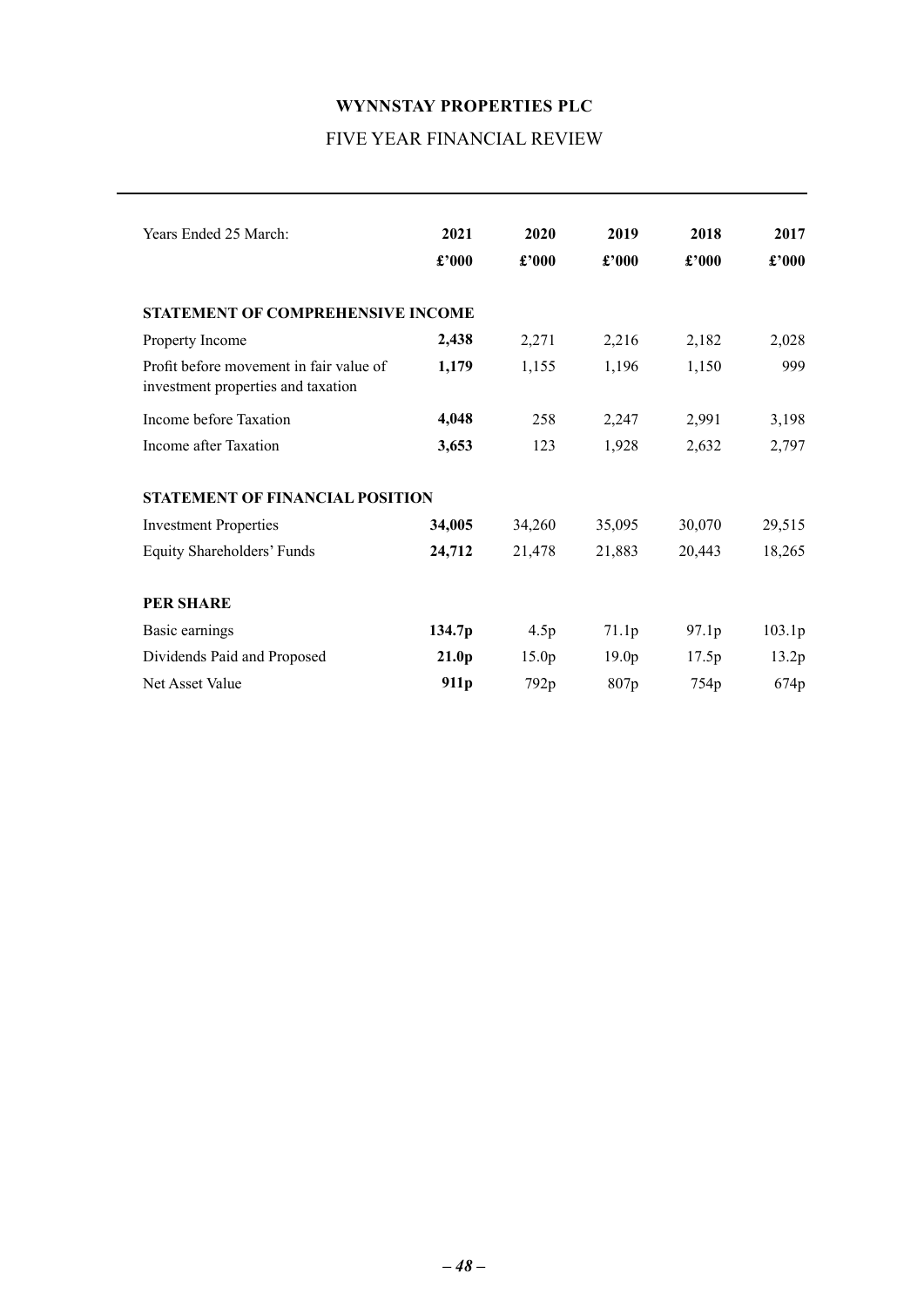## NOTICE OF ANNUAL GENERAL MEETING

<span id="page-49-0"></span>*During the preparation of our annual report to shareholders, it seemed likely that due to the forthcoming relaxation or removal of government measures and guidance, we would be able to hold the meeting in the usual form and to welcome the maximum number of shareholders we could accommodate within any continuing safety constraints government measures and guidelines and the requirements of the venue.*

*However, in the past few days, the government has announced that the existing regulations will continue for at least another four weeks and it seems possible that there could be a further extension or, at least, some continuing restrictions. Most pertinently, the current regulations place a limit on the number of individuals and households permitted to gather indoors.* 

*In the light of these developments, the Board has decided, with great reluctance, to restrict attendance at this year's AGM. It considered, but dismissed, the possibility of deferring the AGM until mid-September due to the possibility of further waves of the pandemic resulting in new restrictions after the summer.* 

*The Board will ensure a quorum is present and we recommend that, in view of the current regulations on indoor gatherings, no other shareholders attend in person. The meeting will be purely functional and address just the formal resolutions detailed in the notice of meeting necessary to enable the Board to conduct the business and affairs of the Company. Voting on all resolutions will be conducted by poll vote and shareholders are strongly encouraged to complete and return a form of proxy to ensure that all votes are included.* 

*Shareholders will need to appoint "the Chairman of the meeting" as their proxy as no other person will be able to attend the AGM on their behalf this year. To do so, simply follow the instructions on the Form of Proxy and return the form so as to be received no later than 48 hours before the commencement of the meeting.* 

*Shareholders who have registered for Link services online can also benefit from the ability to cast their proxy votes electronically, rather than by post. Shareholders not already registered for Link services online will need their investor code, which can be found on their share certificate or dividend tax voucher, in order to register.*

*In the unlikely event that a further change in government regulation make it both possible and practicable to hold the meeting at the last minute as an open meeting we will notify shareholders via an announcement on the Regulatory News Services and on our website.*

*To maximise shareholder engagement in these difficult circumstances, shareholders are encouraged to ask those questions in writing that they might have wished to ask in person at the AGM. Questions should be emailed to company.secretary@wynnstayproperties.co.uk or sent by letter to the Company's office in advance of the AGM. You will receive a written response and, if there are common themes raised by a number of shareholders, we aim to provide a summary for all shareholders, grouping themes and topics together where appropriate, on the Company's website following the AGM.* 

*If you need help with voting online, please contact our Registrars, Link Group on Tel: 0371 664 0391. Calls are charged at the standard geographic rate and will vary by provider. Calls outside the United Kingdom will be charged at the applicable international rate. Lines are open between 09:00 – 17:30, Monday to Friday (excluding public holidays in England and Wales). You can also contact them by email at shareholderenquiries@linkgroup.co.uk*

NOTICE IS HEREBY GIVEN that the one hundred and thirty fifth ANNUAL GENERAL MEETING of the Members of Wynnstay Properties PLC will be held at The Royal Automobile Club, 89 Pall Mall, London, SW1Y 5HS on Tuesday 20 July 2021, at 2.30 p.m. The business of the meeting will be to consider and, if thought fit, to pass the following ordinary and special resolutions.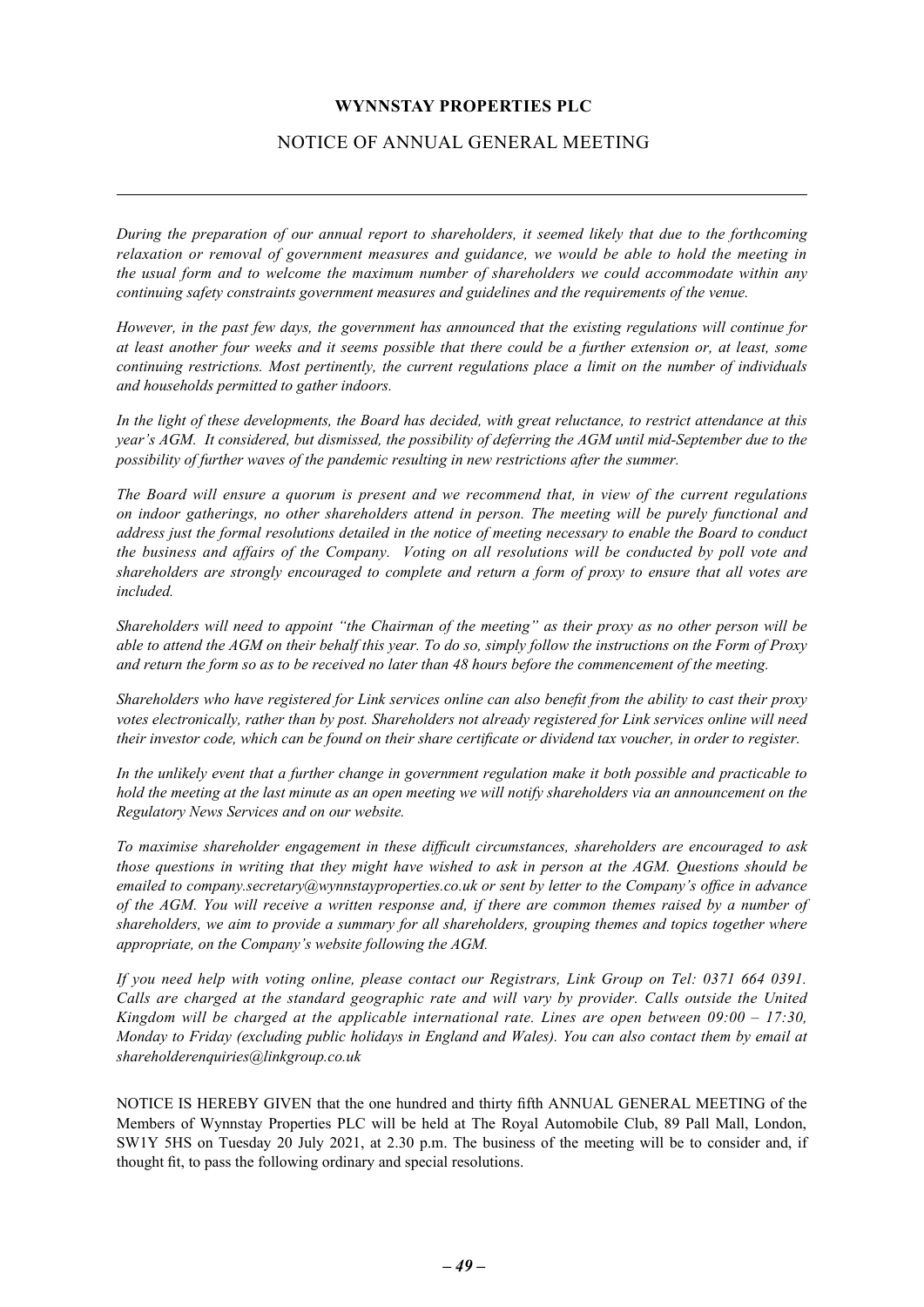## NOTICE OF ANNUAL GENERAL MEETING

#### ORDINARY RESOLUTIONS

- 1 To receive the Report of the Directors and the Financial Statements for the year ended 25 March 2021.
- 2 To declare a final dividend for the year ended 25 March 2021 of 13 pence per ordinary share.
- 3 To fix the remuneration of the Directors.
- 4 To reappoint BDO LLP as auditors of the Company, to hold office from the conclusion of the annual general meeting until the conclusion of the next annual general meeting of the Company and to authorise the Directors to determine their remuneration.
- 5 To re-elect Mr C.H. Delevingne as a Director of the Company, who retires and offers himself for re-election.
- 6 To re-elect Mr C.P. Williams as a Director of the Company, who retires and offers himself for re-election.
- 7 That the Directors of the Company are generally and unconditionally authorised for the purposes of section 551 of the Companies Act 2006 (the "Act"), in substitution for all previous authorisations, to exercise all the powers of the Company to allot shares in the Company and to grant rights to subscribe for or convert any security into shares in the Company ("Rights") up to an aggregate nominal amount of £39,440.75, and this authorisation shall, unless previously revoked by resolution of the Company, expire on 31 December 2022 or, if earlier, at the conclusion of the annual general meeting of the Company to be held in 2022. The Company may, at any time before such expiry, make offers or enter into agreements which would or might require shares to be allotted or Rights to be granted after such expiry and the Directors may allot shares or grant Rights in pursuance of any such offer or agreement as if this authorisation had not expired.

#### SPECIAL RESOLUTION

- 8 That the Directors of the Company are empowered (i) pursuant to section 570 of the Act to allot equity securities (within the meaning of section 560 of the Act) for cash pursuant to the authorisation conferred by Resolution 7 above and (ii) pursuant to section 573 of the Act to allot equity securities (within the meaning of section 560(3) of the Act), in each case as if section 561 of the Act did not apply to the allotment, provided that this power shall be limited to:
	- (a) the allotment of equity securities in connection with an offer of, or invitation to apply for, equity securities made (i) to holders of ordinary shares in the Company in proportion (as nearly as many as practicable) to the respective number of ordinary shares held by them on the record date for such offer and (ii) to holders of other equity securities as may be required by the rights attached to those securities or, if the Directors consider it desirable, as may be permitted by such rights, but subject in each case to such exclusions or other arrangements as the Directors may deem necessary or expedient in relation to treasury shares, fractional entitlements, record dates or legal or practical problems in or under the laws of any territory or the requirements of any regulatory body or stock exchange; and
	- (b) the allotment (otherwise than pursuant to paragraph (a) above) of further equity securities up to any aggregate nominal amount of £39,440.75,

and this power shall, unless previously revoked by resolution of the Company, expire on 31 December 2022 or, if earlier, at the conclusion of the annual general meeting of the Company to be held in 2022. The Company may, at any time before the expiry of this power, make offers or enter into agreements which would or might require equity securities to be allotted after such expiry and the Directors may allot equity securities in pursuance of any such offer or agreement as if this power had not expired.

Registered Office: By Order of the Board Hamilton House Susan Wallace Susan Wallace Susan Wallace Susan Wallace Susan Wallace London WC1H 9BB *Secretary* 17 June 2021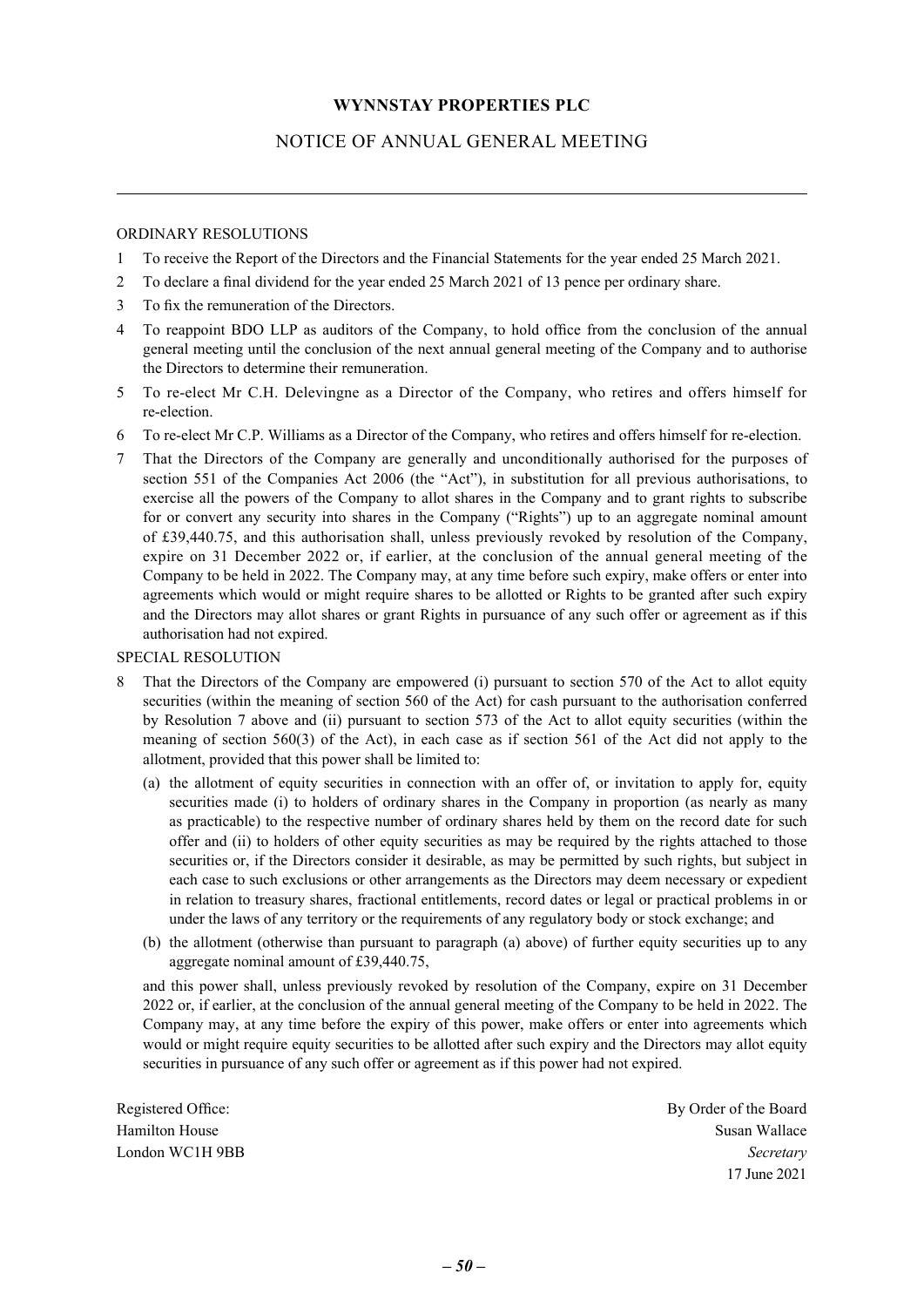## NOTICE OF ANNUAL GENERAL MEETING

Procedural Notes:

- 1. A Member entitled to attend and vote at the Annual General Meeting (AGM) may appoint one or more proxies to attend, speak and vote in their stead. The proxy need not be a Member of the Company. A form of proxy is enclosed. Whilst ordinarily lodging a form of proxy does not preclude a member from attending and voting at the AGM, due to Covid-19 restrictions no additional members over and above the quorum are advised to attend the AGM on 20 July 2021. Members are strongly encouraged to complete and return a form of proxy appointing the 'Chairman of the meeting' as their proxy to ensure their votes are included in the poll vote conducted on all resolutions.
- 2. To be valid, the completed and signed form of proxy must either be returned to the Company's Registrars, Link Group, PXS1, 10th Floor, Central Square, 29 Wellington Street, Leeds LS1 4DL; or shareholders registered for Link services online can vote online at www.signalshares.com for which you will need your investor code which can be found on your share certificate or your dividend tax voucher. Whichever means of return is used this must be done in sufficient time to ensure the form is received by 2.30 p.m. on Friday 16 July 2021, being 48 hours before the commencement of the meeting.
- 3. In the case of joint shareholders, the vote of the senior who tenders a vote, whether in person (including by corporate representative) or by proxy, shall be accepted to the exclusion of the votes of the other joint shareholders. Seniority is determined by the order in which the names of the joint holders appear in the Company's register of members.
- 4. A corporation which is a shareholder can appoint one or more corporate representatives who may exercise, on its behalf, all its powers as a shareholder provided that no more than one corporate representative exercises powers over the same share. As no additional members or their representatives are advised to attend the AGM on 20 July 2021, corporate members are strongly encouraged to complete and return a form of proxy appointing the 'Chairman of the meeting' as their proxy to ensure their votes are included in the poll vote.
- 5. The Company, pursuant to Regulation 41 of the Uncertificated Securities Regulations 2001, specifies that only those shareholders registered in the register of members of the Company as at close of business on 16 July 2021 shall be entitled to attend or vote at the AGM in respect of the number of ordinary shares registered in their name at that time. Changes to entries on the relevant register of securities after close of business on 16 July 2021 shall be disregarded in determining the rights of any person to attend or vote at the meeting.
- 6. Whilst copies of all Directors' Service Contracts are ordinarily made available for inspection during normal business hours at the Company's registered office up to the date of the AGM and at the place of the AGM from 15 minutes before the start of the meeting until conclusion of the meeting, in the light of the present conditions arising from the pandemic, copies will be made available to members of the Company on receipt of a valid request.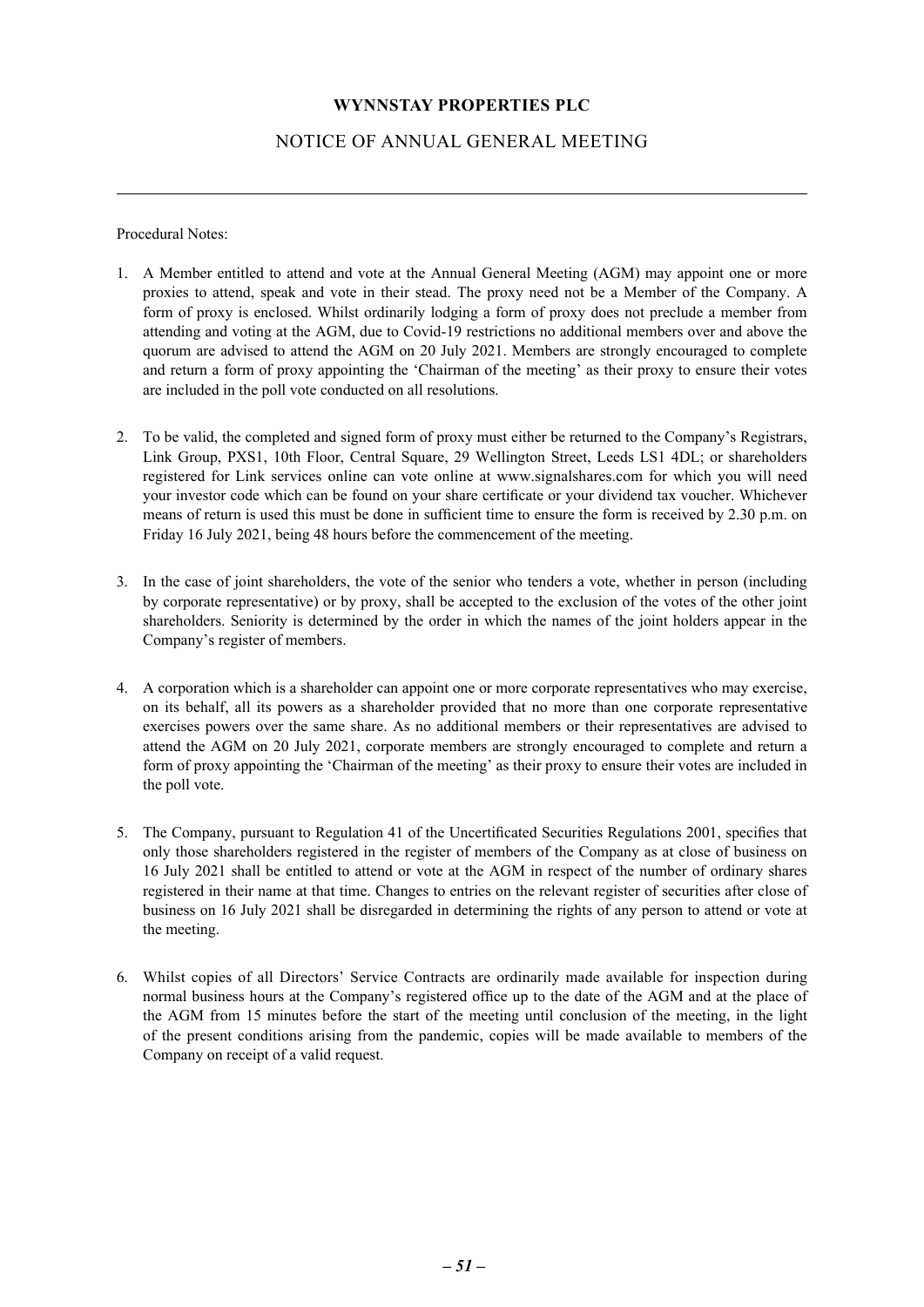## BIOGRAPHIES OF THE DIRECTORS

<span id="page-52-0"></span>**Philip Collins** (Non-Executive Chairman) aged 73, is a Solicitor and was Chairman of the Office of Fair Trading from 2005 to 2014. He was formerly a partner in an international firm based in the City where he specialised in E.U. law, with particular emphasis on competition issues. Previously, after practising for some years in the corporate and commercial field, he was seconded for a period to work as Chief Legal Adviser in an industrial group. Appointed a Director of Wynnstay Properties in 1988 and elected Chairman in October 1998.

**Paul Williams** (Managing Director) aged 63 is a Chartered Surveyor and holds a Degree in Land Management as well as an MBA. He has spent his entire career in commercial property including a fourteenyear period with MEPC where he held a number of senior positions. Paul has also worked for Lloyds TSB, Legal & General, GE Pensions and Credit Suisse Asset Management and joined Wynnstay Properties as Managing Director in February 2006.

**Charles H. Delevingne** (Non-Executive) aged 71. After spending his early career as a partner with prominent estate agencies, in 1981 he founded Harvey White Properties Limited, a substantial private commercial property investment company. Appointed a Director of Wynnstay Properties in June 2002.

**Paul Mather** (Non-Executive) aged 66 is a Chartered Surveyor who has spent his career focused on active asset management of commercial portfolios and developments in central London. He was a senior director at BNP Paribas Real Estate for 13 years and group portfolio manager for Greycoat PLC for 17 years. Appointed a director of Wynnstay Properties in March 2017.

**Caroline Tolhurst** (Non-Executive) aged 59, is a Chartered Surveyor and a Chartered Secretary with more than 30 years' experience in property and investment sectors. She was Company Secretary at Grosvenor Limited and NewRiver Retail Limited and compliance officer for Knight Frank LLP's regulated businesses. She is also a Board member and Committee Chair at A2Dominion Housing Group Limited, Bilby plc and LocatED Property Limited. Appointed a director of Wynnstay Properties in March 2017.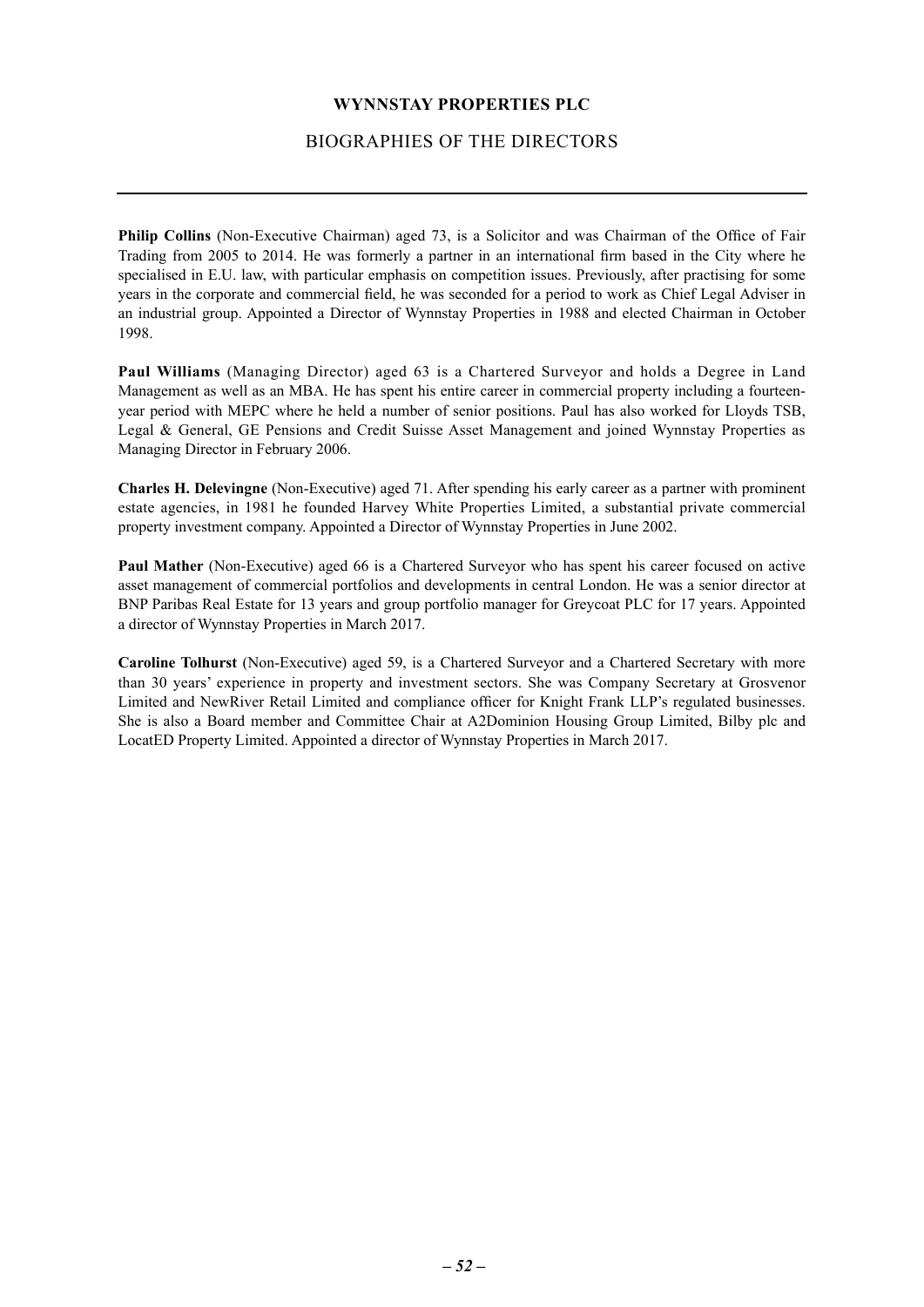## LINK GROUP'S CUSTOMER SUPPORT CENTRE

## <span id="page-53-0"></span>**Link's Group's Customer Support Centre**

You can contact Link's Customer Support Centre which is available to answer any queries you have in relation to your shareholding:

**By phone:** UK – 0371 664 0300

Calls are charged at the standard geographic rate and will vary by provider. Calls outside the United Kingdom will be charged at the applicable international rate. Lines are open between 09:00 - 17:30, Monday to Friday excluding public holidays in England and Wales.

**By email:** shareholderenquiries@linkgroup.co.uk

**By post:** Link Group, 10th Floor, Central Square, 29 Wellington Street, Leeds LS1 4DL.